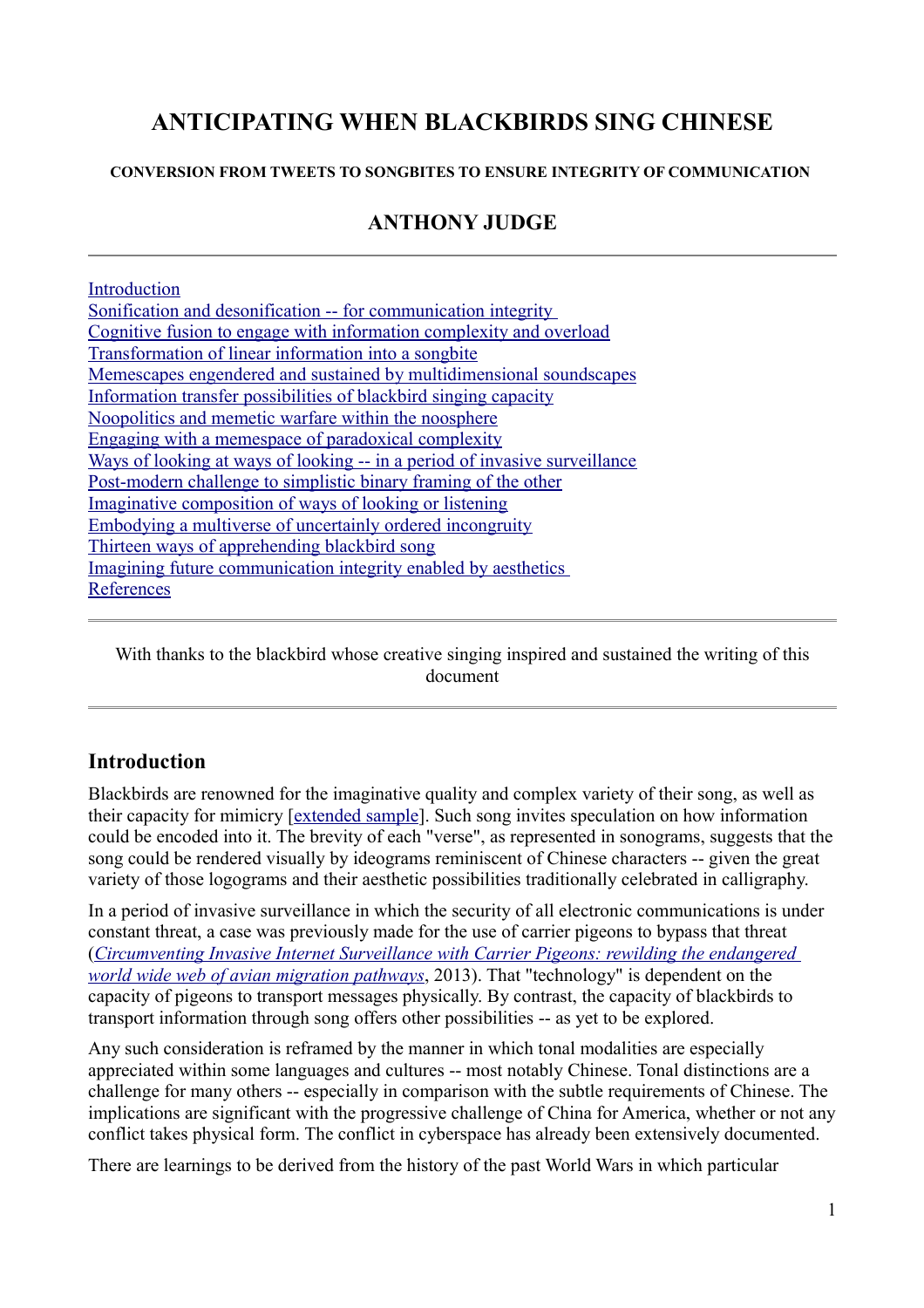significance was attached to the role of so-called code talkers (*Code Talkers: use of the Native Indian tongue for secure communications*). Advantage was derived from the unusual terminology and construction of various languages. The challenge has been recognized in the recent instigation by the US Intelligence Advanced Research Projects Activity (IARPA) of The Metaphor Program, a two-phase project designed to first develop automated techniques for recognizing, defining, and categorizing linguistic metaphors and then use that information to characterize differing cultural perspectives (Alexis C. Madrigal, *Why Are Spy Researchers Building a 'Metaphor Program'? The Atlantic Monthly*, 25 May 2011; Tim Hornyak, *U.S. spies want computers to analyze metaphors*, *CNET*, 30 May 2011). Clearly a secondary objective is to determine the existence of strategic threats embedded in electronic communications.

The focus here on "blackbirds" offers a further twist to future possibilities in that the term is used as metaphorical jargon for so-called black helicopters. This reference became popular in the US militia movement and associated political groups in the 1990s as a symbol and warning sign of an alleged conspiratorial military takeover of the United States. A range of Blackbird aircraft has also been produced (Peter W. Merlin, *Blackbird Facts*, NASA). For example, the Lockheed SR-71 *Blackbird* was an advanced, long-range, Mach 3+ strategic reconnaissance aircraft. Introduced in 1966, it constituted the pinnacle of the US military's Cold War reconnaissance efforts. It was the fastest manned aircraft in the sky until it was retired in 1998.

The sense of "bird" has been extended to developments in drone technology, as with the original Lockheed D-21, a Mach 3+ reconnaissance drone. The envisaged Robot SR-72 is fast enough to encircle Earth in less than six hours (Iain Thomson, *SR-71 Blackbird follow-up: a new terrifying Mach 6 spy-drone bomber*, *The Register*, 1 November 2013). The existence of clandestine drone development has become evident (Chris Davies, *RQ-180 drone leaks continue ahead of Mach 6 "Son of Blackbird"*, *SlashGear*, 13 December 2013). Under development in China is the Chengdu J-20 fifth-generation stealth fighter expected to be operational in 2017-2019 (*China to match US as only nations with 2 stealth fighters*, *WantChinaTimes*, 5 April 2014).

What kind of "singing" was imagined as being associated with such blackbirds by their designers and enthusiasts -- perhaps only unconsciously? Ironically the SR-71 carried an "HRB Singer" infrared camera, which ran during the entirety of a mission for route documentation, to respond to any accusations of overflight. HRB is now part of Raytheon Intelligence and Information Systems.

Recent Chinese interest in carrier pigeons has been noted (*China's army to train 10,000 new pigeon recruits*, *Metro*, 3 March 2011; *China's Most Secret Weapon: the messenger pigeon*, *Time*, 2 March 2011). There is therefore some probability that the "code talker" approach of the past will be recognized as a precedent for "code singing" -- potentially enabled by blackbirds. Its wider incomprehensibility would then recall reference to variants of the phrase "its Chinese to us". Relevant to this argument is the extent to which songbirds are appreciated and trained in China. As recently noted by Mary X Dennis (*The Social Lives of Chinese Songbird*s, *Audubon Magazine*, 6 January 2013), its not uncommon to hear a bird sing out the entire Chinese National Anthem.

Recognition has been accorded to a shift from *Realpolitik* to *Noopolitik* (David Ronfeldt and John Arquilla, *The promise of Noöpolitik*, *First Monday*, August, 2007). This will necessarily be accompanied by forms of memetic warfare to match the ongoing cyberwarfare. With this transition, the strategic Blackbirds of the future may well be defined in terms of memeplexes within the noosphere. The following argument explores the possibility that, whatever the form they take, they may well "sing Chinese" -- operating "under the radar" of conventional communication processes thereby evading invasive security countermeasures.

In order to frame discussion of "under the memetic radar", extensive use is in the following argument of the extensive post-modern exploration of the poem by Wallace Stevens (*Thirteen Ways of Looking at a Blackbird*).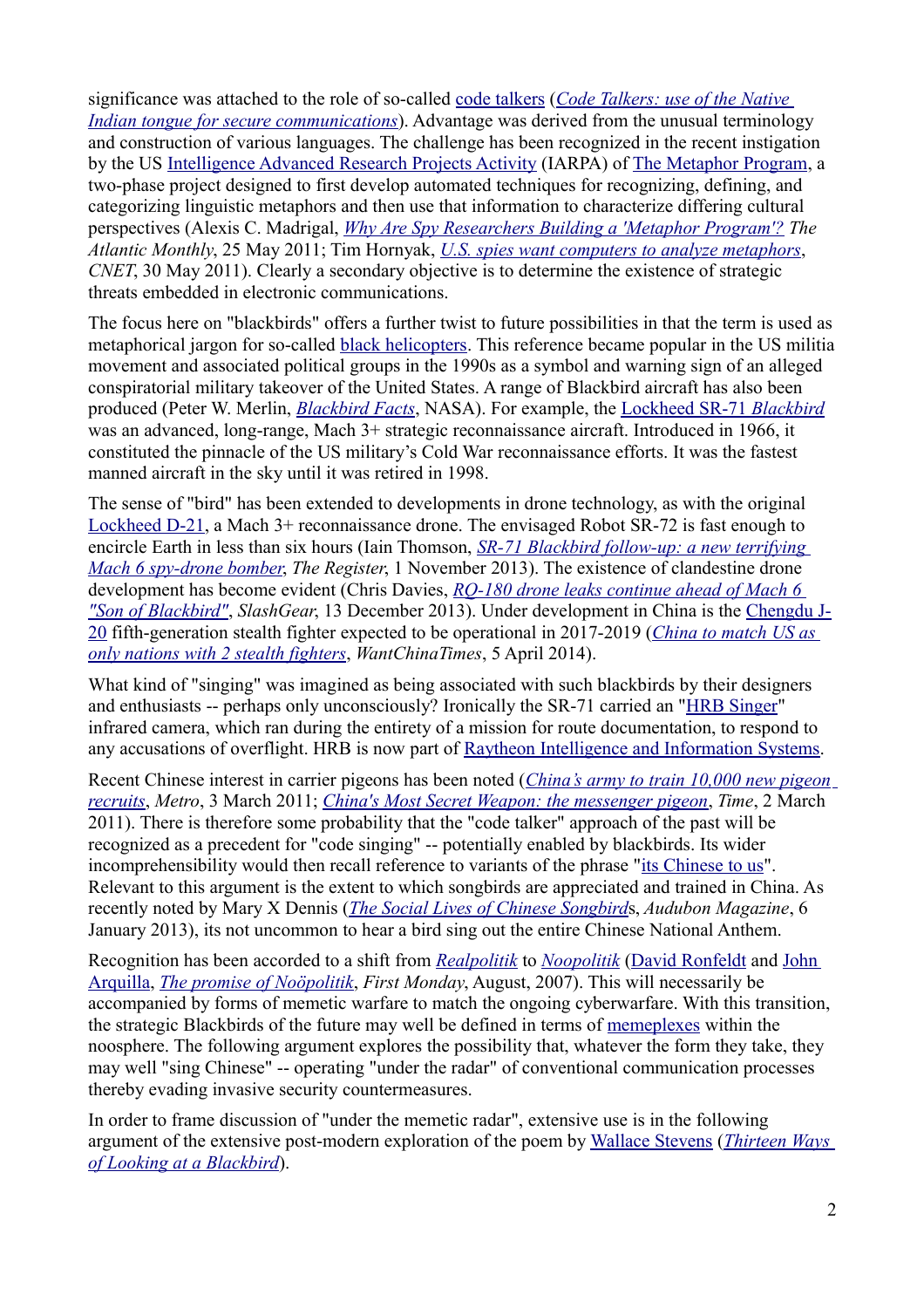# **Sonification and desonification -- for communication integrity**

The potential of sonification, namely the use of non-speech audio to convey information or perceptualize data, has long been recognized -- as a means of circumventing high orders of information overload to enable pattern recognition. This has been promoted by the International Community for Auditory Display which prepared a seminal report on the field for the US National Science Foundation (*Sonification Report: Status of the Field and Research Agenda*, 1997). The possibility has been summarized separately (*Technical feasibility of musical sonification*, 2009) with regard to the feasibility of "compressing" information so that the patterns of content can be more easily apprehended

Various technical possibilities have been summarized in a recent report (*Convertor from Text to Poetry, Song or Music: computer-assisted aesthetic enhancement of treaties, declarations and agreements*, 2007). The feasibility of such initiatives is now widely recognized through rapid development, and widespread use, of applications such as:

- Speech recognition (also known as automatic speech recognition or computer speech recognition) converts spoken words to machine-readable input. The term "voice recognition" is sometimes used to refer to speech recognition where the recognition system is trained to a particular speaker -- as is the case for most desktop recognition software,
- Screen readers which attempt to identify and interpret what is being displayed on the screen. This interpretation is then re-presented to the user with text-to-speech, sound icons, or a Braille output device. Screen readers are a form of assistive technology (AT) potentially useful to people who are blind, visually impaired, illiterate or learning disabled, often in combination with other AT, such as screen magnifiers.
- Music visualization, a feature found in some media player software, generates animated imagery based on a piece of recorded music. The imagery is usually generated and rendered in real time and synchronized with the music as it is played.

# **Cognitive fusion to engage with information complexity and overload**

A technical concern corresponding to that of sonification is that of cognitive fusion in relation to information fusion as a challenging requirement for the future -- especially under conditions of information overload in which rapid decision-making is required, as in supersonic fighter aircraft (A. Josang and R. Hankin, *Interpretation and fusion of hyper opinions in subjective logic*, Proceedings of 15th International Conference on Information Fusion, 2012). The latter is organized by the International Society of Information Fusion. The challenged can be succinctly characterized as one of throughput.

Exploiting the design challenges of nuclear fusion as a metaphor, the future potential of cognitive fusion can however be speculatively explored (*Enactivating a Cognitive Fusion Reactor: Imaginal Transformation of Energy Resourcing (ITER-8)*, 2006; *Mass-Energy transformation in psychosocial system containers*, 2011).

Related issues are evident in the light of explorations of synaesthesia, grokking, and the like (*Authentic Grokking: emergence of Homo conjugens*, 2003; *Implication of Indwelling Intelligence in Global Confidence-building*, 2012). The nature of hyperintelligence is already a matter of debate with respect to future development of artificial intelligence and related speculation. However such speculation tends to avoid the nature of hypersubjectivity (\*\*\*\*).

With respect to either Chinese logograms -- or blackbird songbites -- how might those with the capacities of synaesthesia experience either -- or both? How might their comprehension be compared to the case of the Native Indian code talkers?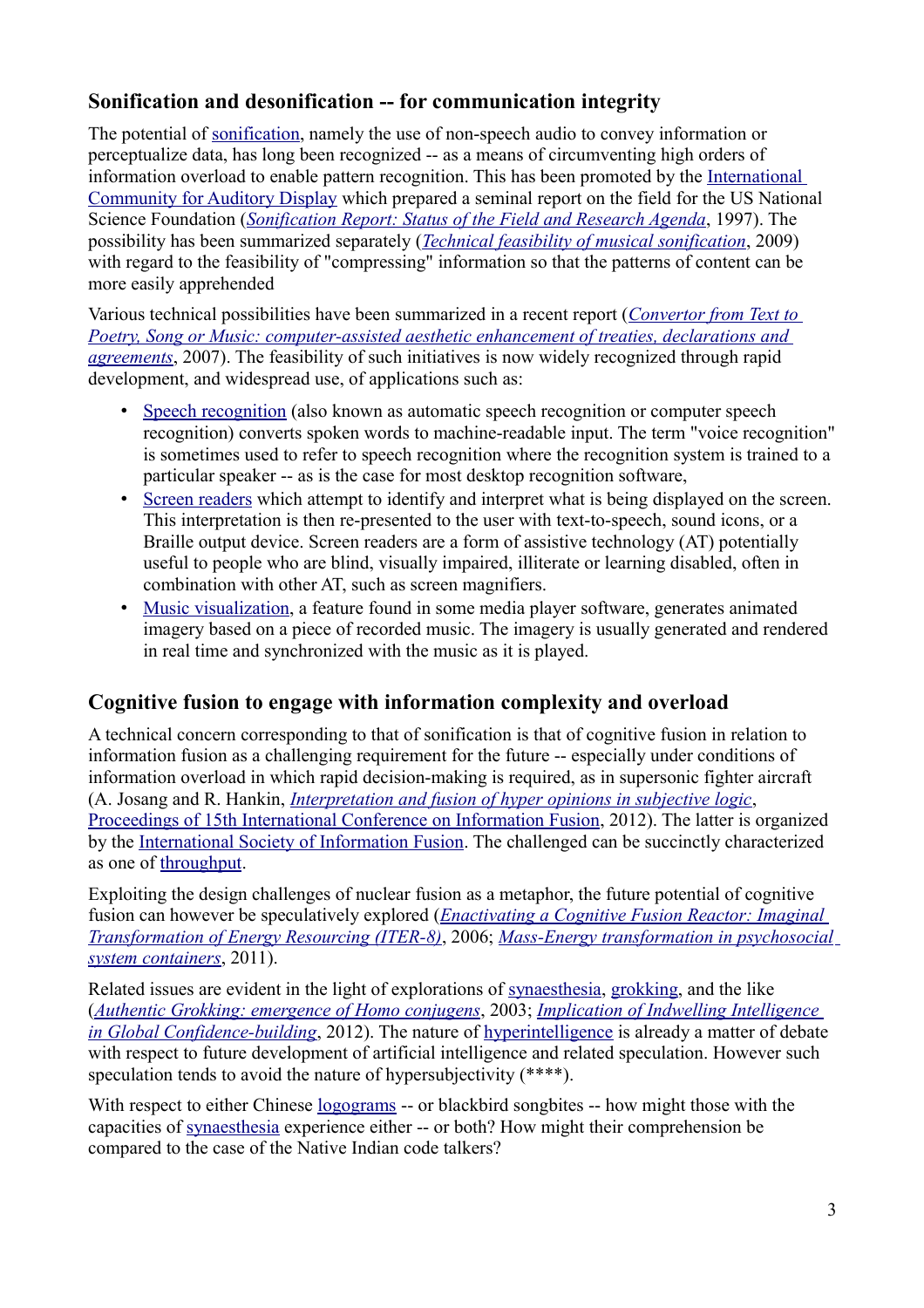An interesting challenge with respect to so-called cognitive fusion is the ambiguity of its interpretation as path logical. Thus it can be understood as mistaking thoughts for the phenomena that thoughts represent -- in contrast to cognitive defusion. A similar "confusion" is found with respect to so-called Knight's move thinking, understood as a pathological form of disconnected thinking. However, in chess (and similar strategic games) from which the metaphor derives, it is valued as creative reframing and exploitation of an opportunity. Most ironical, such a move is familiar to dancers as being closely related to the waltz -- suggesting that "non-pathological" is unfortunately understood as unidirectional movement (characteristic of a parade ground). The creative do not dance?

# **Transformation of linear text information into a songbite**

Several pointers merit consideration in imagining future possibilities.

**Embedding significance in an image**: This is of course a feature of many widely-documented approaches to visualization, especially including mapping techniques. One particular approach of relevance in relation to secure communications is the embedding of information in an image, possibly in addition to any form of encryption, as in steganography. Of interest here with respect to mapping is the variety of concept maps, semantic maps, argument maps, cognitive maps and mind maps.

With respect to the argument here, of relevance is the development and widespread use of techniques based on a QR code (abbreviated from Quick Response Code) as extensively described in *Wikipedia*.



QR code is the trademark for a type of matrix barcode (or two-dimensional barcode) first designed for the automotive industry in Japan. A barcode is a machine-readable optical label that contains information about the item to which it is attached. A QR code uses four standardized encoding modes (numeric, alphanumeric, byte / binary, and kanji) to efficiently store data; extensions may also be used. QR codes can be readily generated through available software.

More specifically, New York City Department of Transportation has installed signage with graphics, each accompanied by a quick response code. The QR code takes scanners to an obliquely explanatory *haiku* – a short form of poetry, developed in Japan, consisting of only 17 syllables. Each *haiku* delivers a message aimed at raising safety awareness among drivers, cyclists and pedestrians. The Curbside Haiku is a set of 12 eye-catching designs of which 144 have been installed.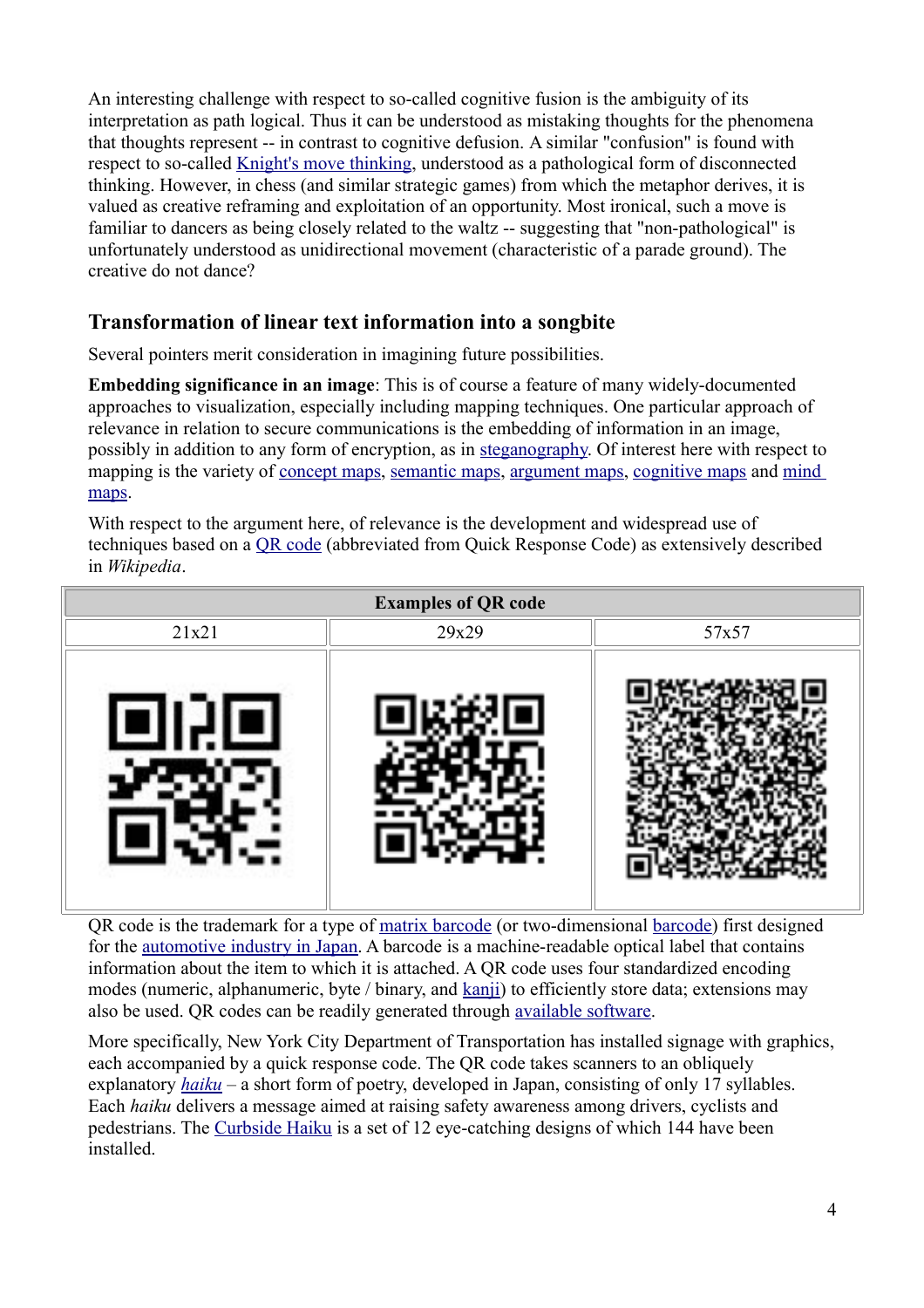For users of Twitter, there is now a free Twitter Profile QR Code Generator through which identity can be presented via such an image readable by any smartphone.

**Embedding significance in a logogram and calligraphy**: Of particular interest is the manner in which significance is embedded in Chinese characters, understood as a phonetic system of writing, rather than ideographic (John DeFrancis *The Ideographic Myth*, 1984)

| <b>Examples of Chinese characters -- names of first four hexagrams of I Ching</b><br>(see <i>Transformation Metaphors derived experimentally from the Chinese Book of Changes</i><br>-- for sustainable dialogue, vision, conferencing, policy, network, community and lifestyle, 1997) |             |                    |              |
|-----------------------------------------------------------------------------------------------------------------------------------------------------------------------------------------------------------------------------------------------------------------------------------------|-------------|--------------------|--------------|
| Creativity                                                                                                                                                                                                                                                                              | Receptivity | Initial difficulty | Inexperience |
|                                                                                                                                                                                                                                                                                         |             |                    |              |

**Embedding significance in a sound pattern**: This is the technique extensively explored within the context of sonification, as noted above. The process could be understood more generally through any form of musical composition.

With regard to the possibility of loading a full MP3 soundtrack into QR Code, the practical answer is no (as separately noted). The amount of data in a digital sound file is too large for QR codes. The solution is to put the sound resource on a public network like Internet and then have the the OR code contain a pointer to the resource. Music can however be listened to via QR codes by providing the codes on any surface offering a link to an internet resource (as described separately).

**Embedding significance in a poem**: This process calls for little comment. Of greater relevance to this argument is the manner in which significance of strategic relevance can be articulated in poetic form, notably when improvised in poetic exchanges between negotiating parties (*Poetry-making and Policy-making: arranging a marriage between Beauty and the Beast*, 1993; *Poetic Engagement with Afghanistan, Caucasus and Iran: an unexplored strategic opportunity?* 2009; *Multivocal Poetic Discourse Emphasizing Improvisation: clarification of possibilities for the future, 2012).* 

**Embedding significance in a song**: As with poetry, this calls for little comment. With respect to this argument, it is appropriate to note the Beatles song *Blackbird* (1968), composed as a reaction to racial tensions escalating in the United States in the spring of 1968.

# **Memescapes engendered and sustained by multidimensional soundscapes**

There is increasing articulation of the challenge of relating meaning to soundscapes. Clearly there is difficulty in representing such "sound landscapes", as addressed by A. S. W. Wong and S. K. Chalup (*Towards visualisation of sound-scapes through dimensionality reduction*, IEEE International Joint Conference on Neural Networks, 2008):

Sound-scapes are useful for understanding our surrounding environments in applications such as security, source tracking or understanding human computer interaction. Accurate position or localisation information from sound-scape samples consists of many channels of high dimensional acoustic data. In this paper we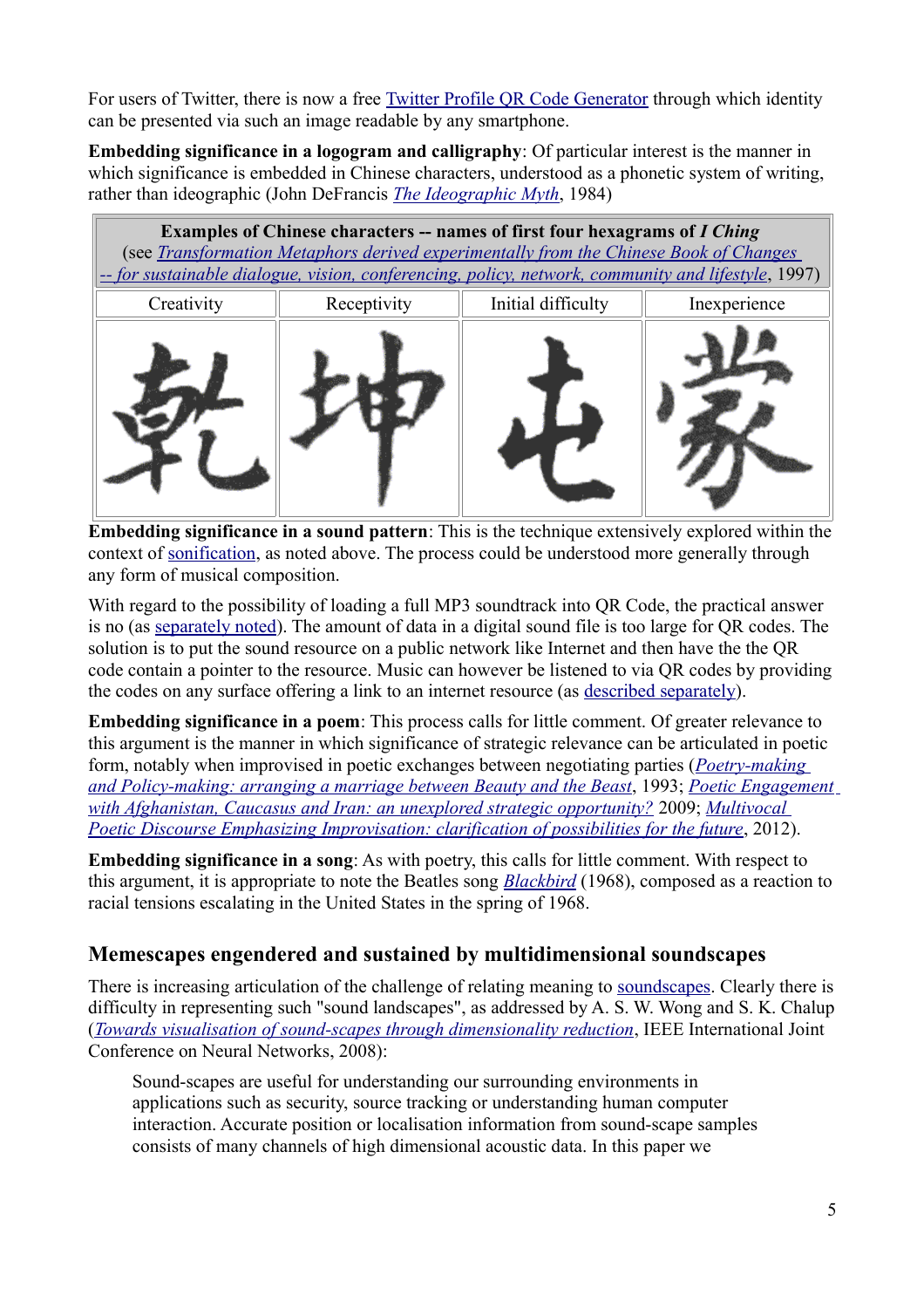demonstrate how to obtain a visual representation of sound-scapes by applying dimensionality reduction techniques to a range of artificially generated sound-scape datasets.

Relevant commentary is provided notably from the perspective of urban planning (Damiano Oldoni, et al, *Soundscape analysis by means of a neural network-based acoustic summary*, Inter-Noise, 2011; José Fornari, et al., *Soundscape design through evolutionary engines*, *Journal of the Brazilian Computer Society*, 2008; Danièle Dubois, et al., *A Cognitive Approach to Urban Soundscapes*, *Acta Acustica*, 2006; *Visitor Experience and Soundscapes : Annotated Bibliography*, US National Park Service, 2010).

Of relevance to the argument here is how meaning disassociated from explicit tangible referents might be framed by any soundscape -- as with that engendered by song or music. As articulated in a blog (*The Eye and Ear*, *RiseInRuin*, 8 January 2009)

The ear, to me, seems much more adept at seizing three dimensional metaphors than the eye. The "inner ear" (Joyce) seems to expressively react to the three dimensional soundscape of a "picturesque" song, with an ease that the eyes don't achieve. Music is a spatial metaphor, that shapes the body (literally in dance) in accord with it's abstract three-dimensional space. The music is seized and it becomes a seizure. The space in music is abstract until one fictionalizes it into anthropomorphic three-dimensional shapes. It is an assemblage of lines, shapes, colors and textures, that if seized might become an abstract anthropomorphic rendering, that blasts back at you a myriad of fragments that make non-sense. Sometimes there is something there – a threedimensional noun, attributed to the abstract adjectives. This spawns the imagination to bound itself into a *fictional* world of psychosis. These are the *power of adjectives – the power of the world in the middle of the Freudian triad.* Language is at work here in music. It becomes alive, when heard as descriptive nouns.

The eye, before re-congnition, sees the landscape without a prefix. The "inner eye" is more difficult to three-dimensionalize. An abstract painting still expresses itself in the power of three-dimensions, but most often the multi-dimensional reflection is immediately mapped and pieced together in two-dimensions, meaning the spatial perception is lost in a categorical containment. The sites, I think as well as Smithson, need to take in the three-dimensional metaphorical reflection in the mirror without the interpretive mind reducing it to a two-dimensional logical picture.

I think the ambiguous must be embraced to be in the in-betweens of three-dimensional expressiveness, where two-dimensional logical pictures are somewhere in the void of "behind", where "in front of" is an ambiguous scattering that one does not account for through categorical confines, but rather seizes it through the scale of the eye and the ear. The seizure is the in-between sensible intuition that is both expressive and impressive at once. It is where the body meets the world in a spiral of sensation where logic, and reason sink into the "background". It is a paradox. The in-between aesthetic expressiveimpressive is not thought, but three-dimensionally imagined and felt by the body. The primitive, perhaps, remains in the "inner ear".

Such language points to the challenge of what might be termed a "memetic landscape" or a "landscape of ideas" -- a memescape (W.O. Cawley Jr.. *What is the memescape? The Big Think*, 7 April 2006). A free app has been developed as described by Vanessa Carr (*Visualizing the memescape*, *Need to Know on PBS*, 4 June 2010). For Bradley E Wiggins and G. Bret Bowers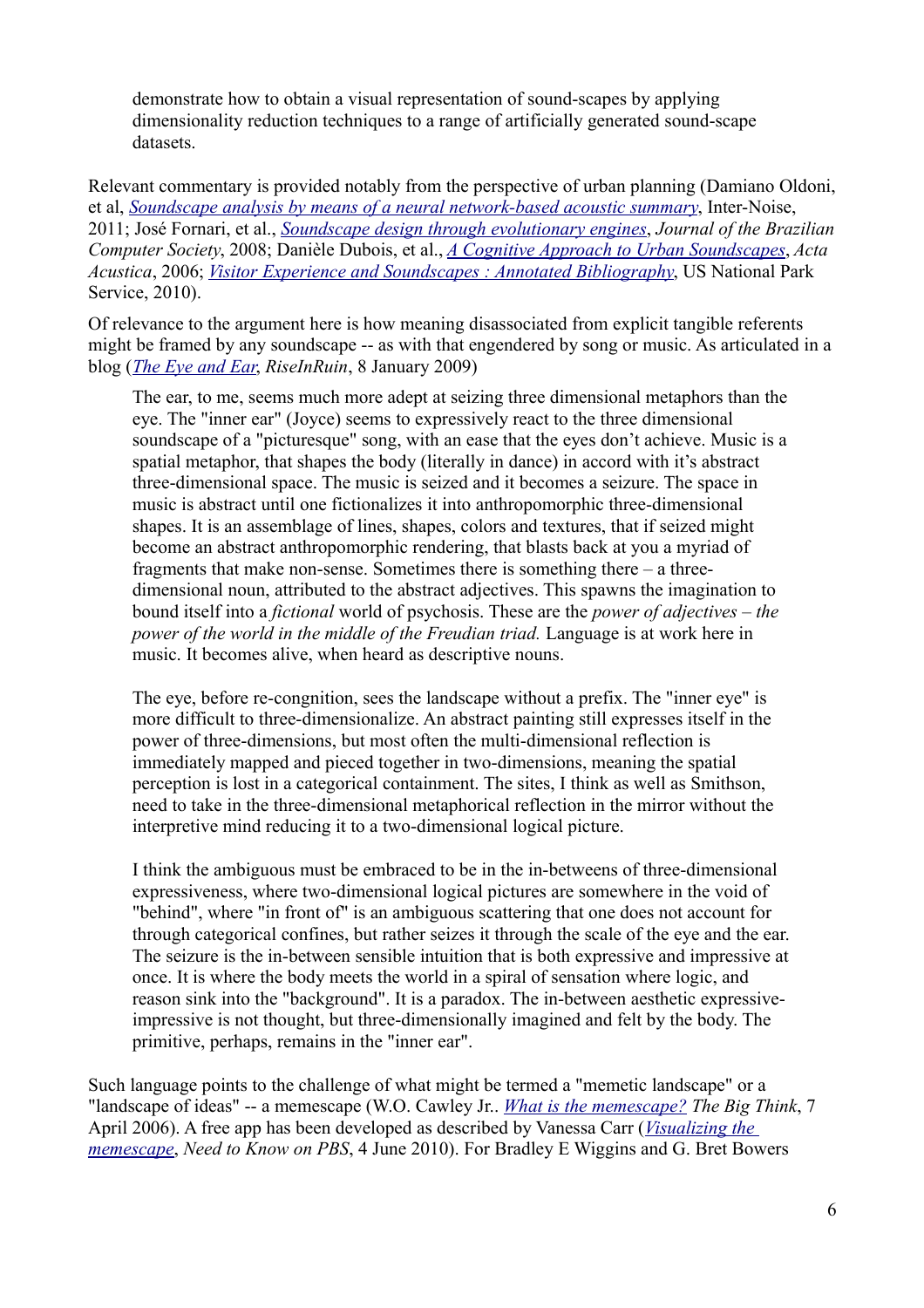(*Memes as Genre: a structurational analysis of the memescape*, *New Media and Society*, 26 May 2014):

A tenable genre development of Internet memes is introduced in three categories to describe memetic transformation: spreadable media, emergent meme, and meme. We argue that memes are remixed, iterated messages which are rapidly spread by members of participatory digital culture for the purpose of continuing a conversation.

The memescape is discussed, with respect to a Science-Art Manifesto, by Iona Miller (*Digital Universe: New Media Morphs the Memescape*, 2006), by citing Marshall McLuhan: *We are compelled by the quantity of available social and political facts to learn a new visual language for mastering the inner dynamics by the outer* (*New Media as Political Forms*, 2-3). It is this memescape which animals, especially birds, seek presumably to define and populate through song

Efforts to communicate a memescape in two dimensions (through an image) reduce any significance needing to be carried in three dimensions or more. Song, as used by birds, makes clear the sense in which a memescape is built and maintained -- much like a cognitive nest or cocoon. This recalls the need of some indigenous peoples to renew periodically their environments with song -- as has been described in terms of "songlines" (*From Information Highways to Songlines of the Noosphere*, 1996; *Cultivating the Songlines of the Noosphere: from presentations by representatives to embodying presence in transformation*, 1996). Environments are recognized by them as "sung".

**What might be the requisite dimensionality of a memescape in order for the meaning to be beyond detection and recognition by conventional surveillance devices operating at lower dimensionality?** 

### **Information transfer possibilities of blackbird singing capacity**

Research has long been conducted into the nature of language in animals and the future possibility of higher orders of communication with them. This has notably focused on dolphins, whales and chimpanzees. A distinction must necessarily be made between forms of communication based on empathy and habitual response -- in contrast with what might be otherwise imagined.

The issue can be speculatively explored in relation to communication with extraterrestrials, especially of a more sophisticated nature (*Communicating with Aliens: the psychological dimension of dialogue*, 2000; *Self-reflective Embodiment of Transdisciplinary Integration (SETI) the universal criterion of species maturity?* 2008). It can also be explored in terms of the nature of future communication with artificial intelligence (\*\*\*\*).

**Songbirds**: Bird song has long been an inspiration to poets, and a delight to many other people. As noted above with respect to China, Mary X Dennis (*The Social Lives of Chinese Songbird*s, *Audubon Magazine*, 6 January 2013):

Taking the dog out is nothing unusual – but since when do pet *birds* get taken for walks? In China, since the Qing Dynasty. Songbirds have been a common pet in China for centuries, and while the birds are confined to cages, to care for one properly involves a daily regimen of walks and socialization.

In every Chinese city, countless songbirds, usually mynahs, thrushes, or larks, are kept in handmade bamboo cages with a hanger built into the top. Many of their pets are very well-trained - its not uncommon to hear a mynah belting out the entire Chinese National Anthem, or a bird hung in the doorway of a shop welcoming passersby to come in for a look. While walking their birds, a bird's owner will swing the cage back and forth like a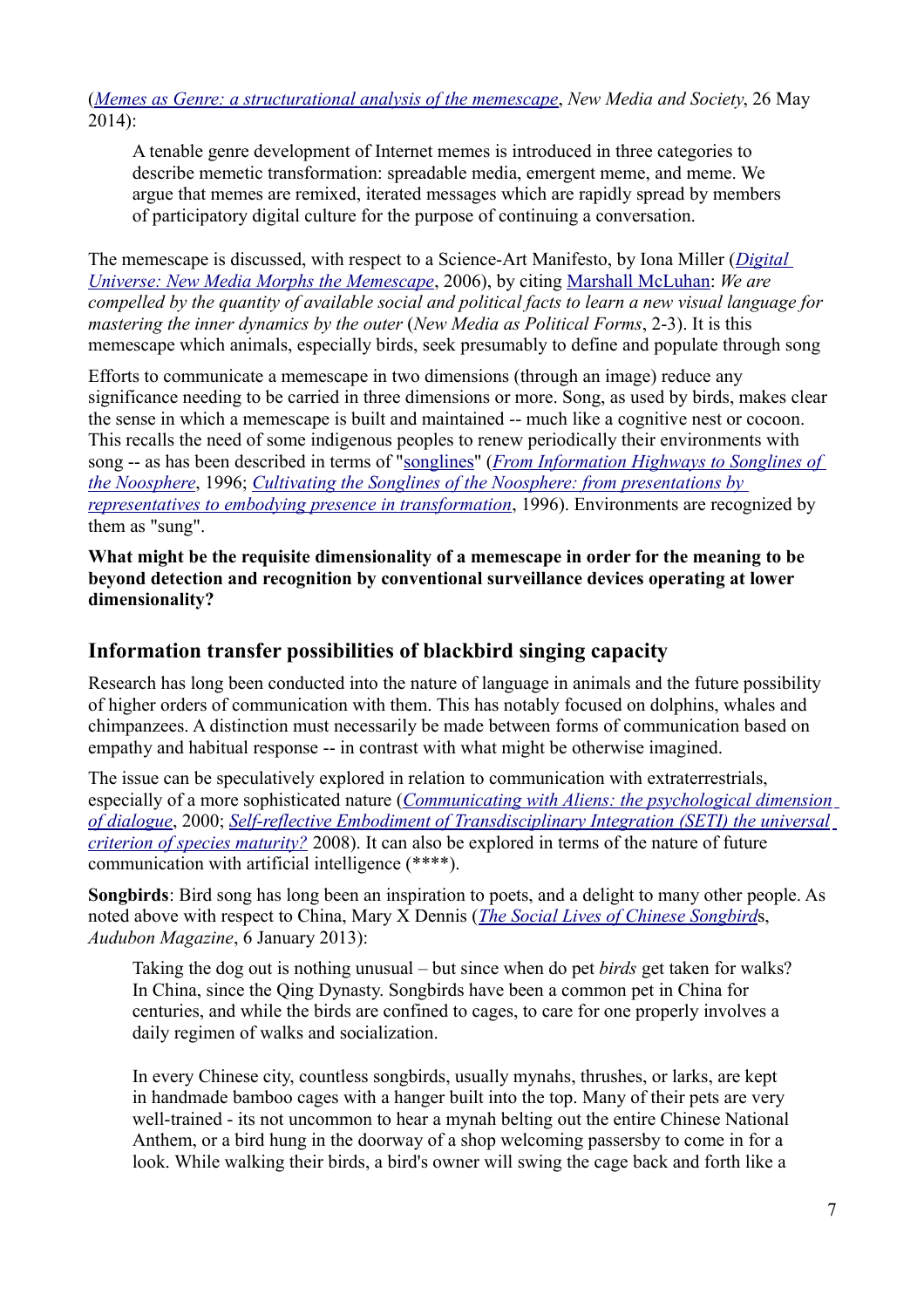pendulum, forcing the bird to get a bit of exercise as it clings to its perch. (see also: *Songbirds of China*, *Roaming Freely*, 16 March 2014; Liu Lu, *Birds of a Feather*, *China Daily*, 3 May 2011)

As noted by Clive K. Catchpole and Peter J. B. Slater (*Bird Song: biological themes and variations*, 2003), bird song has been studied extensively in the past few decades, so that there is now hardly an area of animal behaviour on to which studies of song do not shed light [see Additional background references]

A valuable British Library compilation of resources (*Listen to nature: the language of birds*) has sections on:

- 1. Song: The dawn chorus / Vocal appropriation / Duetting / How does one bird hear another's song?
- 2. Calls: Calls as deceitful mimicry / Calls of young birds
- 3. Bird to man communication
- 4. Birds that talk to themselves
- 5. Instinct or learning nature or nurture? "Talking" birds / The functional use of sounds by a trained parrot / "Singing" birds and birds taught human tunes

The last notes:

Deprived of the opportunity to copy their natural vocabulary, captive birds of certain species will copy not only human speech, but almost any other sounds such as the dripping of a tap or the clink of milk bottles -- even human singing.

Of particular relevance to this argument is the recent development of a highly advanced bird song decoder, which can automatically identify the call of a vast variety of birds (Claire Marshall *Software can decode bird songs*, *BBC News*, 18 July 2014). The software brings the "cracking of the dawn chorus" one step closer. It used recordings of individual birds and of dawn choruses to identify the characteristics of each tweet (Dan Stowell and Mark D. Plumbley, *Automatic largescale classification of bird sounds is strongly improved by unsupervised feature learning*, *PeerJ*, 2014, e488).

**Blackbird song**: Whilst bird song in general has long been recognized as an inspiration to poets, with respect to the following argument it is appropriate to note the extent to which poets have identified their own "voice" in society with that of the blackbird -- as is evident from the variety of poetry journals and websites named with "blackbird" in some way.

Each blackbird song is often two to three seconds long with a similar interval before the next burst, and is rich and mellow with a languid delivery and fluted quality [extended sample]. Most birds have a wide repertoire of songs and birds can even develop a 'regional accent' as certain characteristic phrases spread through adjacent territories.

Male blackbirds have a large repertoire of songs with a stereotypic structure whereby each song starts with a motif part consisting of relatively simple low-frequency elements followed by a twitter part having more variable high-frequency elements

As noted by Brian Hill (*Do blackbirds mimic human whistling? RSPB Ask an Expert*, 18 March 2014):

The song repertoire of an adult blackbird is highly complex and is down to a bird's individual inventive ability along with the species high capacity for learning. The variety within a bird's song is also dependent on its age, its stage in the breeding season and the time of year. Song learning occurs throughout a blackbird's life and reciprocal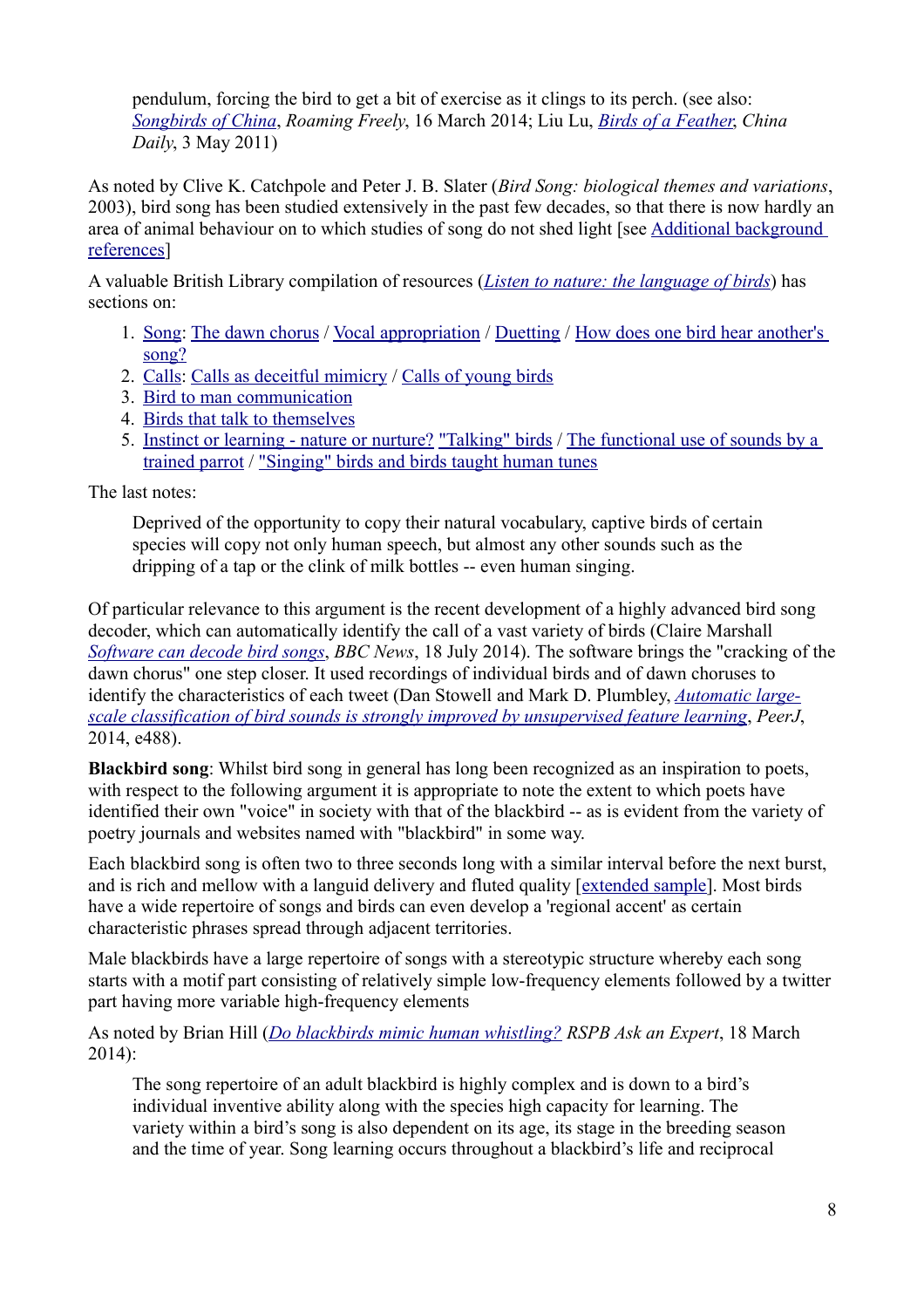learning between neighbours can create local dialects.

A blackbirds' song is not just made up of repeated learned phrases from other blackbirds, blackbirds like a great many other birds, are superb mimics. Studies have shown that they are not only able to mimic other birds, but also domestic cats, as well as a variety of mechanical sounds. Blackbirds have even been recorded making the sound of a reversing lorry! It has also been noted that blackbirds can imitate human whistles either as a singular note or phrase. A bird may hear someone whistle and may replicate this sound in their song as it develops.

As noted by Joan Hall-Craggs (*Inter-specific Copying by Blackbirds*, *Journal of the Wildlife Sound Recording Society*, 4, 1984, 7; *The development of song in the Blackbird (Turdus merula)*. *Ibis*, 104, 1962): Blackbirds have a formidable capacity for learning and remembering through the years the sound patterns of both its own and other species. Its memory is so good that it learns not only to repeat words but to whistle several airs without confounding them together. They may even be taught to speak, according to J. M. Bechstein (*Handbook of Cage Birds*, 1897).

**Bird song analysis**: Robert Rasmussen and Torben Dabelsteen. *Song Repertoires and Repertoire Sharing in a Local Group of Blackbirds*. *Bioacoustics: The International Journal of Animal Sound and its Recording*, 13, 2002, 1, pp. 63-76)

The result shows that one needs to analyse more than 200 songs to estimate a male's repertoire, which averaged 44 different motifs. Relative to other species, this is a medium to large song repertoire. The size of the repertoire of start motifs (on average 32) varied only a little between the individuals, whereas that of central motifs (on average 12) varied rather much between the same individuals, suggesting that they form a potential cue for assessment of male quality. The males within the neighbourhood showed a high degree of start motif sharing, which, together with the relatively large repertoires, could be constraining neighbour recognition.

A valuable analysis based on 538 songs, with multiple sonograms, is provided by Douglas G. Smith and colleagues (*Stereotypy of Some Parameters of Red-Winged Blackbird Song*. *The Condor*, 82, 1980). Also of value is the analysis by Barry Kentish, et al (*Multivariate statistical analysis of songs of the male Common Blackbird*. *EMU*, 2001). [Listen to extended sample].

**Message encoding potential**: Possibilities are indicated by the work of Torben Dabelsteen and colleagues (*An Analysis of the Full Song of the Blackbird Turdus merula with Respect to Message Coding and Adaptations for Acoustic Communication*. *Ornis Scandinavica*, 15, 1984) which notes:

The aim of the present study is to decipher the message coding of the male Blackbird song, i.e. to estimate the potentials of different song parameters to carry different types of messages, and to elucidate adaptations to signal functions. A detailed quantitative description of the song is given together with a description of individual differences and variations induced by rivals.

Related studies see indicated separately in Additional background references

### **Noopolitics and memetic warfare within the noosphere**

**Noopolitics**: As presented by *Wikipedia*, noopolitics is an information strategy of manipulating international processes through forming in the general public a positive or negative attitude by means of mass media. The aim is to reframe external or internal policy (of a state of block of states) such as to create a positive or negative image of ideas and promulgated moral values (David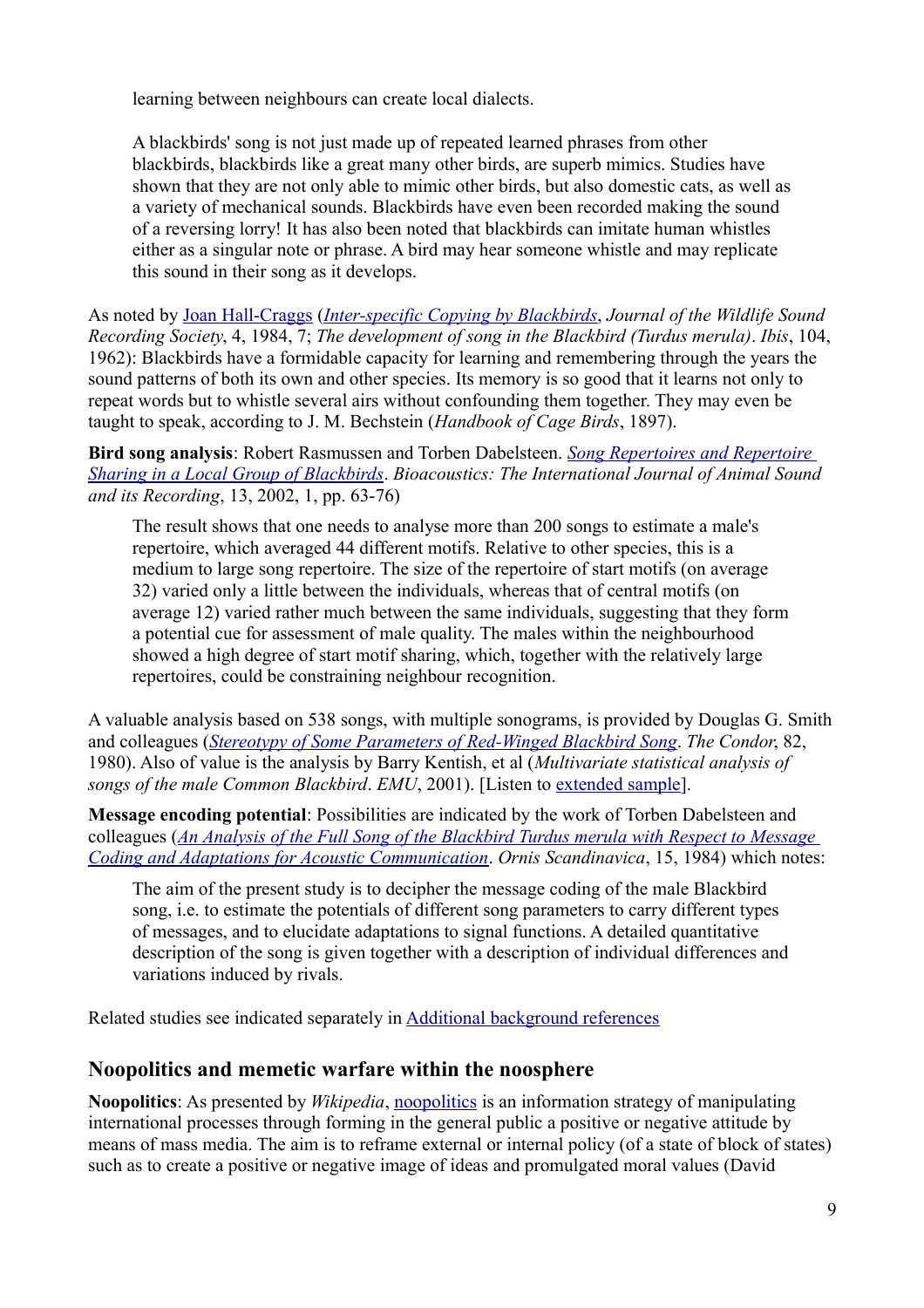Ronfeldt and John Arquilla, *The promise of Noöpolitik*, *First Monday*, August, 2007; A. V. Baichik and S. B. Nikonov, *Noopolitik as Global Information Strategy*, 2012).

Although *Realpolitik* is commonly equated with hard power, and seemingly *Noopolitik* with soft power, both are broader in their embodiment of a form of organization. Specifically, *Realpolitik* is not limited to hard power and coercion, but embodies a hierarchical form of organization. Likewise, *Noopolitik* is not limited to reliance on knowledge and soft power, but embodies a networked form of organization.

Seemingly there are as yet no studies of "memetic warfare" (as such) in relation to "noopolitics" (as such).

**Memetic warfare**: As yet to be clarified is the extent to which "memetic warfare" is a primary characteristic of noopolitics, as might be readily assumed. For Brian J. Hancock (*Memetic Warfare: the future of war*, *Military Intelligence Professional Bulletin*, April-June 2010):

Memes form the invisible but very real DNA of human society. A meme is essentially an idea, but not every idea is a meme. In order for an idea to become a meme it must be passed on -- or replicated to another individual. Much like a virus moves from body to body, memes move from mind to mind. Just as genes organize themselves into DNA, cells, and chromosomes, so too do replicating elements of culture organize themselves into memes, and co-adaptive meme complexes or "memeplexes"...

The principle of memetic warfare is to displace, or overwrite dangerous pathogenic memes with more benign memes. Once a critical level of saturation of the new meme set is achieved in the target population, undesirable human artifacts and behaviors such as weapon caches and IED attacks will disappear. Ideally the virus of the mind being targeted will be overwritten with a higher fidelity, fecundity, and longevity memeplex in order to assure long term sustainability. When this is not practical, it is still possible to displace a dangerous memeplex, by creating a more contagious benign meme utilizing certain packaging, replication, and propagation tricks.

As a primary instrument of *Realpolitik*, the use of "missiles" merits consideration, especially given the manner in which metaphoric use of the term may be indicative of a transitional condition to *Noopolitik*. Such "intermediaries" have been considered separately (*Missiles, Missives, Missions and Memetic Warfare: navigation of strategic interfaces in multidimensional knowledge space*, 2001) under the following sections:

| Missiles, Missives and Missions                                                                                 | Viewing simplicity through complex           |
|-----------------------------------------------------------------------------------------------------------------|----------------------------------------------|
| Missile defence and conceptual defence                                                                          | frameworks                                   |
| Mainstream hegemony and its conceptual defence Entrapping 'simple people' in complexity                         |                                              |
| system                                                                                                          | Liberating 'complex people' through          |
| Conceptual defence systems and memetic warfare simplicity                                                       |                                              |
|                                                                                                                 | Navigating complexity                        |
| <b>Simplicity vs Complexity</b>                                                                                 | Strategic simplicity vs strategic complexity |
| the contract of the contract of the contract of the contract of the contract of the contract of the contract of |                                              |

Viewing complexity through simple frameworks

**Metaphorical warfare**: The section on *Conceptual defence systems and memetic warfare* notes that a variant of memetic warfare might be considered under the name 'metaphoric warfare', but there have been no references to this on the web. However, a 'metaphoric projectile' is identified in an exploration of metaphoric vehicles, This is evident in Patrick Crogan's review of the implications of the work of Paul Virilio:

Virilio uses metaphors as a means of the rapid derailing of the conventional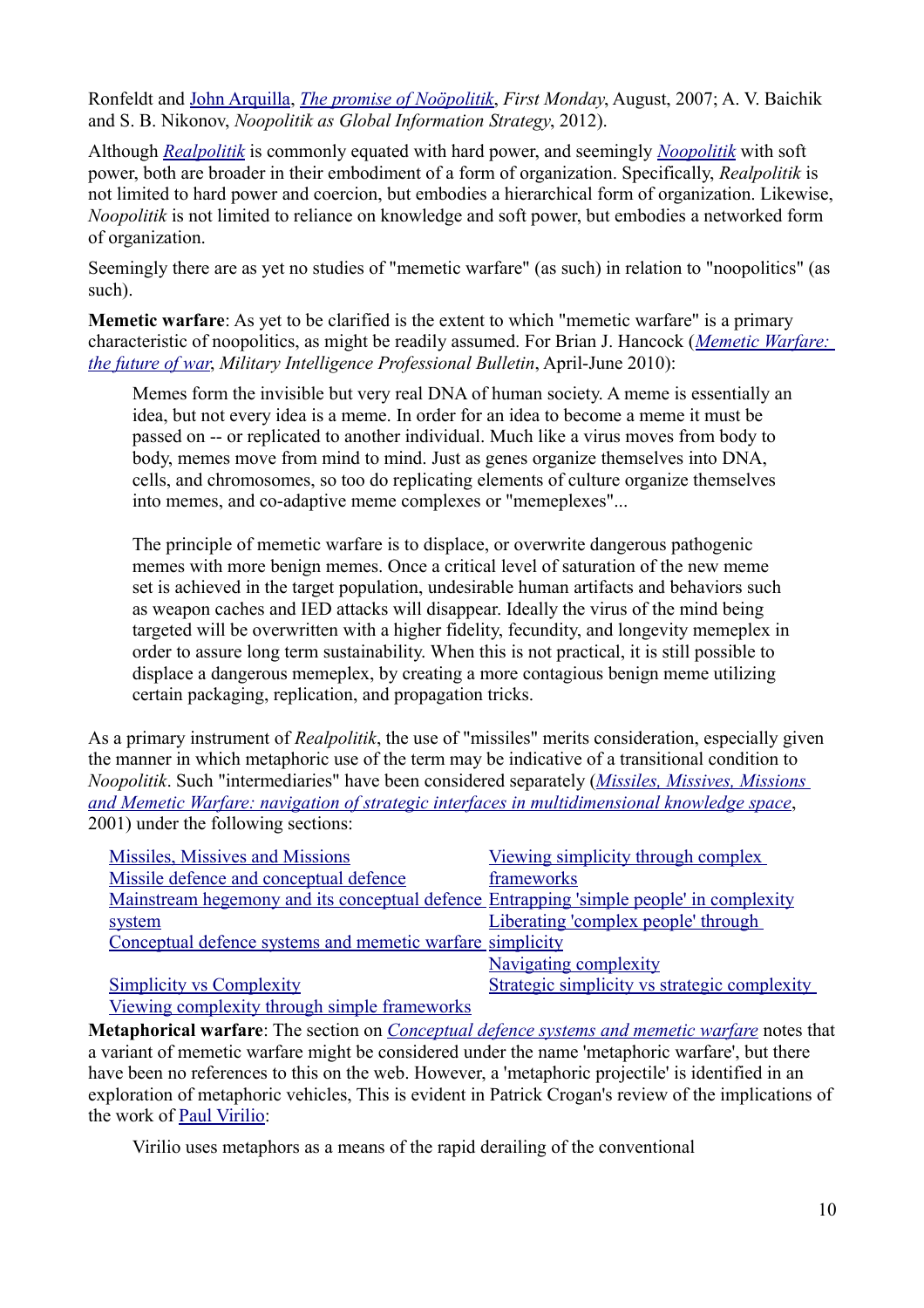understandings of things. We will see this in the following sections of this paper where his mobilisation of the figures of the tendency, the accident and the journey will be examined. In Virilio's texts, the metaphoric vehicle is pushed to crash velocity, as it were, in the attempt to challenge the traditional apprehension of the metaphoric tenor. It becomes a metaphoric projectile. This 'dangerous driving' of the metaphoric vehicle is consistent with Virilio's fast-moving, schematic characterisations of the major tendencies immanent in contemporary phenomena. (In: John Armitage (Ed.), *Paul Virilio: From Modernism to Hypermodernism and Beyond*, 2000)

**Operating "under the memetic radar"**: A preoccupation in development of the stealth characteristics of Blackbird aircraft and drones is the capacity to operate "under the radar". The term is widely employed metaphorically with respect to covert operations more generally. This raises the question of the nature of the "stealth technology" capable of operating "under the radar" in a noopolitical context -- within the noosphere. Clearly one form has become evident with respect to electronic surveillance. Of greater interest and relevance to this argument might however be a recognition of "memetic radar" technology as it might be deployed in noopolitics. **What might then be capable of operating "under the memetic radar"?**

The above mentioned IARPA Metaphor Program could well be understood as an element in the design of some such memetic radar system -- purportedly focused as it is on the interpretative translation of metaphors of significance to measures of defence. The challenge for any protagonists may however be more interesting to the extent that metaphor is of relevance to what might be termed the dimensionality of communication. The question might then be the dimensionality of meme transfer within a memescape such as to elude cognitive and technological techniques characteristic of *Realpolitik* -- namely the dimensionality required to operate "under the memetic radar".

**Humour and aesthetic metaphor**: The condition can be usefully illustrated by the use of humour, especially to elude repressive intervention in constraining environments. This is acknowledged through recognition of the inability of some in that environment to "see the joke". More generally this incapacity is recognized as a characteristic of those with an autism spectrum disorder, most readily recognized in the form of the Asperger syndrome. Given the remarkable extent to which *Realpolitik* could be understood as associated with a lack of any sense of humour, or the capacity to laugh at oneself, the question would be how this might translate into any adaptation to *Noopolitik*. Is humour a characteristic of noopolitics?

This suggests that operating "under the memetic radar" may be a question of use of aesthetic metaphor and humour of dimensionality to which opponents may not have access -- in terms of ability to comprehend and "see the joke". Communication of higher orders of significance could be carried by this means. Rather than conventional understandings of secrecy, as characteristic of *Realpolitik*, the issue would then be how "open secrets" could be communicated without being meaningful to those who would wish to control their dissemination. Their efforts to reduce the dimensionality of metaphoric communication -- as with the Metaphor Program -- would expose them to patterns understood as essentially meaningless. The significance of whatever was associated with the meta-pattern of connectivity would lack meaningful coherence.

**"Engendering autism"?** Ironically memetic warfare could then be framed as extending the autism spectrum such as effectively to render the opponent relatively more autistic. The capacity of stealth aerospace technology, including drones, to operate at amazing speed -- as noted above -- could then be interpreted as a challenge in metaphorical terms. Speed in conventional terms might then be outmatched by speed in cognitive associative terms. The issue has figured in developing computer capacities to play chess. However, as noted above with respect to Knight's move thinking (specifically valued by the intelligence community), the challenge is reframed when the "moves"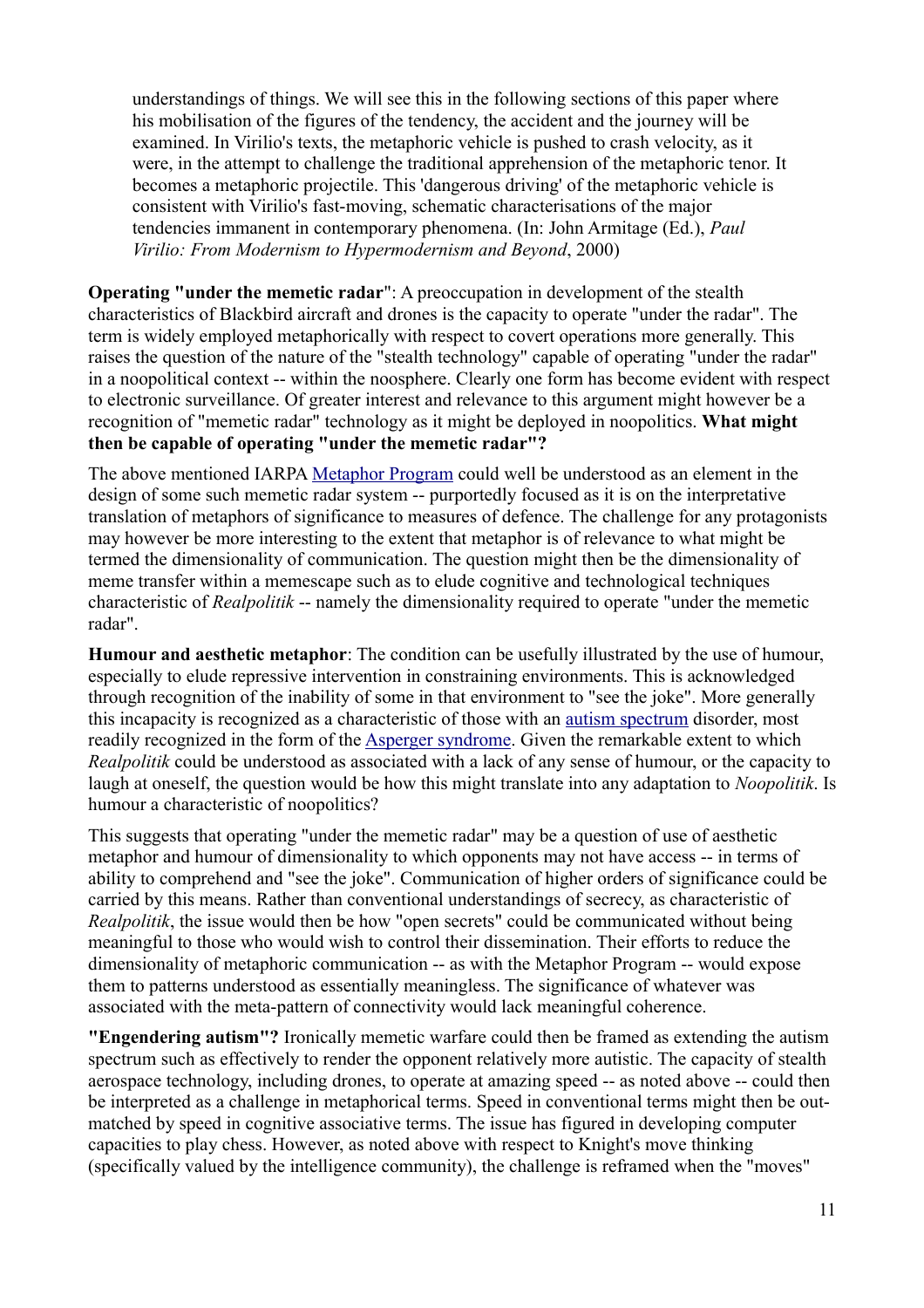are essentially aesthetic in response to considerations of higher dimensionality than can be effectively embodied in an algorithm.

**Strategic advantage through metaphor**: Reframed metaphorically, "stealth", "speed" and "highest" offer strategic advantage through articulation of aesthetic qualities, as notably explored in blackbird song. The argument can be framed otherwise by the traditional association of metaphor in Chinese culture with complex systemic encodings (\*\*\*\*). This is naturally deprecated from within any *Realpolitik* mindset. Warnings regarding the comparative strategic advantage of such cultures, when innovation is inspired by elusive metaphors, are extensively presented by Susantha Goonatilake (*Toward a Global Science: mining civilizational knowledge*, 1999) and separately discussed (*Enhancing the Quality of Knowing -- through Integration of East-West metaphors*, 2000). The strategic challenge might be succinctly caricatured as how to frame "dumbing down", or to "borgify" the opponent.

### **Engaging with a memespace of paradoxical complexity**

**Blackbird as enigma**: With "blackbird" as focal theme of this argument about complexity and its comprehension, it is curiously appropriate to discover that it figures as the central motif in a muchcited enigma by one of the most famed American poets. As succinctly expressed by Kent Palmer:

Wallace Stevens was a poet who thought about the nature of poetry and wrote his poetry about it. Wallace Stevens was one of the first truly modern poets who wrote self reflexive experimental poems that challenged all the norms of poetry of his time changing the course of the poetic tradition (*Idea, Essence, Existence and Archetype*, 2001).

The enigma that has evoked so much commentary is his "poem" Thirteen Ways of Looking at a Blackbird (1917). As an enigma, any engagement with it (or with comment about it) is itself problematic. It effectively calls for a creative way of looking at "ways of looking" and the imaginative responses it might evoke.

This challenge is helpful in clarifying the connectivity amongst the associations to "blackbird" emerging from the above argument. It conforms to the tradition of literary paradox, namely an anomalous juxtaposition of incongruous ideas for the sake of striking exposition or unexpected insight (Nicholas Rescher, Paradoxes: their roots, range, and resolution, 2001). This aesthetic tradition has been articulated by Cleanth Brooks (*The Language of Paradox*, 1947) arguing that:

Yet there is a sense in which paradox is the language appropriate and inevitable to poetry. It is the scientist whose truth requires a language purged of every trace of paradox; apparently the truth which the poet utters can be approached only in terms of paradox.

For Viorica Patea (*The Poetics of the Avant-garde : modernist poetry and visual arts*. *SPELL: Swiss papers in English language and literature,* 26, 2011):

Influenced by experimental concerns with structure and multiplicity of form, the modernist poet seeks to achieve a serial equivalent to Cubist multiple perspectives. This is Stevens's favorite technique, evident in poems such as *Sea Surface Full of Clouds*, *Metaphors of a Magnifico* and *Thirteen Ways of Looking at a Blackbird*, in which a landscape, a narrative or the portrait of a blackbird is viewed from different angles and rendered by a series of variations and rhetorical riddles.

Given recognition of the undeniably enigmatic nature of Stevens' account of the blackbird, it is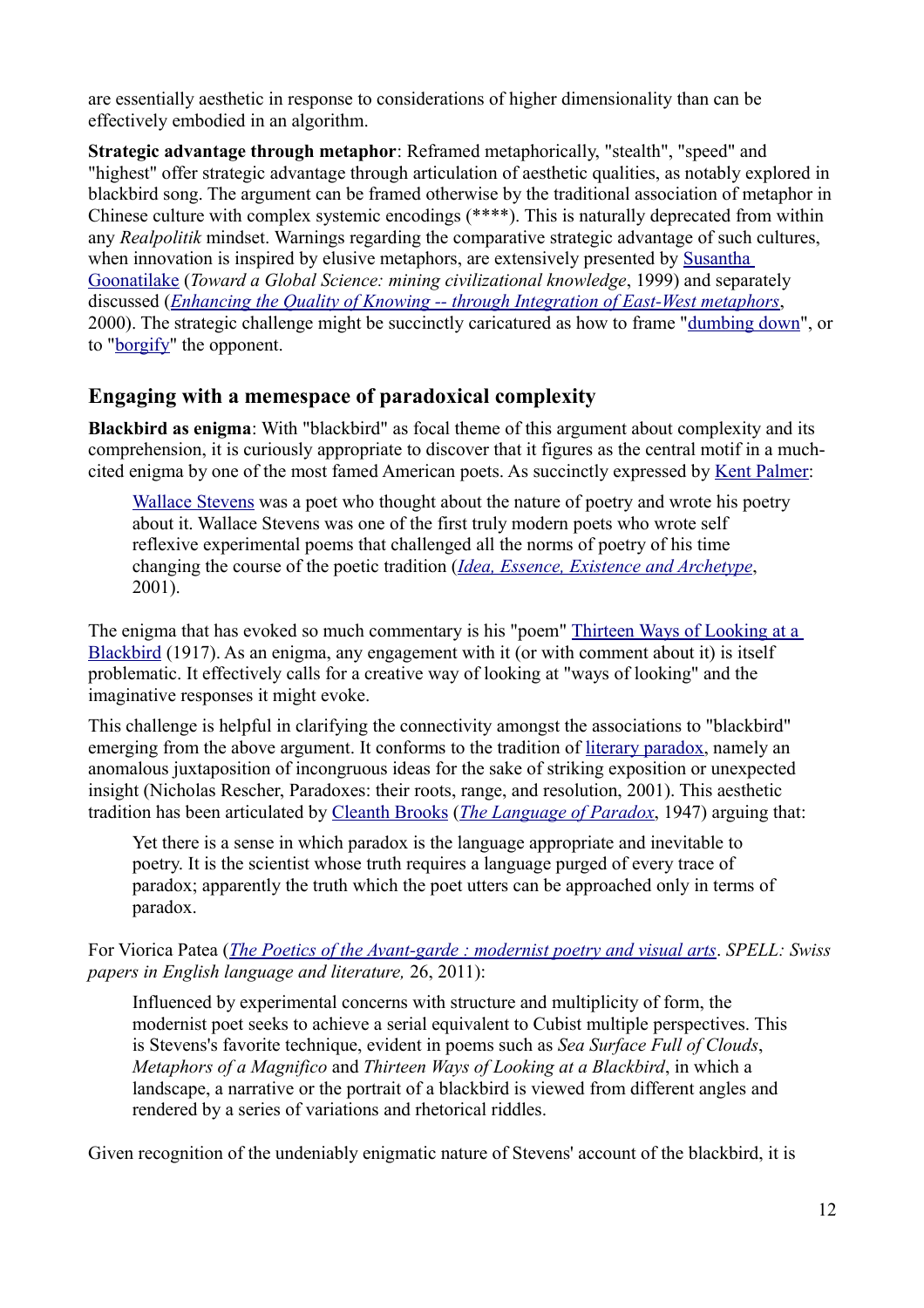appropriate to frame further consideration of it by recalling attitudes evoked by a disparate range of other well-known enigmas: The Sphinx, Mona Lisa's enigmatic smile, riddle, *koan*, uncertainty principle, Fermat's Last Theorem, Voynich manuscript, Enigma of Bologna, Godel's incompleteness theorems. One website frames discussion of the poem as *The Dao of Wallace Stevens* .

Given the significance of the Enigma Machine for encoding meaning during World War II, **is there a case for considering the singing blackbird as an "enigma machine" in its own right**? How then to comprehend the integrative nature of the memetic system of which the "13 ways" are indicative? Expressed otherwise, is the singing blackbird to be compared with a graffiti artist - variously inscribing its encoded identity into the memescape through sound? In contrast with conventional thinking, might human identity "operating under the memetic radar" then be understood as requiring the interrelationship of "13 ways" in order to be decoded? Could the engima of human identity then be compared metaphorically to crop circles in memespace?

The issue here is to find a fruitful way of discussing a paradoxical blackbird without engaging in extensive commentary on other potentially more insightful commentaries -- themselves effectively constituting "ways of looking at a blackbird".

**Varieties of blackbird**: A first observation of relevance is the lack of clarity, or mention, of whether Stevens is referring to the songster blackbird, a crow or a raven. Some have assumed it is a raven. Stanza V, containing *The blackbird whistling*, suggests that it may be the songster blackbird rather than raven or crow. The calls of a raven are rarely described as including a whistle (*Common Raven Sounds*). For Simon Armitage (*The Poetry of Birds*, 2009) it is the red-winged blackbird that is the most likely species for the poem.

From an etymological perspective, it may not immediately be clear why the name "blackbird", first recorded in 1486, was applied to this species, but not to one of the various other common black English birds, such as the carrion crow, raven, rook or jackdaw. However, in Old English, and in modern English up to about the 18th century, "bird" was used only for smaller or young birds, and larger ones such as crows were called "fowl". At that time, the blackbird was therefore the only widespread and conspicuous "black bird" in the British Isles.

Three unrelated birds are called Blackbird. Red-Winged Blackbird (*Agelaius phoeniceus*) and Yellow-head Blackbird (*Xanthocephalus xanthocephalus*) of North America are members of the Troupial Family. Blackbird (*Turdus merula*) of Europe is a close cousin of American Robin (*Turdus migratorius*).

In accepting the requirement for a multiplicity of perspectives, any sense of a singular blackbird can be understood as a form of interpretative vortex, possibly a form of cognitive blackhole -- a psychoactive interface with a mirroring function, or a catalyst for imagination. (papers \*\*\*) This recalls the Zen tradition of engagement with a *koan*.

With Stevens' failure to distinguish which blackbird is the focus of his poem, the scene is set to evoke commentary on its relation to the "blackbirds" of other highly influential poets, and the influence of their perspectives on each other:

• Samuel Taylor Coleridge's *The Raven* (1798): Subtitled *OR, A Christmas Tale, Told by a School-boy to His Little Brothers and Sisters*), includes the following lines:

| Underneath an old oak tree              | Over hill, over dale, did the black Raven go. |
|-----------------------------------------|-----------------------------------------------|
| There was of swine a huge company       | Many Autumns, many Springs                    |
|                                         | Travelled he with wandering wings             |
| Next came a Raven, that liked not such  | Round and round flew the Raven, and cawed     |
| folly:                                  | to the blast.                                 |
| He belonged, they did say, to the witch | He heard the last shriek of the perishing     |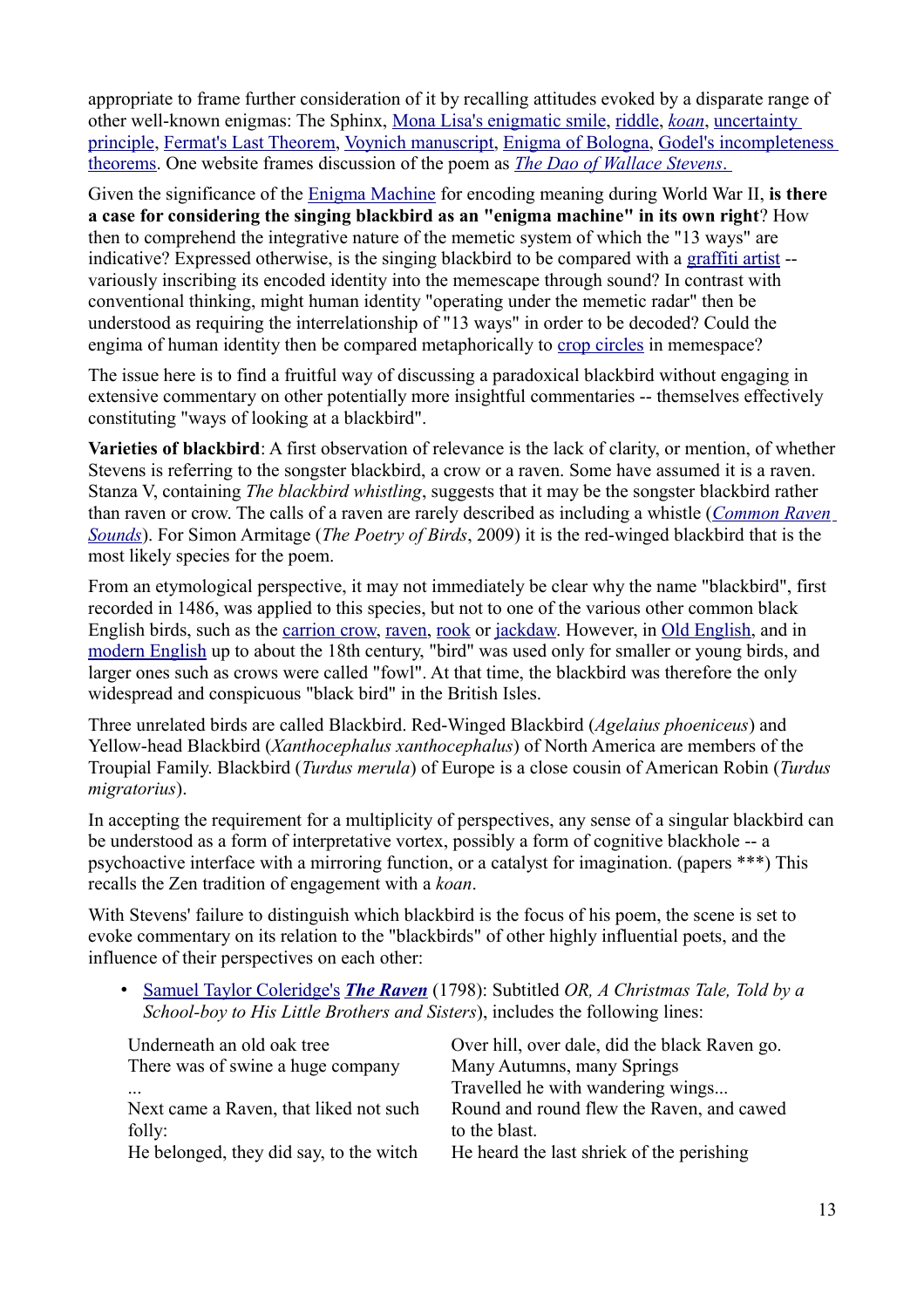|                                            | souls--                                     |
|--------------------------------------------|---------------------------------------------|
| Melancholy!                                | .                                           |
| Blacker was he than blackest jet,          | Right glad was the Raven, and off he went   |
| Flew low in the rain, and his feathers not | fleet,                                      |
| wet.                                       | And Death riding home on a cloud he did     |
|                                            | meet,                                       |
| Where then did the Raven Go?               | And he thank'd him again and again for this |
| He went high and low,                      | treat:                                      |
|                                            | They had taken his all, and revenge it was  |
|                                            | sweet!                                      |

• Edgar Allan Poe's *Raven* (1845): One early review notes:

In this weird and wonderful creation, art holds equal dominion with feeling. The form not only never yields to the sweep of the thought, but that thought, touching and fearful as is its tone, is made to turn and double fantastically, almost playfully, in many of the lines. The croak of the raven is taken up and moulded into rhyme by a nimble, if not a mocking spirit; and, fascinating as is the rhythmic movement of the verse, it appears like the dancing of the daughter of Herodias. (*The Poetical Works of Edgar A. Poe*, *The Atlantic Monthly*, 4, October 1859).

A later review of Poe, renowned for his tales of mystery and the macabre, traces the considerable influence of Coleridge, noting that:

... in imitation of Coleridge, he humanized his redoubtable raven. His mind was like a mirror in the precision with which it reflected the prevailing tendencies of his time, and with no more intention. The effect of Coleridge's influence on Poe has never been properly estimated.... Not only did Coleridge exert a general influence, which Poe shared with every other man of letters in this country, but he transmitted a special and unique influence to him alone. This had already made of Coleridge a great poet, while to it Poe owes the tardy measure of fame which has been accorded him.... Poe assumes that a talking bird is the most natural thing in the world. In his so-called *Juvenile Poems* ... thirteen years before *The Raven* was published, he already makes use of birds as symbols of Nemesis or Destiny, and many of the passages are nearly identical in thought with some of Coleridge's lines. (*The Works of Edgar Allan Poe*, *The Atlantic Monthly*, 462, April 1896)

• Ted Hughes' *Crow* (1970): This is a collection of poems based around the character Crow, which borrows extensively from many world mythologies, notably Christian mythology (*The Life and Songs of the Crow*, 1970). As noted by Neil Roberts:

Crow holds a uniquely important place in Hughes oeuvre. It heralds the ambitious second phase of his work, lasting roughly from the late sixties to the late seventies, when he turned from direct engagement with the natural world to unified mythical narratives and sequences. It was his most controversial work: a stylistic experiment which abandoned many of the attractive features of his earlier work, and an ideological challenge to both Christianity and humanism. (*Crow: From the Life and Songs of Crow*, *The Ted Hughes Society Journal*, 2012)

**Symbolic associations**: So framed, elements of traditional symbolism with respect to blackbirds can be evoked as seems appropriate. In a technological world, increasingly disassociated from nature, it is credible that significance previously carried by animal species is attached to technological devices. This is especially obvious in the case of the animal names by which many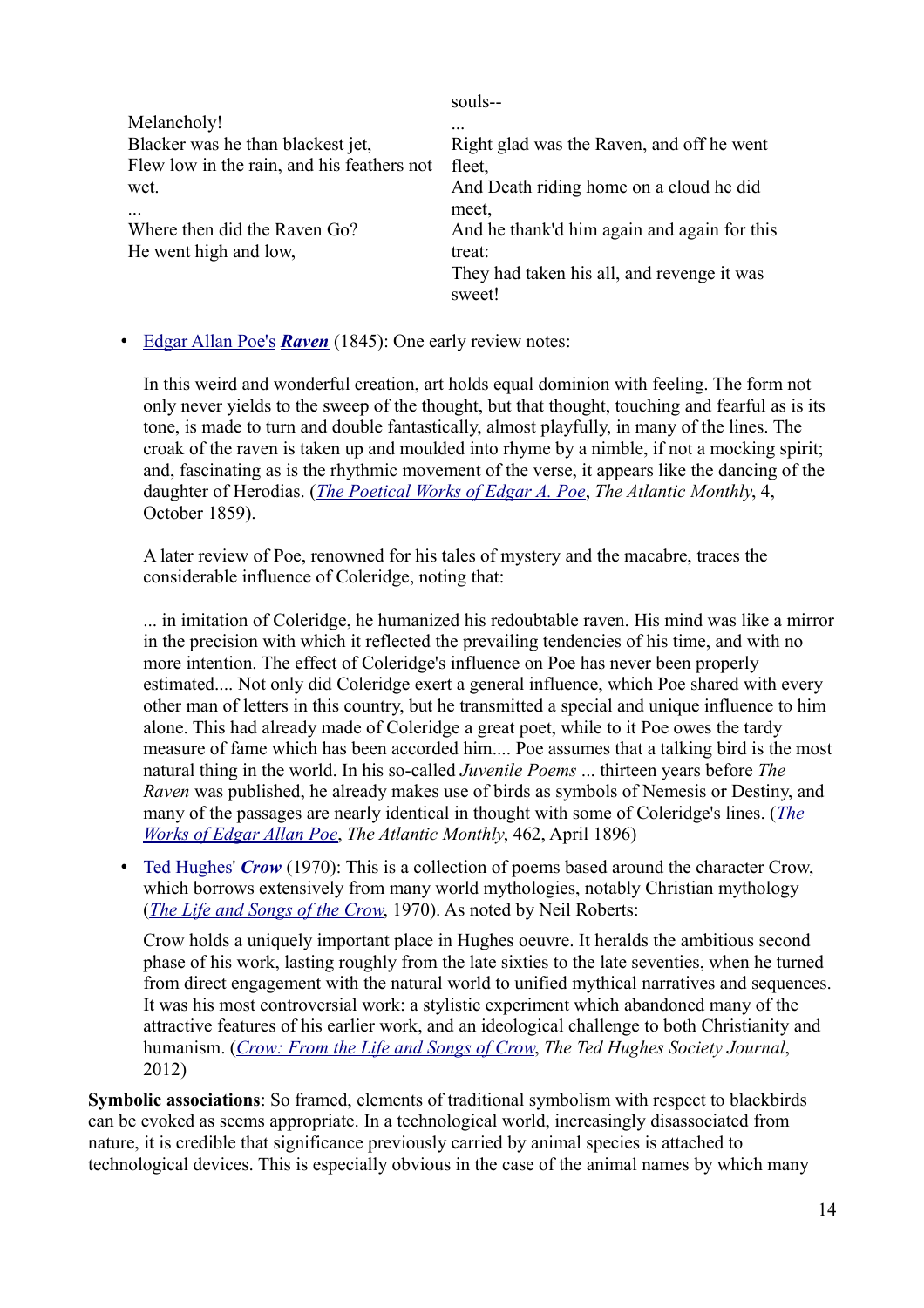military vehicles are distinguished, notably in the case of planes (F-15 Eagle, F-16 Fighting Falcon, Me-262 Swallow, FW-200 Condor, P-36 Hawk, Curtiss SOC Seagull, Fw190 Shrike, RQ-11 Raven). With respect to this argument, this is evident in the case of the SR-71 Blackbird -- and the functions with which it has been associated.

This highlights the question of the symbolism potentially appropriate to any interpretation - especially as it may clarify the significance associated with the complex of references to blackbird above. However, **rather than the more obvious transition from biosphere to technosphere, the concern here is with how this might play out in a transition from technosphere to noosphere** - as it frames any memespace.

Curiously, with respect to blackbird symbolism, the blackbird songster seldom figures. Whether distinguished or not, both crows and ravens have appeared in a number of different mythologies and folklores throughout the ages, as noted below (supplemented by the respective collective nouns).

| <b>Symbolic associations</b>                                                                                                                                                                                                                                                                                                                                                                                                                                                                                                                |                                                                                                                                                                                                                                                                                                                                                                                                                                                                                  |  |  |
|---------------------------------------------------------------------------------------------------------------------------------------------------------------------------------------------------------------------------------------------------------------------------------------------------------------------------------------------------------------------------------------------------------------------------------------------------------------------------------------------------------------------------------------------|----------------------------------------------------------------------------------------------------------------------------------------------------------------------------------------------------------------------------------------------------------------------------------------------------------------------------------------------------------------------------------------------------------------------------------------------------------------------------------|--|--|
| "blackbird"<br>(possibly conflating or confusing specific<br>associations)                                                                                                                                                                                                                                                                                                                                                                                                                                                                  | raven and crow<br>(undistinguished, notably as with <i>Le Corbeau</i> )                                                                                                                                                                                                                                                                                                                                                                                                          |  |  |
| symbolic significance (through the<br>colour black) as archetype of living life<br>in higher realms, and therefore<br>symbolic of higher Intelligence, higher<br>thought and higher Ideals.<br>seductive temptations of the flesh<br>$\bullet$<br>(notably as a diabolic form for the<br>temptation of Christian saints)<br>an association to blackbirding, as<br>previously used in kidnapping for<br>slavery, and potentially (by extension)<br>with respect to the more recent process<br>of extraordinary rendition                     | embodying deity or accompanying a<br>deity<br>indicative of surveillance by an all-<br>seeing deity is watching -- recalling<br>depictions of the eye of providence (as<br>with that of Horus)<br>bearing a message from the Divine,<br>possibly an omen of bad tidings -- even<br>a precursor to death<br>scavengers, notably feeding on carrion<br>collective noun: murder / congress /<br>$\bullet$<br>horde / muster -- with rooks being<br>named as a clamour or parliament |  |  |
| raven<br>(as variously considered)                                                                                                                                                                                                                                                                                                                                                                                                                                                                                                          | crow<br>(as variously considered)                                                                                                                                                                                                                                                                                                                                                                                                                                                |  |  |
| the bringer of light that escaped from<br>$\bullet$<br>the darkness of the cosmos -- namely<br>creation, bringing light where there<br>was none<br>trickster or even a shape-shifter<br>$\bullet$<br>(because of its high intelligence and<br>ability to adapt to different situations).<br>symbol of transformation<br>$\bullet$<br>a harbinger of death<br>$\bullet$<br>agent of divine espionage on the world<br>of men<br>characterized as: Watching with a<br>baleful eye / A black scavenger /<br>Sentinel of the sky / Looking for a | prophecy and divination, foretelling<br>and warning<br>life mysteries and magic, providing<br>insight and means of supporting<br>intentions and deep authenticity.<br>omen of change<br>adaptability to changing conditions and<br>extremes<br>ugliness, blackness, evil and<br>disgrace****                                                                                                                                                                                     |  |  |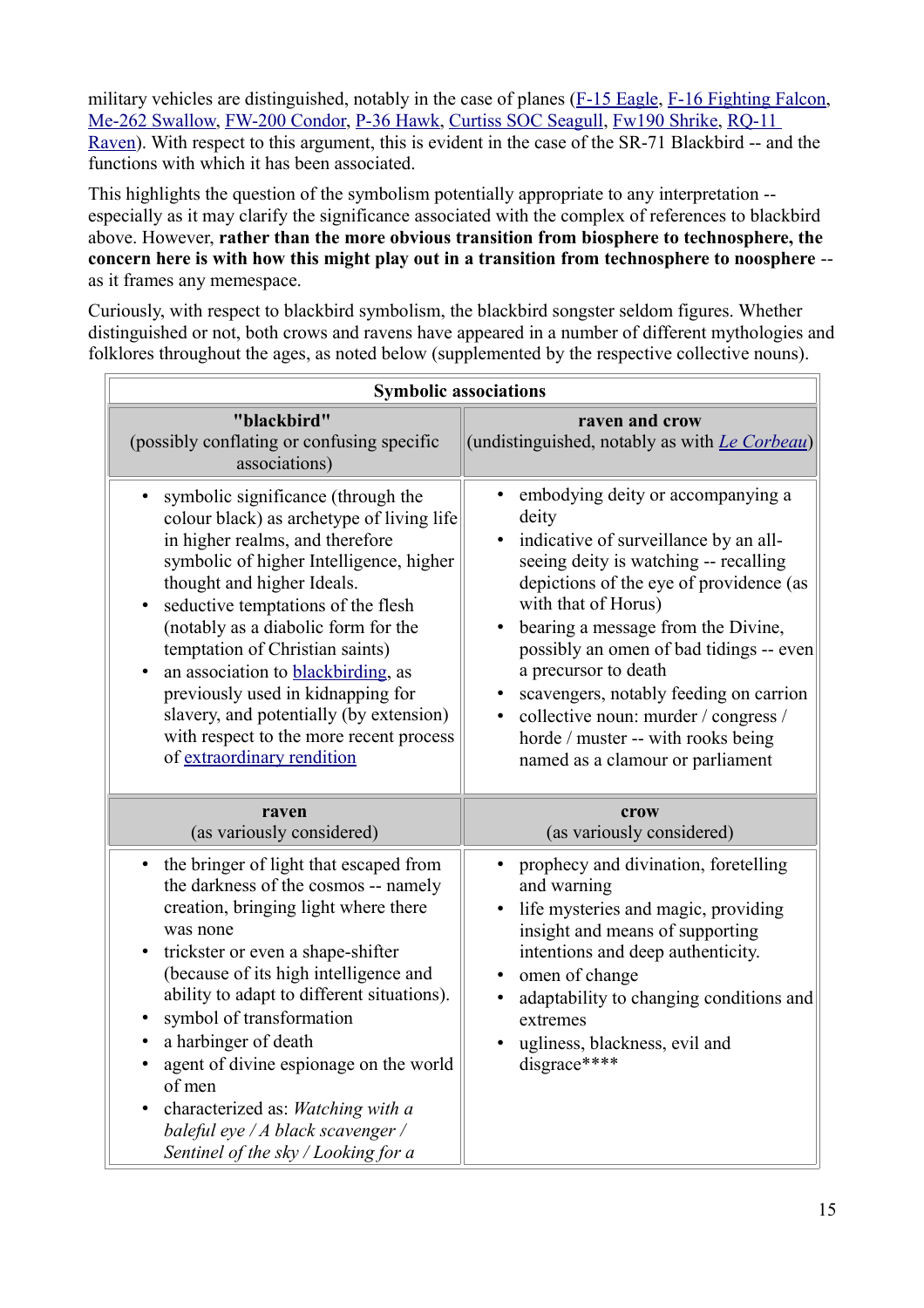| weakness / Looking for a chance /<br>Looking for an error (Louis Shalako,<br>The Raven, 2013)<br>collective nouns: cloud / grind / merle /<br>cluster |  |
|-------------------------------------------------------------------------------------------------------------------------------------------------------|--|
|-------------------------------------------------------------------------------------------------------------------------------------------------------|--|

#### **blackbird** (as songster)

- a call from the gateway between the worlds of reality and dreams
- encouraging self-awareness through indicating ways in which hidden motivations and potential can be discovered.
- enabling intelligence, wisdom and inner joy.
- a sacred bird (in Ancient Greece) because of its beautiful singing
- offering grounded guidance to creative awareness as intuitive perception unfolds.
- putting the listener into a trance which enables him or her to travel to otherworlds (according to Druid legend regarding the Birds of Rhiannon)
- capable of imparting mystic secrets.

**Challenging ambiguity of relevance to governance**: There is clearly a degree of ambiguity to the above associations. Furthermore, irrespective of the above, it is curious to note the association of crow/raven with carrion and to recognize that the image of the blackbird songster does not merit the association with "turd" (as a consequence of the Latin name, shared by the thrush family *Turdidae* of the genus *Turdus*).

More relevant to this argument is the remark of John Marzluff and Tony Angell (*In the Company of Crows and Ravens*, 2007) that: *Crows and people share similar traits and social strategies. To a surprising extent, to know the crow is to know ourselves*. In his review of that book, Paul A. Johnsgard notes:

On examining various Nebraska birds under ultraviolet light a few years ago, I was amazed at the visual transformation of a crow into a stunning creature shimmering with a violet iridescence that reminded me of some birds of paradise . It made me realize that our human visual abilities are sometimes pitifully inadequate to appreciate the real beauty of our often seemingly mundane natural world.

In the USA the term "Jim Crow", meaning "Negro", was a pejorative political expression by 1838. With respect to perception of politicians themselves, even more relevant are the collective nouns by which they may be variously framed: *a lie of politicians*, *an equivocation of politicians,* or *an odium of politicians.* Any problematic association with blackbirds is not helped by the black-suited clothing propensity of male politicians worldwide.

As being characteristic of crows and ravens, to which they are often compared, use of "caw" and "cawing" is frequently made in commentary with respect to politicians, as with the early remark of William Cobbett:

"Caw me caw thee", as Lord Byron describes the tickling and the complimenting which passed between the King and the Scotch. accordingly, the Lord Mayor having cawed the "consistent advocate", thought it but right that he should caw the city. He thought it right that he should caw somebody; and eloquent as he is, and full of invention, he seems to have thought it impossible to caw the Lord Mayor; and so he fell to cawing the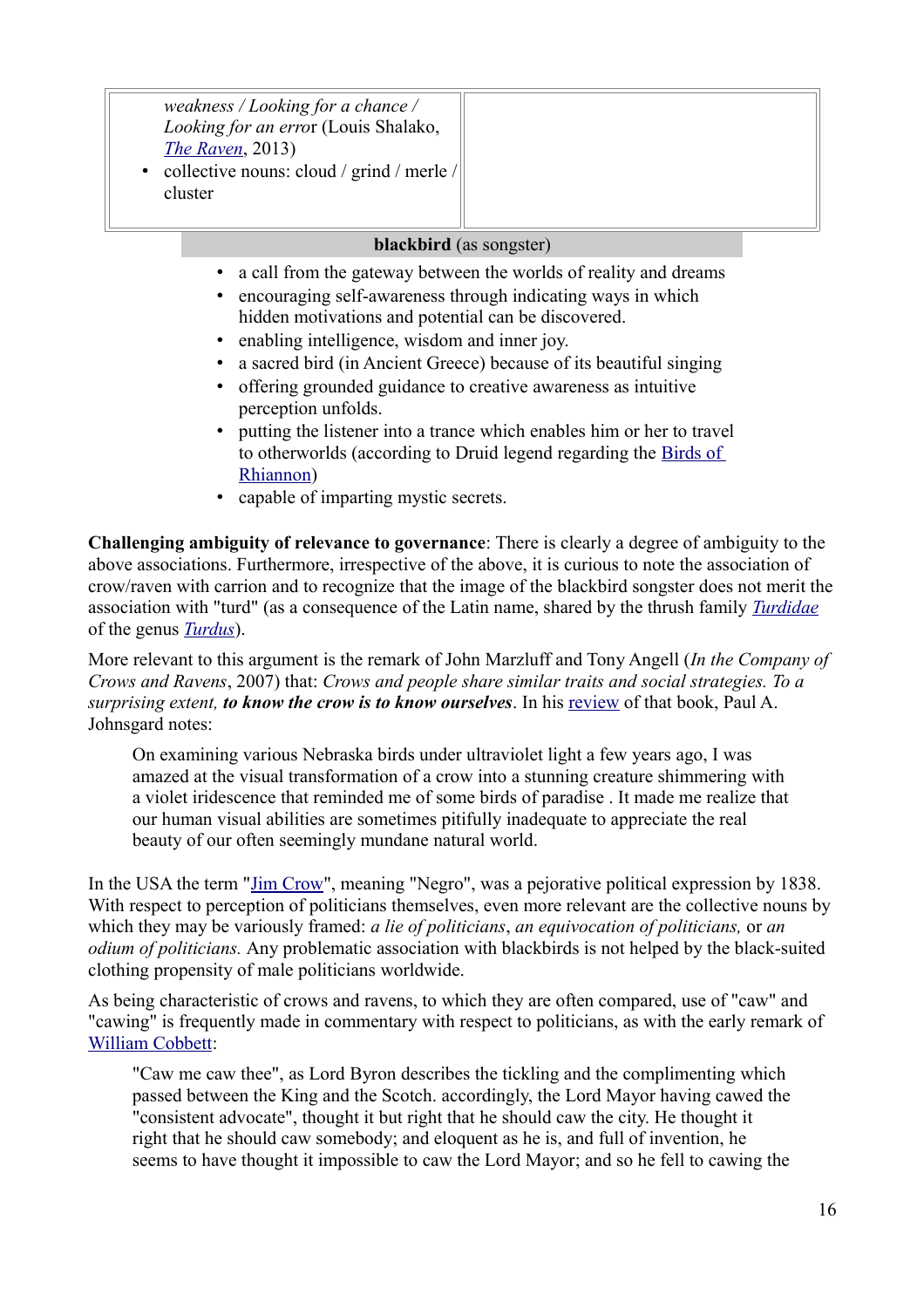

More recently Gray Matthews has argued:

Instead of being sullied, again, into the complicit role of cawing like crows on a fence, we should be developing a more devastating -- less dismissive -- critique of the hollowness of discourse masquerading as serious political communication, by focusing on its futility, not mere banality, and the egregious losses of speech and the preciousness of time itself. We need, therefore, to better understand language use when it is useless. (*Practical Advice from Communication Experts*, *Communication Currents*, 6 , 2011, 4)

#### For R. J. Derosa (*Of Crows, Poetry, and Politicians*):

I often stop and watch a crow cawing atop a pole. Each caw takes a lot of energy.... Politicians also make a lot of noise. I would rather listen to birds any day. **Crows and politicians share one similarity; they both puff themselves up prior to emitting sound**. Given a choice, I will always prefer crow-talk (*RJ Derosa's Weblog*, 27 March 2012). [*emphasis added*]

Corresponding curiously to the work of Stevens, is the focus on "tin crow" in the the work of renowned Chinese poet Bei Dao (*Daydream*, 1986; *The August Sleepwalker*, 1990). As a Chinese imperial symbol, the crow is traditionally depicted with three legs drawn within a solar disk: sunrise, midday and sunset. In his review, Tony Wheldon (*Blackbirds: Contemporary Chinese Poetry*, *The American Poetry Review*, 1991) argues that he:

... grapples here with the sense of an epoch coming to an end, with books -- and with history -- awaiting the flames, a "tin crow" presiding over all. The crow -- especially as it's described as a "tin crow...on a marble pedestal" -- is the first of the Chinese Imperial emblems and represents *Yang*, or the active life of the emperor. This tin crow has a dual significance, representing the inorganic nature of the present regime while it conjures up images of a despot-filled past repeating itself in the present. As with so many younger Chinese poets, Bei Dau's concerns focus on the eternal rhythms that bind culture. Bei Dau's crow might as well have been a phoenix. For the past is constantly rising, transmogrified, from its own ashes in China. Although Bei Dau's poetry, on the whole, puzzles me -- it 's mostly poorly translated and hermetically obscure -- his is the most powerful poetry written in China today.

Use of "raven" in commentary on "cawing" by politicians is readily to be associated with their "ravenous" appetite for resources -- whether personally, for a constituency, or for a lobby with which they are complicit. This in turn is readily associated with "vultures" -- as used with regard to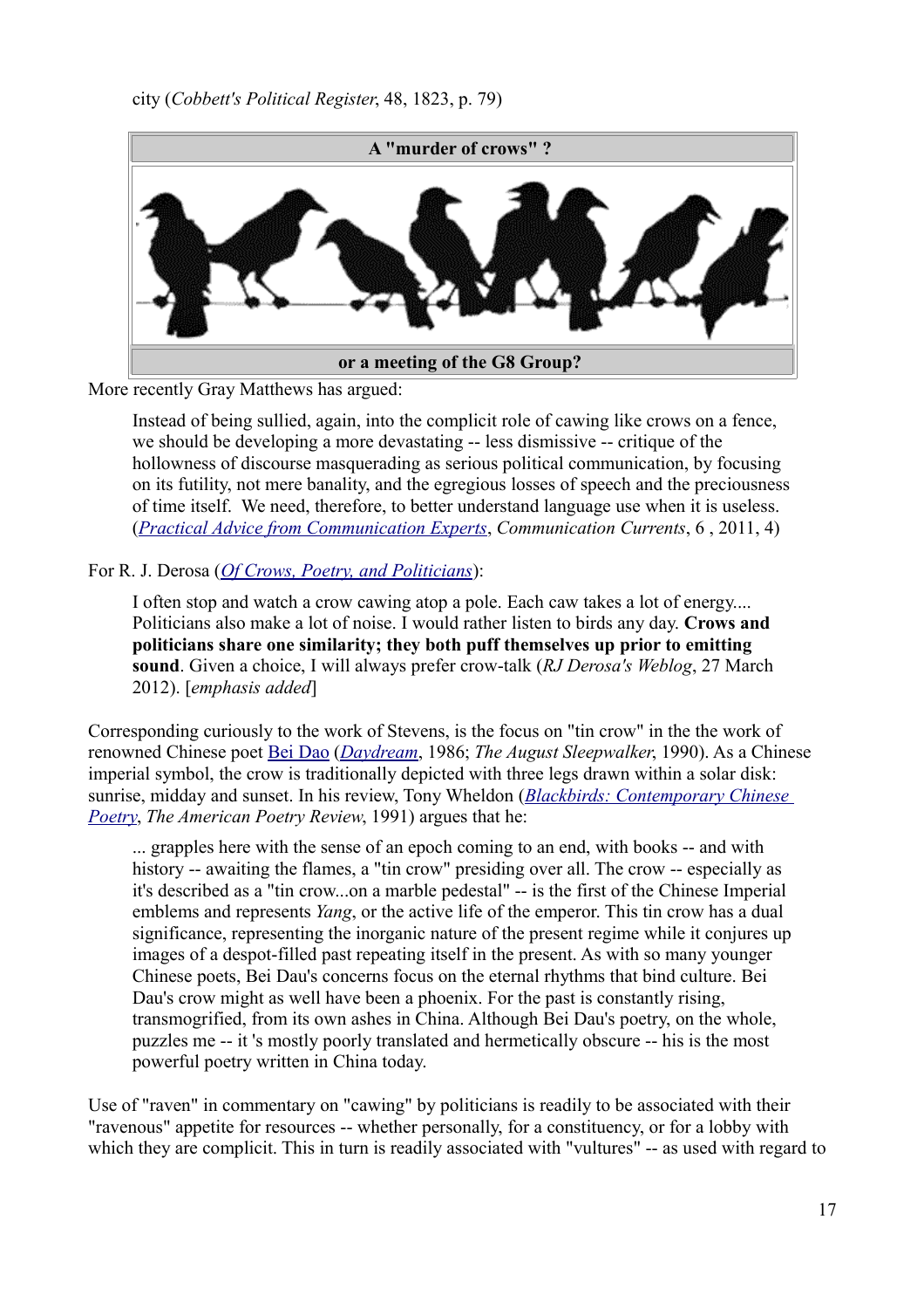"vulture fund", for example. A form of conflation of associations of crow and raven could be recognized in use of "craven politicians" (*Craven, Dishonest, Corrupt Politician: A Definition*, *Daily Kos*, 13 November 2013; *The Dispossessed and the Greedy Capitalists, Craven Politicians, Scheming Bankers… Human Wrongs Watch*, 22 October 2011; *Distraught father blames 'craven, irresponsible politicians and the NRA'*, *Daily Mail*, 25 May 2014)



In French culture in particular, the crow/raven has acquired particular significance in books and film concerning a mysterious writer of poison-pen letters in a community *Le Corbeau* (1943/1951). In recognizing any capacity of crows to whistle, there is some irony to the manner in which politicians may be "whistled at" as an expression of disapprobation.

The crow figures in collections of fables, as in that of Jean de La Fontaine (*The Crow and The Fox*). Recollection of one of *Aesop's Fables*, merits further reflection given the above-mentioned iridescence of crows under ultraviolet light:

If we are to believe Aesop, crows are known to take the color shed by peacocks, replacing their "own rusty black ones [feathers]" with the "borrowed plumage" in order to strut amongst the flock of the favored (*The Vain Crow*). (*A Cawing Kakaphonic Constellation of Crows, Or, The Refrain of Just "Bird-wisdom"*, *On Icarian Seas*, 3 July 2013)

Again, in the light of Stevens' poem, caution has been expressed regarding any particular interpretation. For Richard Allen Blessing (*Wallace Stevens' "Whole Harmonium"*, 1954):

Peter McNamara [*The Multi-faceted Blackbird and Wallace Stevens' Poetic Vision*, 1964] agrees with Rosenthal [*The Modern Poets: a critical introduction*, 1960] that the blackbird brings awareness of death, but emphasizes that the awareness of death is *important... only as a stimulus to man's explorations of the things of this life. It is true* enough that ravens, crows, and other birds of black hue are often associated with disaster and death in literature and popular imagination. Nevertheless, it seems to me that to see the blackbird as representing death or any other single possibility from all thirteen points of view is to misread the poem. As the title implies, the point of *Thirteen Ways of Looking at a Blackbird* is that in thirteen different contexts the imagination is able to provide thirteen different values for a bird which would appear to the utilitarian or the scientist to have only one value, one way of being looked at. (p. 26)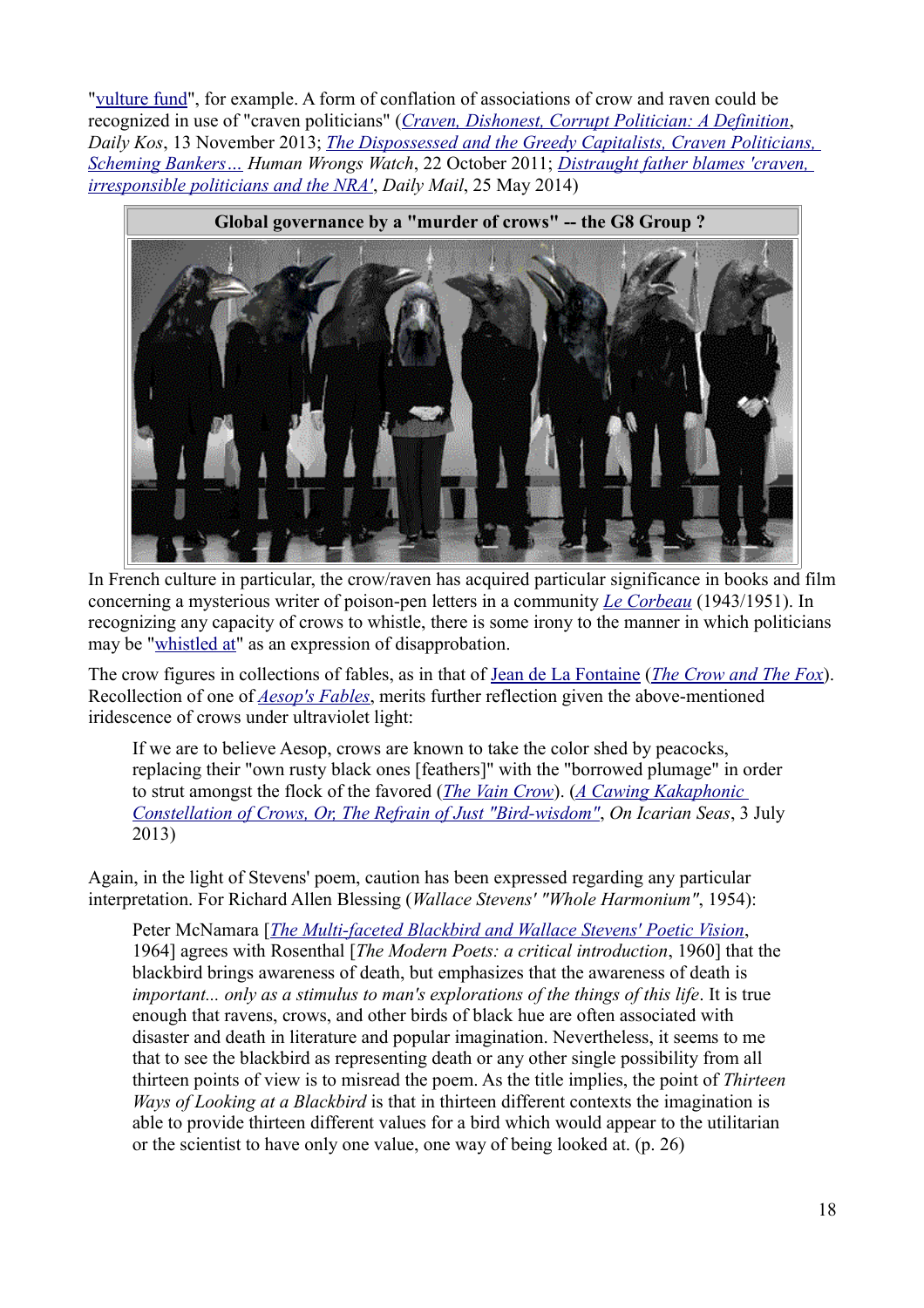It is understandably appropriate that the SR-71 should be named as "Blackbird", benefitting primarily from associations to the sleek skills of ravens -- as valued in use of that variant in naming many sports teams. That said, there is a strange contrast between the masculine values associated with "ravens" and the more feminine values associated with "songbirds". Curiously, in the sense of being "invisible" to radar through stealth technology, SR-71 shares a form of "blackness" with the blackbird songster -- whose song typically emanates from an invisible source.

With respect to eliciting information from informants, the focus in the first case may be on getting them to "croak" and only secondarily on ensuring that they "sing". Strangely evidence is currently emerging that John McCain is alleged to have been labelled as a "songbird" when held captive by the North Vietnamese (Wayne Dupree, *EXPOSED: Veterans voice displeasure and non-trust of John "Songbird" McCain who spilled his guts to get out of torture*, 3 September 2013). Within Chinese military culture, references to songbirds relate primarily to those women singing military songs.

**This pattern helpfully frames the strategic opportunity of blackbird songsters in operating "under the memetic radar" characteristic of conventional mindsets -- unable as they are to associate strategic value with aesthetic communication skills**.

**Reality and imagination**: Comparative comments on these different blackbirds have been variously made. For Paulina Ambrozy (*The Black Bird of Edgar Allan Poe and Wallace Stevens' Thirteen Blackbirds*, *Studia Anglica Posnaniensia: international review of English Studies*, 2003), both Poe and Stevens perceived imagination as the ultimate faculty of the human mind capable of giving shape and meaning to the world's chaos -- but with different approaches:

*The Raven* embodies Poe's search for a total disjunction between the real and the imagined world whereas Stevens' poems present a close interrelation between those two realms. Poe's work shows that the ultimate meaning should be sought beyond the physical world, out of time and space, while Stevens argues that the tangible real, the sensuous world with the multiplicity of perspectives it offers is the powerful substance for his imagination and a necessary element of his poetic landscape....

The opening lines of the *The Raven* and [Stevens'] *Domination of Black* establish strikingly similar settings: in *The Raven* it is "the bleak December," "a dreary midnight," and a chamber lit by "dying ember"; in Stevens' work it is a windy autumn night and a room warmed by the fire. In the latter however, the inner-outer relation is more dynamic. While the student's abode is isolated from the world outside, Stevens' room is open for the contact with reality.

Given the above-mentioned relation between the peacock and the crow in Aesop's *The Vain Crow*, it is curious to note that Stevens' *Domination of Black* focuses on peacocks and their calls -- in contrast to the focus on "blackbirds" in the other poem. For Kenneth Lincoln (*Sing with the Heart of a Bear: fusions of Native and American Poetry, 1890-1999*, 2000):

To begin, the trochaic title is strangely reverse of blank verse (the only pentameter in the poem): *Thirteen Ways of Looking at a Black*bird. The trochee's insistently reverse rocking, beginning with that superstitious surd, *thirteen,* an indivisible number with no stable root, sets up an inverse poetics, or radical set of "Ways" -- that is, passages or mental journeys -- of "*looking at"* (not so much seeing) a bird the color, all colors, of the night. This is trickster stuff, as Ted Hughes darkly develops in *Crow,* the off-comic possibilities of god as Harlequin who tosses disappearing dice with reality. The poem shows us seeing a "black" bird as surd pronoun, *it,* treading syllabic night terrain, searching for winged focus on a disappearing, then reappearing radical. Call it the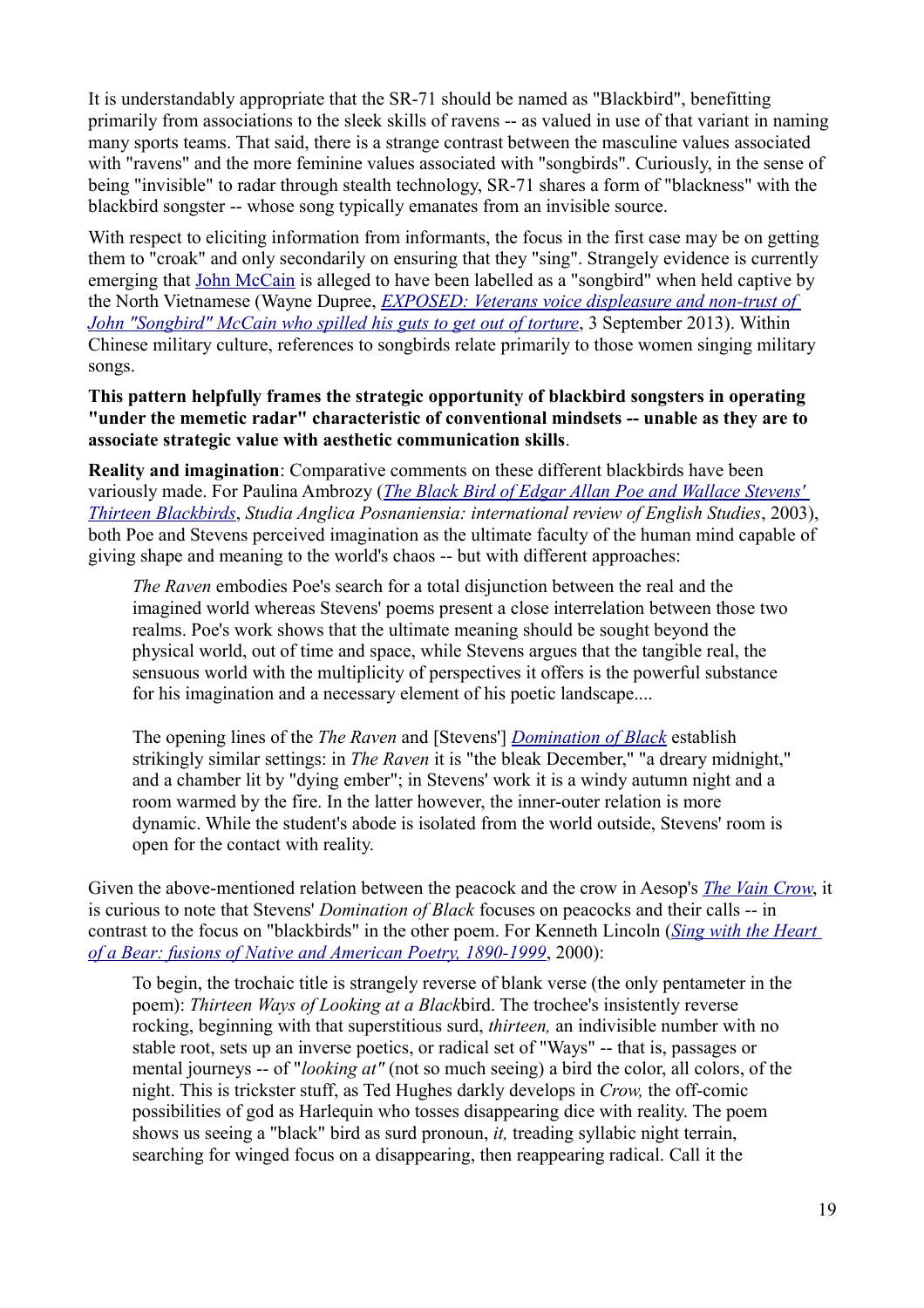*blackbird factor*, the unpredictable quark of reality, the poem's decentering center. Disruptively patterned, this wild shadow is its own original being, in motion.

The trap associated with any such commentary is however framed by Steven's own poem. As with the Sanskrit adage, *Neti Neti*, it is a case of "not this, not that" -- somewhat as with the uncertainty principle of physics. Any interpretative associations could then be considered somewhat like the notes of a musical instrument -- to be variously combined and played in an attractive composition.

**Techno-poetics of flight**: It is potentially striking to note the extent to which **the SR-71 Blackbird could be understood as having the symbolic significance -- unconsciously or not -- of the raven or crow, or with blackbirds in general**. Especially evident is **the sense of a hidden, all-seeing eye on high -- a threatening harbinger of death**. As such it could even be understood as representing a global "secular deity" -- namely the USA -- with which change is potentially associated and in whom the world is encouraged to believe.

A relation between the avian blackbird and the SR-71 is notably explored by Christopher Schaberg (*Bird Citing: on the aesthetics and techno-poetics of flight*, *Nebula*, 6, 2, 2009) within the following context:

Here, I would like to suggest that we might also learn to investigate the practical and political mysteries of commonplace *figurations* that reveal how humans struggle to attain a *certain* animality. To this end, the following pages explore an aesthetic and poetic trend around human air travel that I call *bird citing*. A first order bird citing appears as simple as the citation of a bird in an aesthetic object such as a poem, such as in Wallace Stevens's widely anthologized Modernist paragon, *Thirteen Ways of Looking at a Blackbird*....

In these lines the blackbird is cited as a poetic object worth visualizing. Yet as the reader catches sight of the blackbird, the blackbird's own ocular perception is cited, and object becomes subject. In these lines, bird citing becomes a double bird sighting -- the view zooms from panoramic to the point of a blackbird's eye, from distant topography, to intimate anatomy...

... my aim is to outline a network of allusive avian vectors and spectacles that intersect along lines of flight. Such lines of flight can be imaginative and imagistic, as in Stevens's poem; they can be straight forwardly symbolic, as in the bird insignias that appear on the tails of many commercial jets; or, bird citing can be starkly literal, as in errant birds flitting in and out of sliding doors at the baggage claim. In other words, I am particularly curious about how bird citing appears where many lines of flight converge: at airports. I want to suggest that there are curious overlaps in the multiple significations of bird forms that collide and collude in this networked space.

It is remarkably appropriate that "ways of looking" should be framed and challenged in poetic form -- traditionally renowned for its role in this respect. As noted by Gregory Bateson, in explaining why "we are our own metaphor" to a conference on the effects of conscious purpose on human adaptation that:

One reason why poetry is important for finding out about the world is because in poetry a set of relationships get mapped onto a level of diversity in us that we don't ordinarily have access to. We bring it out in poetry. We can give to each other in poetry the access to a set of relationships in the other person and in the world that we're not usually conscious of in ourselves. So we need poetry as knowledge about the world and about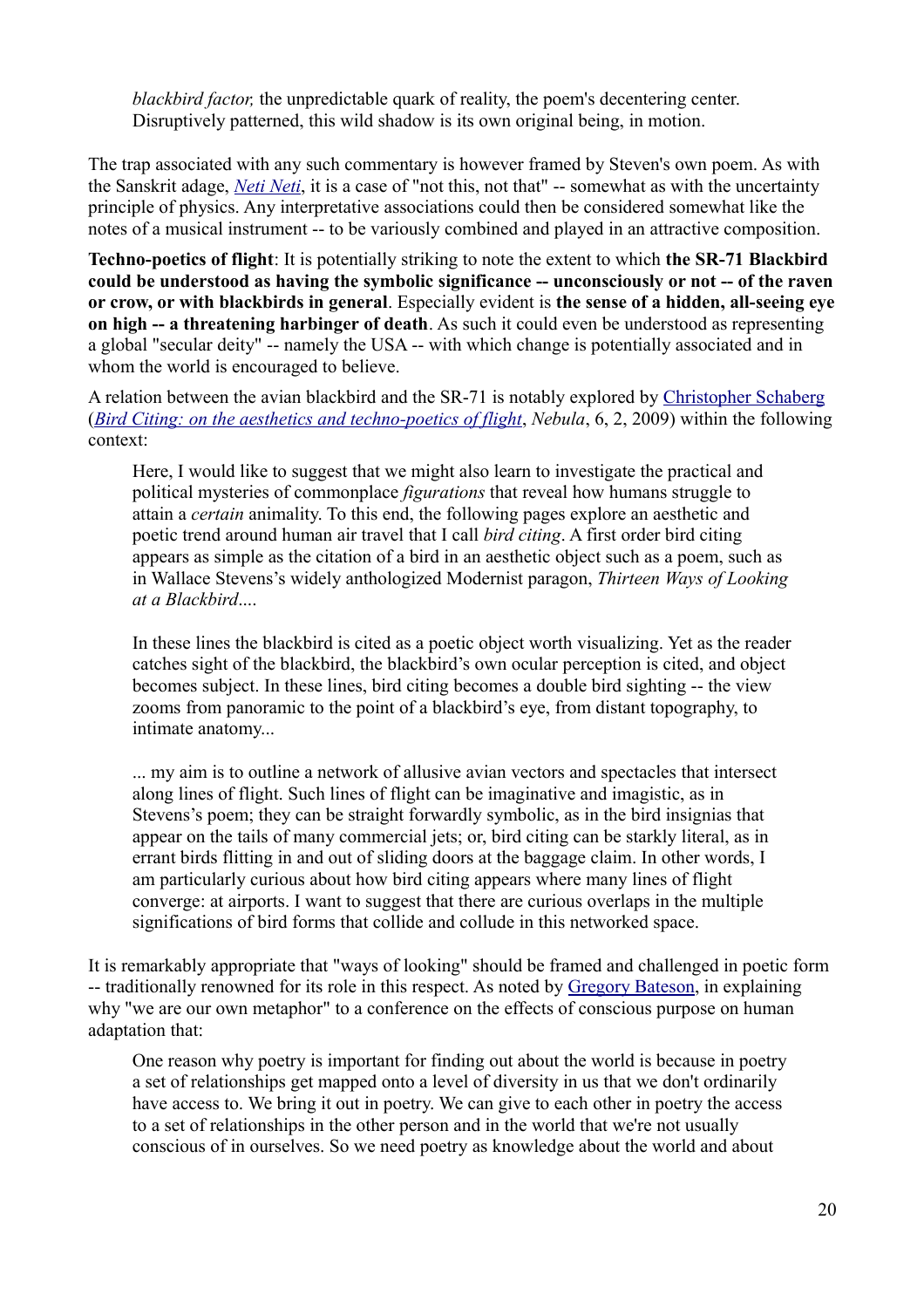ourselves, because of this mapping from complexity to complexity. (Mary Catherine Bateson, *Our Own Metaphor*, 1972, pp. 288-289)

Bateson is thus pointing to the advantages of poetry in providing access to a level of complexity in people of which they are not normally aware.

### **Ways of looking at ways of looking -- in a period of invasive surveillance**

It has been noted that in his poem *Thirteen Ways of Looking at a Blackbird* Wallace Stevens' description of a *Turdus* in a snowy autumn landscape alludes to the Cubist painting tradition of observing subjects simultaneously from numerous viewpoints to present a novel perspective.

In the current period, following the controversial disclosures regarding the degree of invasive electronic surveillance, **how might a variety of ways of looking be elicited and juxtaposed. In that respect -- perhaps such that together their strange integrity rendered them meaningless to conventional observation.** Umberto Eco might be said to offer an example (*Eternal Fascism: Fourteen Ways of Looking at a Blackshirt*, *New York Review of Books*, 22 June 1995, pp.12-15).

There is clearly a strong case for exploring more complex understanding of "ways of looking" in the current period, with active discussion of more (world) wars to come. This is especially the case in a period characterized by the following oft-quoted lines from the first stanza, as articulated by another poet, W. B. Yeats following the First World War (*The Second Coming*, 1919):

> Things fall apart; the centre cannot hold; Mere anarchy is loosed upon the world, The blood-dimmed tide is loosed, and everywhere The ceremony of innocence is drowned; The best lack all conviction, while the worst Are full of passionate intensity

The challenge could be framed in terms of a quest for clues as to an appropriate response (*In Quest of Uncommon Ground Beyond: impoverished metaphor and the impotence of words of power*, 1997; *In Quest of Mnemonic Catalysts -- for comprehension of complex psychosocial dynamics*, 2007). The above arguments suggest a way of framing the relation between the "reality" of *Realpolik,* as preoccupied with the real, and *Noopolitik*, as preoccupied with imagination, and with how looking can be variously framed.

One approach is to make explicit use of the complex plane of mathematics to interrelate the real and the imaginary as suggested by the following schematic, discussed separately (*Imagining the Real Challenge and Realizing the Imaginal Pathway of Sustainable Transformation*, 2007)

#### **Memespace mapped in terms of the plane of complexity?**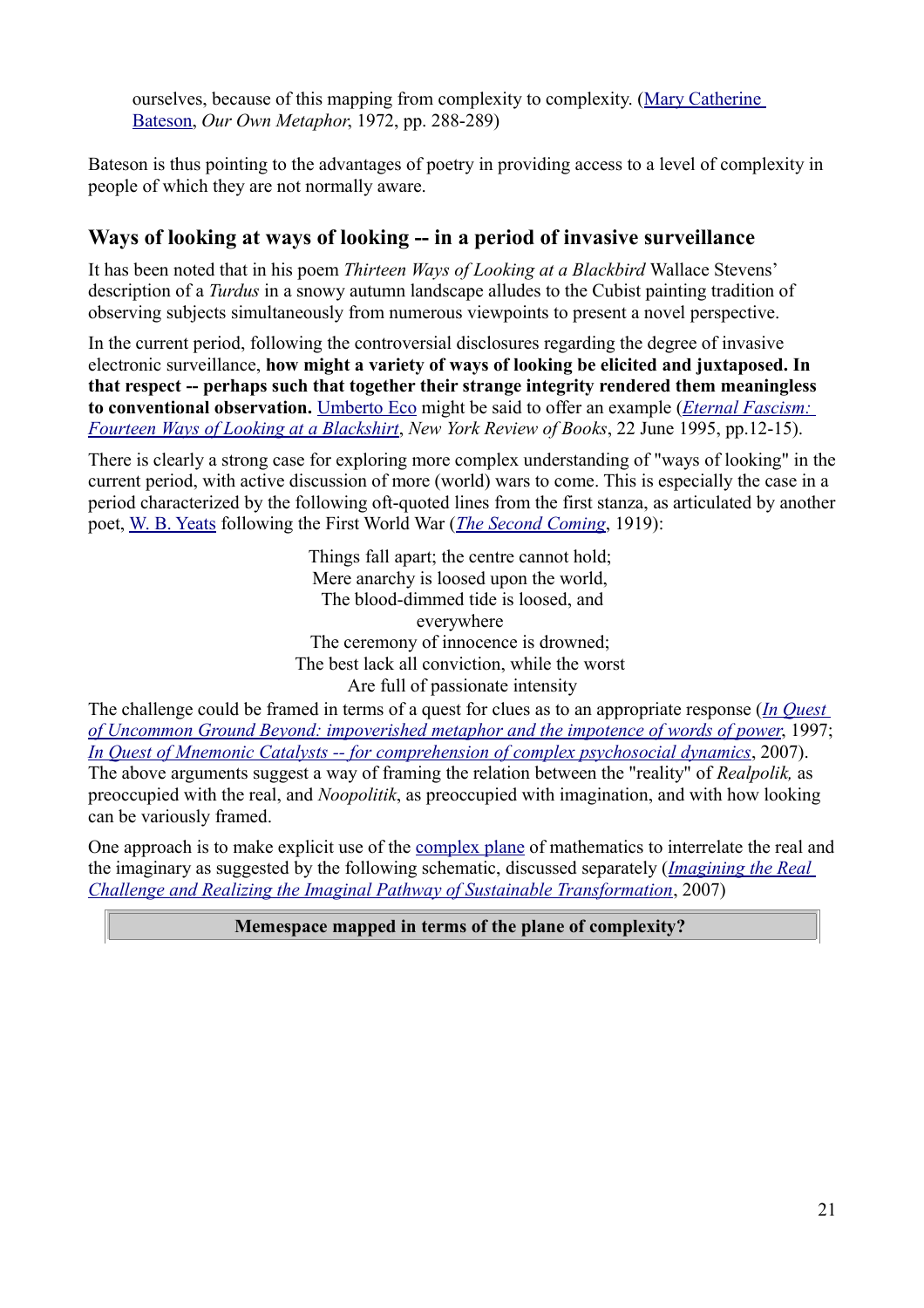

The above schematic helps to make the fundamental point that all "ways of looking" are essentially inadequate -- necessary but not sufficient. The issue is then how to take the argument further.

# **Post-modern challenge to simplistic binary framing of the other**

One helpful approach, especially relevant to current framing of global strategy, is the commentary of Nüzhet Akın (*From '0', the Logic of Imagination, to 'Ground Zero', the Imagination of Logic: the enigmas of Wallace Stevens' 'Blackbird' and current US action*. *Journal of Arts and Sciences,*  Sayı, 12 Aralık, 2009). For Akin **the difficulty of interpreting the poem arises at the point where the reader seeks to find a logical answer to the nature of the blackbird**. This is clarified by Akin in the following:

- The blackbird dominates the entire poem of thirteen stanzas. Its function, rather than its nature, has to be understood as a unifying motif and presence. Since it is a common denominator, it may be interpreted -- which is the easiest way out -- as metaphysical conceit.... After repudiating all emotional and sentimental possibilities, the blackbird emerges as a constant element that establishes 'a central logic' suggestive of a central vortex or axis around which possibilities of correlations among events and concepts must be formed.
- Yet, it signifying a central logic does not mean that Stevens approves of it. Quite the contrary, the idea of the central logic is Stevens' sarcastic outlook upon normatively oriented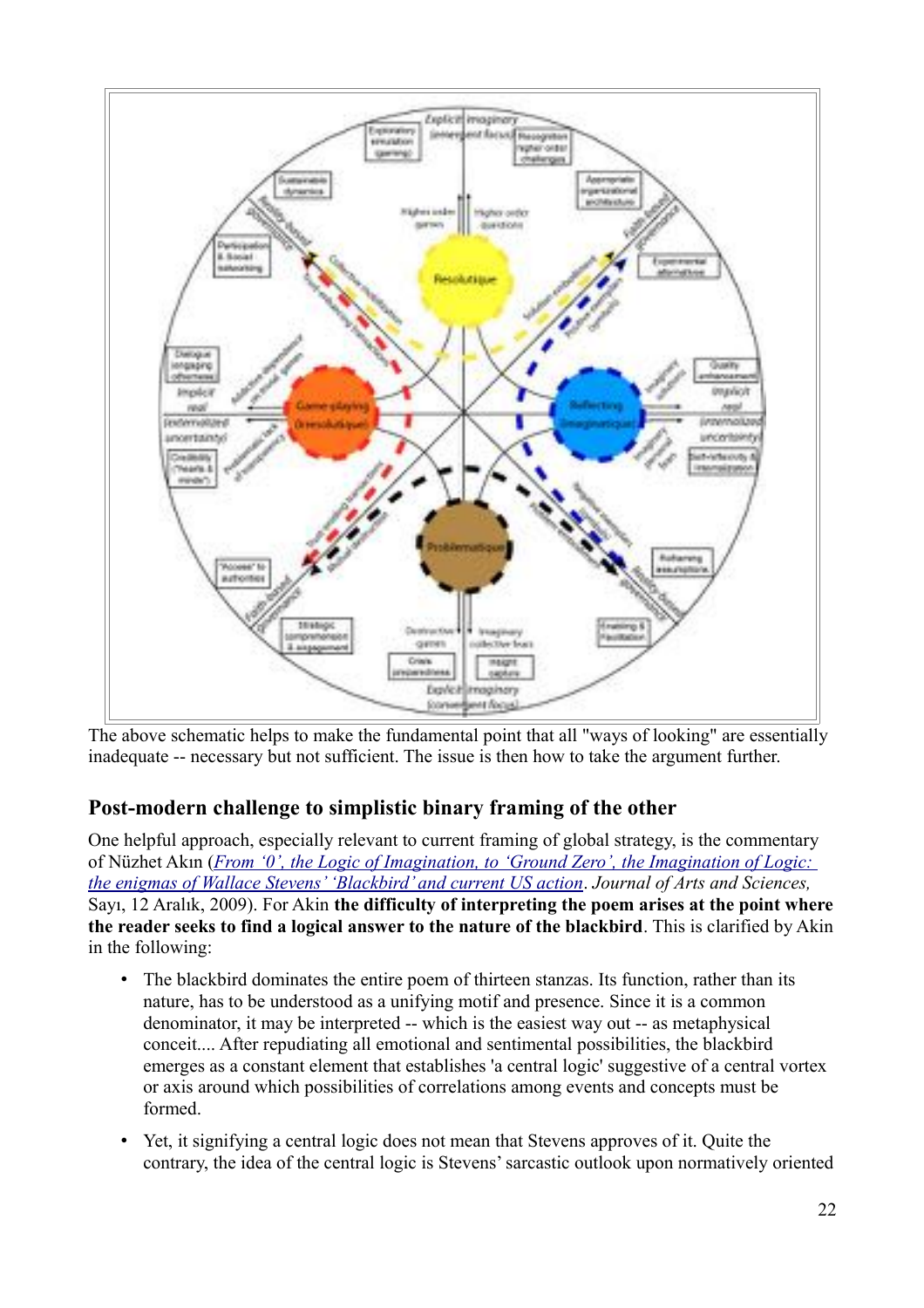orthodox and dogmatic mind. He not only refutes the validity and reliability of such a faith in central logic by nullifying it always, but also Hegelian Dialectic, a false assumption which does not take us to anywhere, let alone to the ideal, where no antitheses can be produced....

- Working in line with this systematic way of establishing logical arguments, logo-centric pattern of thought leads one to seek for correlations as of binary oppositions, such as right and wrong, moral and immoral, god and man, white and black, man and woman, reality and illusion, good and evil, essence and form. Since in each binary opposition the first term is dominant over the second term, logo-centric approach becomes biased against each second term, that is, right, moral, god, white, man, reality, good and essence are always considered as universally accepted clichés signifying what is divine and universally right and true; whereas, wrong, immoral, man, black, woman, illusion, evil and form are biased as signifiers of what is wrong....
- The binary oppositions are deliberately created by the poet. He creates them so as to bait the biased traditionally oriented minds.... Just when his readers are content with binary oppositions and get ready for taking a biased stand against any of the opposite suggestions, the poet, then, offers 'oneness' of binary oppositions... After deconstructing what has already been constructed as of binary oppositions, he lets the blackbird as a central object-not to signify the central logic-get situated at the heart of each stanza, thus attracting and drenching the entire selective attention of the reader: the rest, other than the blackbird, gets blurred and obscure. When any one of the binary juxtapositions begins to dominate over the other, the blackbird intrudes and destroys the intention of the reader to seek for the Logos. Therefore, the blackbird is refined from all, becoming possibilities of suggestion and signification....
- Expectancy for absolute order remains a spiritual yearning, an emptiness that craves to be filled in.... The idea of man remains as the only solid fact which is mere imagination. Nothing exists outside imagination, as imagination is the all-embracing faculty that transforms all what have been perceived; or all which are in imagination have associations with reality, the idea. The idea establishes one's sense of the world, the order one seeks for. The idea is completely subjective and it is there to fill in the vacuum due to a lack of certainty for universal order....
- From Wallace Stevens' post-modern depiction of logic of imagination, the post-modern world today has come to a new understanding and interpretation of the essential logic, which is virtually created for securing benefits and privileges of first world states in the global arena. This has been the logic on which the Empire is established....Like the devastated Hiroshima and Nagasaki, historically marked as the ground zero, the ruins of the World Trade Center have enabled the Empire to claim a virtual reference point or a corner stone to initiate a Post-Modern war for the invasion of the world....
- Wallace Stevens marks a radical change from the normative past in establishing a pattern of thought that is the 'logic of imagination.' With his synthesis of condition of man in a chaotic and disordered universe, he proposes that whatsoever has been learned from the universal cultural reservoir of man has been a compilation of myth. His understanding and diagnosis depict a futile effort in man in seeking out for a universal reference point onto which some universal logic be established as absolutely signifying the universal truth. Having grasped that there is none, he existentially returns to himself, and explores the logic behind his imaginative capability as the only fact. He finds out that it is human imagination which embodies truth, filters it and transforms it....
- During the process of what is to be called as Post-Post-Modern, the US Empire acts as if it has taken 'ground zero' as a reference point, but, in fact, it fills the gap and pit of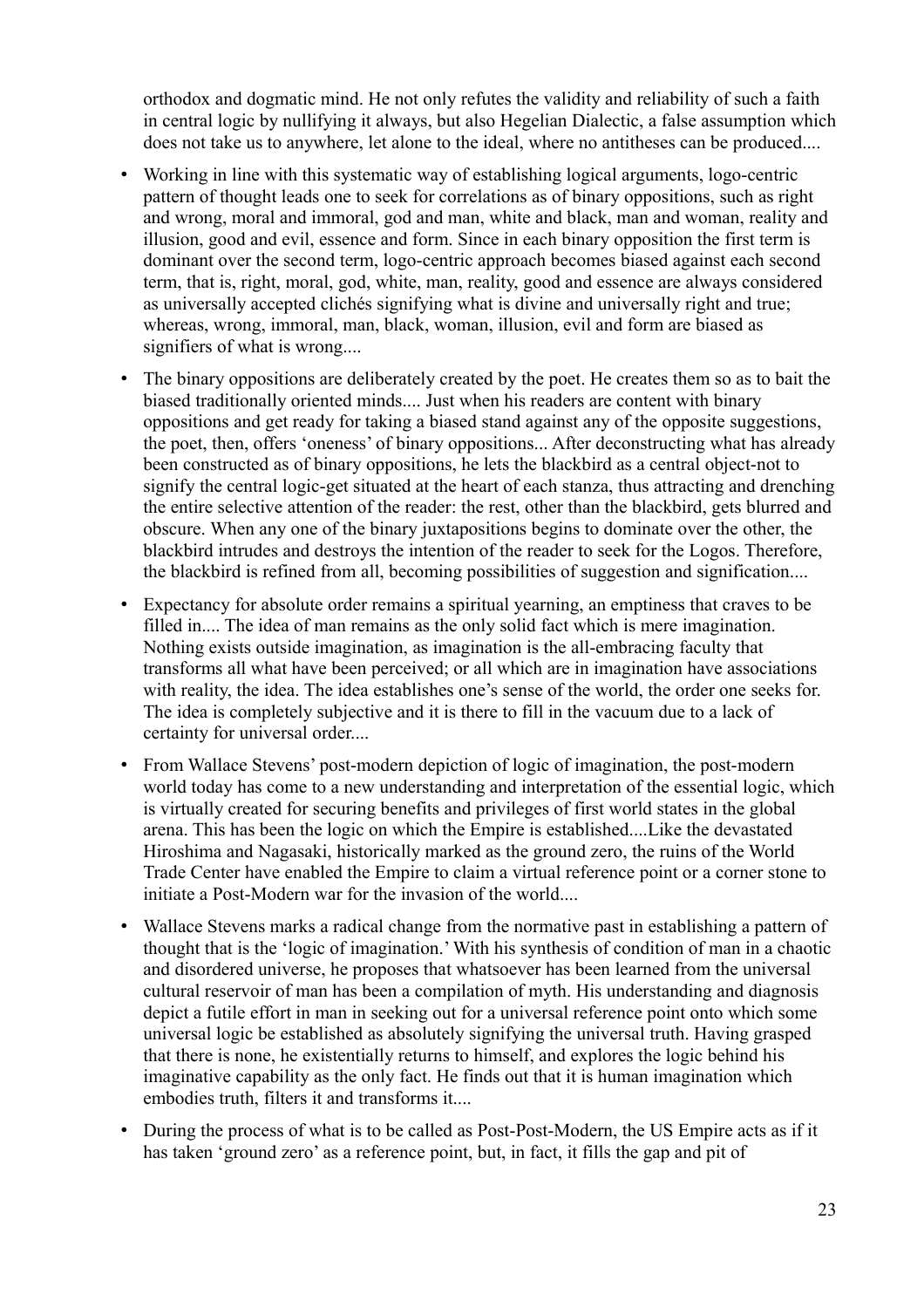detonations with a virtual reality

Again, whilst indicative, such language is necessary but not sufficient. It points to the potential of imaginative self-reflexivity, as carefully argued by Douglas Hofstadter (*I Am a Strange Loop*, 2007; *Surfaces and Essences: analogy as the fuel and fire of thinking*, 2013). Other approaches are necessarily called for in the light of other imaginative "languages".

# **Imaginative composition of ways of looking or listening**

The commentary evoked by Stevens' "thirteen ways" has inspired exploration of "ways of looking" in many other domains -- but seemingly not with respect to invasive surveillance. The abovementioned commentary of Umberto Eco might be considered an exception (*Eternal Fascism: Fourteen Ways of Looking at a Blackshirt*, *New York Review of Books*, 22 June 1995, pp.12-15), framed otherwise by Naomi Wolf (*Fascist America, in 10 easy steps*, *The Guardian*, 24 April 2007). Stevens has created a form of template inviting imaginative responses of every quality -- as is evident from the literature. This preceded the current enthusiasm for articulating laundry lists of "ways" of framing challenges.

It might be expected that these responses would have given rise to insightful schematic depictions of how any set of ways could be configured. This does not appear to have been the case.

**Number of possible ways**: The concern can be related to the more general question of the number of ways which can be fruitfully distinguished, by whom and under what conditions. Clearly some would favour "one way of looking", others would opt for 2, 3, 4, etc. Increasing the number of ways challenges comprehension in engaging with complexity. The challenge with two ways is indicated by the uncertainty principle of physics. The challenge of 12 ways can be variously explored (*Enabling a 12-fold Pattern of Systemic Dialogue for Governance*, 2011; *Checklist of 12-fold Principles, Plans, Symbols and Concepts*, 2011).

According to the number of "ways", a "systematic" approach can be speculatively taken to the patterns of comprehension associated with distinctive, complementary (but essentially incommensurable) ways. One exercise with a particular methodology explored the range of ways of looking -- from 1-fold through to 20-fold (*Distinguishing Levels of Declarations of Principles*, 1980). An effort was made to articulate the qualitative distinctions between the elements within each pattern. These were tentatively labelled as follows:

| <b>Patterns of N-fold ways of looking</b> |                                            |  |
|-------------------------------------------|--------------------------------------------|--|
| 1. Inadequacy of formulations             | 11. Empowerment and importance of a form   |  |
| 2. Opposition/Disagreement                | 12. Harmoniously transformative controlled |  |
| 3. Dialectic synthesis                    | relationship                               |  |
| 4. Developmental interaction              | 13. Creative renewal                       |  |
| 5. Constraints on existence               | 14. Cycle of development processes         |  |
| 6. Coherence through renewal              | 15. Construction and development of form   |  |
| 7. Modes of change                        | 16. Values and assumptions                 |  |
| 8. Constraints on change                  | 17. Relationship potential of a form       |  |
| 9. Implementation of a transformation     | 18. Inadequate transformation attempts     |  |
| process                                   | 19.Qualitative transformation              |  |
| 10. Endurance of a form                   | 20. Significance of mutually constraining  |  |
|                                           | forms                                      |  |
|                                           |                                            |  |

Any such pattern of distinctions necessarily raises the question why not 12 (or less), or 14 (or more)? The argument can therefore be developed further by making use of a particular geometrical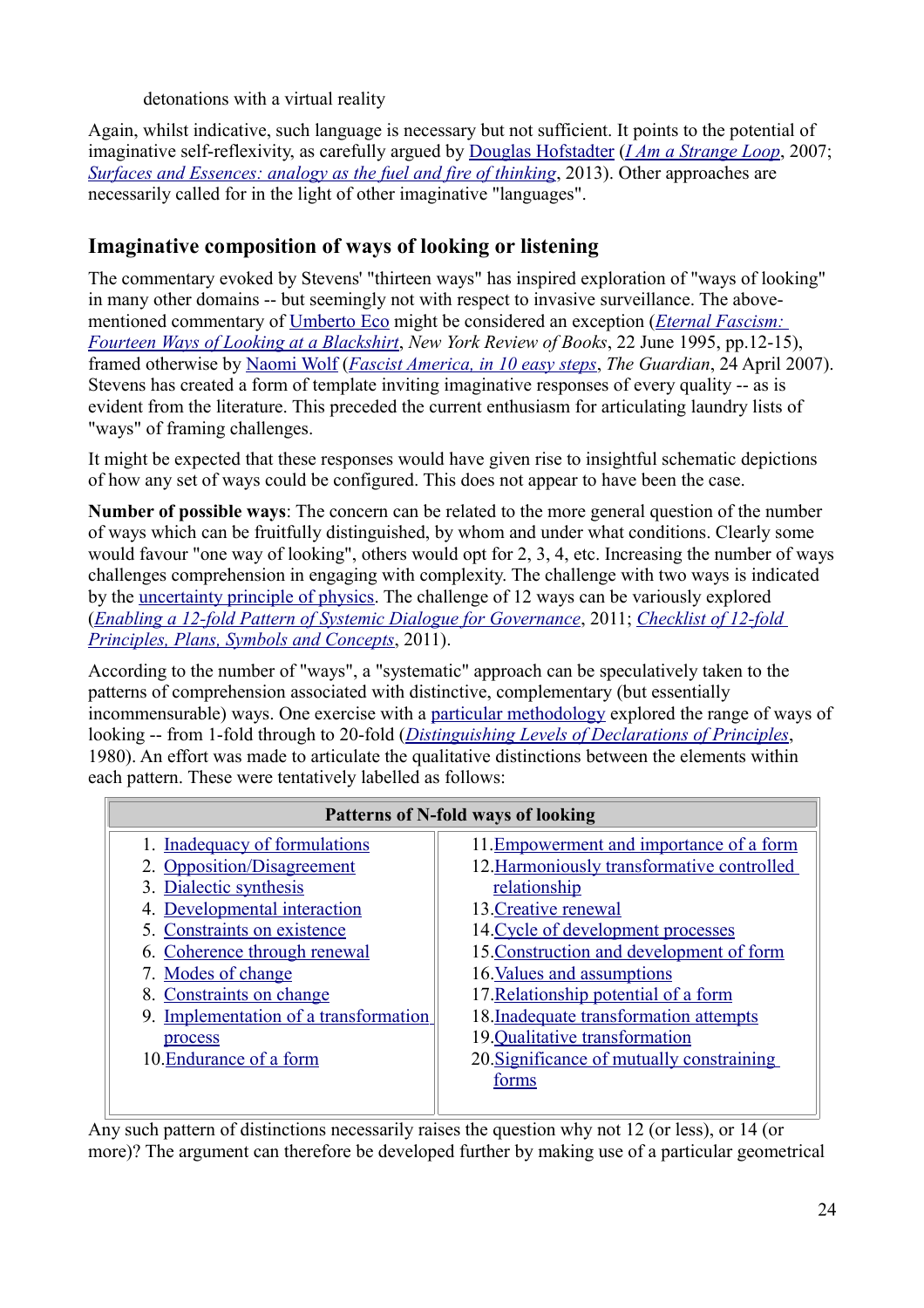configuration with which 13 ways can be imaginatively associated.

**Multiverse of memescapes?** Curiously an imagined "universe" or "world", as a memescape of particular dimensionality, is readily understood as spherical -- for those living imaginatively (if only cocoon-like) "within their own world". More curious is the focus on the **spatial** (geometrical) nature of such globality -- if only as a metaphor. Multiple universes can then constitute a multiverse -- consistent with the verses of Stevens' poem.

However it is also readily understood that a world has *dynamics* -- implying time -- such as rotation and revolution. It is however less clear what these dynamics imply in **temporal** terms for the "world" of any individual or group. Especially challenging is how the *cycles* of a world are to be understood in relation to one another -- and to other "worlds". One approach to cyclic understanding of a world is through toroidal dynamics (*Complexification of Globalization and Toroidal Transformation*, 2010; *Implication of Toroidal Transformation of the Crown of Thorns: design challenge to enable integrative comprehension of global dynamics*, 2011)

**Sphere packing as a fundamental spatio-temporal pattern**: The imaginative challenge in retaining a relationship to 12, embodying 13, and "moving on" to 14 (or more), can be explored through sphere packing. This assumes that the spatio-temporal cognitive "worlds" are somehow packed in cognitive spacetime -- in terms of their potential outfolding (explication) and infolding (implication).

A key contribution to such explorations is the work of R. Buckminster Fuller (*Synergetics: explorations in the geometry of thinking*, 1975; *Synergetics 2: further explorations in the geometry of thinking*, 1979) -- as separately discussed (*Geometry of Thinking for Sustainable Global Governance: cognitive implication of synergetics*, 2009).

Of particular relevance to "reconciling" 12, 13 and 14, is the related work of Keith Critchlow (*Order in Space: a design source book,* 1969). He explores the relationship between the Platonic forms and Archimedean forms of polyhedra, so fundamental to many conventional patterns (*Examples of Integrated, Multi-set Concept Schemes: Annexes to Patterns of N-foldness*, 1984). It is the representation of the configuration of them which is especially relevant to this argument.

As noted in that compilation with respect *Polygons and Polyhedra* (1984), there are 13 distinct Archimedean polyhedra in which similar arrangements of regular, convex polygons of two or more different kinds meet at each vertex of the polyhedron [which can itself be circumscribed by a tetrahedron, with 4 common faces]. Such semi-regular polyhedra are defined by the fact that all their vertices lie on a circumscribing sphere. Critchlow configures 12 of them, **within their circumscribing spheres**, in a closest packing configuration around the circumscribing sphere of the 13th -- a truncated tetrahedron -- as shown below. The truncated tetrahedron is the only semiregular solid with 12 independent axes passing through its vertices from its centre. Removal of the central sphere allows the 12 other spheres to close into a more compact icosahedral configuration.

#### **Archimedean polyhedra**

(as discussed in *Imaginative Reconfiguration of a post-Apocalyptic Global Civilization: engaging cognitively with the illusion of the "End of the World"*, 2012)

| <b>Successive truncations of octahedron</b><br>2, 3, 4-fold symmetry | <b>Successive truncations of</b><br>icosahedron<br>2, 3, 5-fold symmetry |
|----------------------------------------------------------------------|--------------------------------------------------------------------------|
|----------------------------------------------------------------------|--------------------------------------------------------------------------|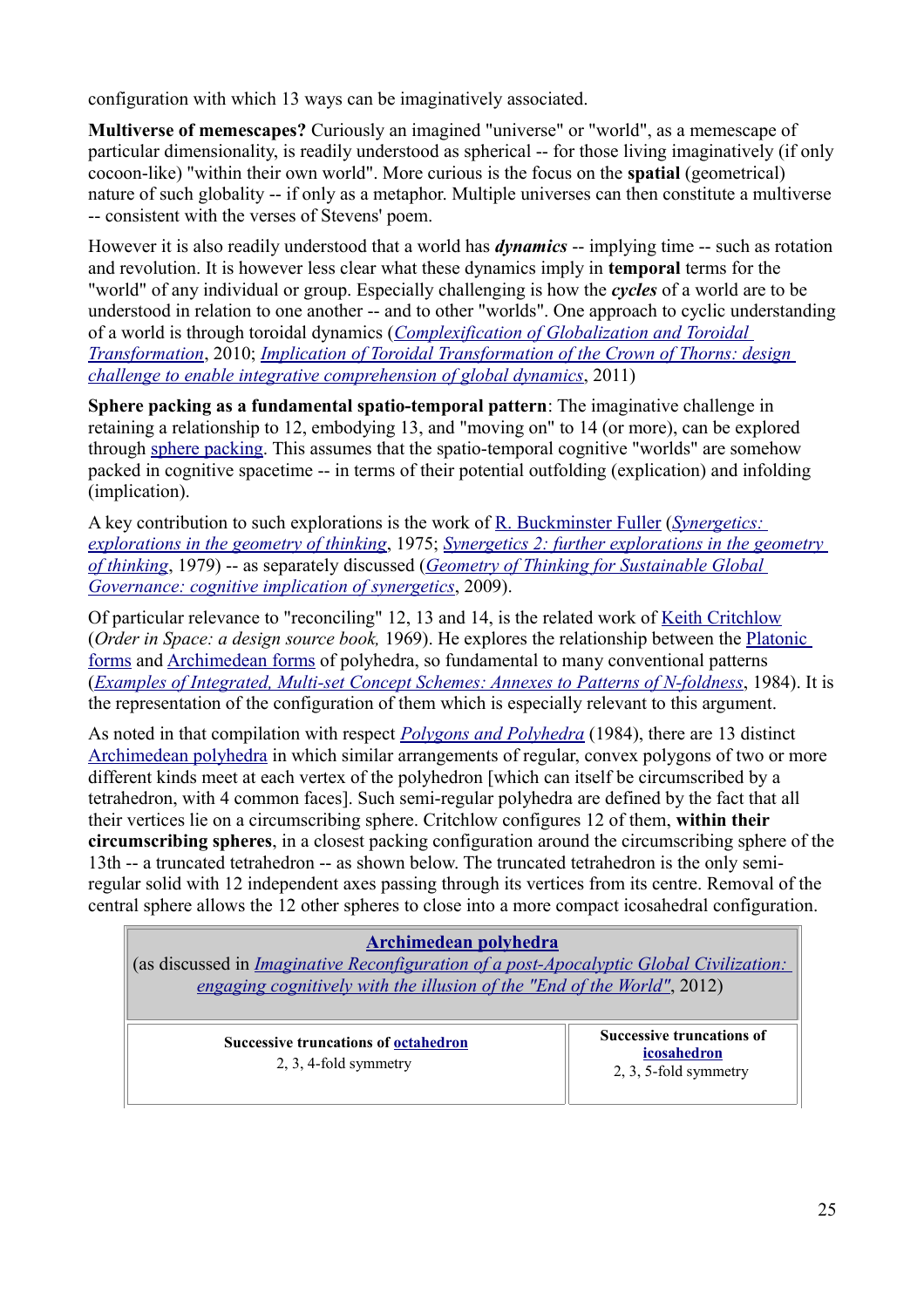

Missing from such **explicated spatial representation** is a sense of their **implicated cognitive dynamics** -- ensuring the distinctive integrity of each world, as a mode of knowing, to those "inhabiting" any one of them. These dynamics are implied to a degree by the interlocking circles characteristic of each of the above spherically symmetrical polyhedral forms.

Potentially these circles offer the possibility of sustaining future reinforcement in ordering social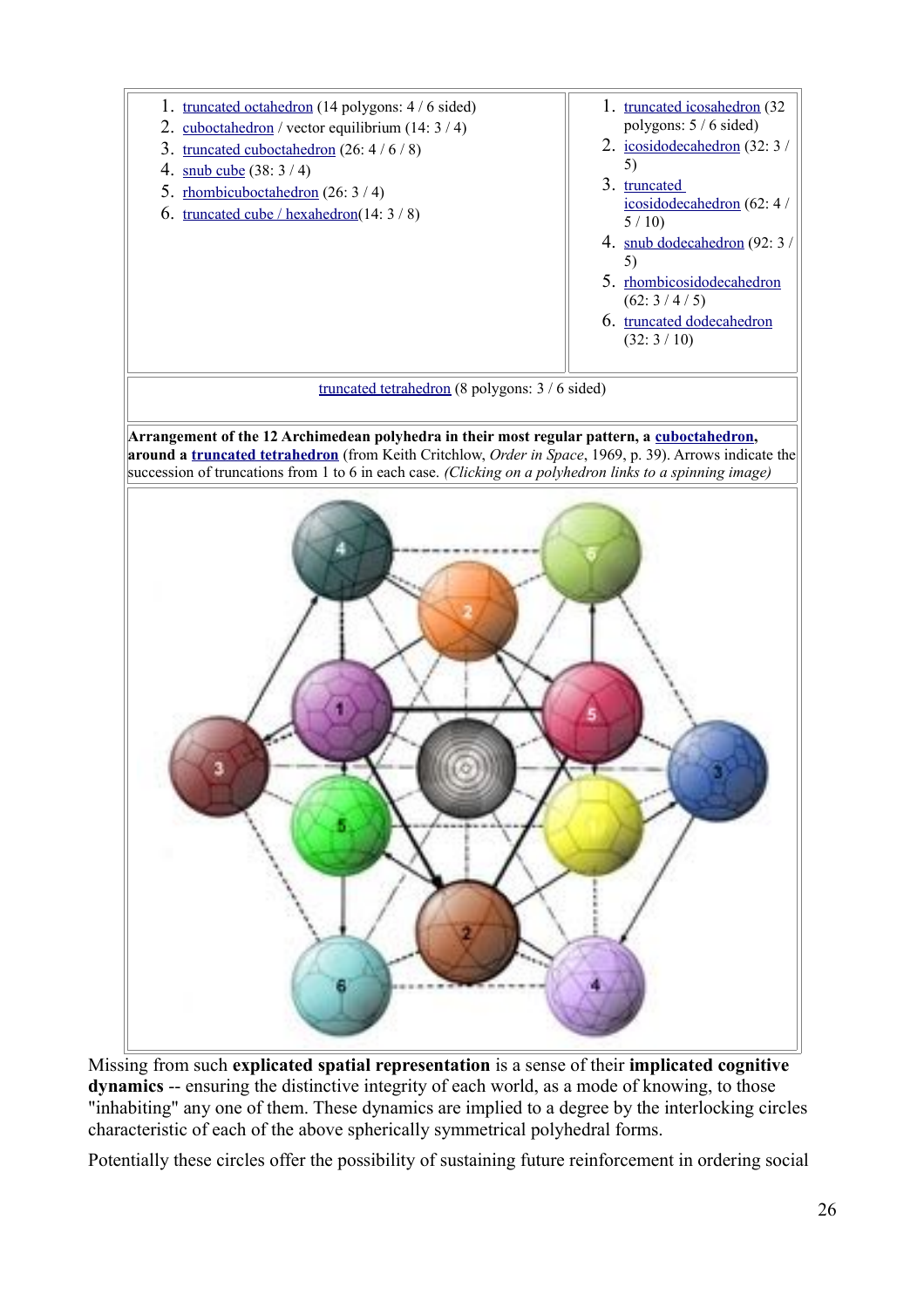networking on the web (cf. *Spherical Configuration of Interlocking Roundtables: Internet enhancement of global self-organization through patterns of dialogue*, 1998; *Polyhedral Empowerment of Networks through Symmetry: psycho-social implications for organization and global governance*, 2008). They also have strategic implications (cf. *Representation of Interlocking Elements for a Sustainable Global System: configuring strategic dilemmas in intersectoral dialogue*, 1995).

**Embodying incommensurability**: With respect to the degree of paradox and self-reflexivity associated with the post-binary challenge of concern here, the schematic above is suggestive of the degree of incomprehensibility inherent in the relationships "between the worlds".

**Indicative of geometrical transformation, the lines are also indicative of a requisite cognitive shift from one "way of looking" to another -- from one logical modality to another**. The schematic is necessarily misleading since any such "way" might be treated as central through the window or lens through which reality is imagined -- as the focus of attention in the moment (however illusory from any other perspective). It is in this sense that each can be understood both as the "baleful eye" of the blackbird (as raven) and as a particular mode of singing and imaginatively sung reality. Ironically the number of facets in the schematic as a whole is of a similar order to the number of songs in a blackbird repertoire.

Further insights can be derived from the extensive exploration by Buckminster Fuller of the transformational dynamic of the structure which he termed a vector equilibrium (*Vector Equilibrium and its Transformation Pathways*, 1980).

**From looking to listening?** It is curious that the focus of Stevens' poem concerns "looking" at the blackbirds, rather than evoking the possibility of "listening" to them. Looking might well be consistent with the blackbirds understood in their "raven/crow" modality rather than in their "songster" modality.

With respect to listening, the schematic above suggests a multiverse of memescape worlds based on sound, rather than one to be "envisaged" (Bradley Wiggins and G. Bret Bowers, *Memes as Genre: a structurational analysis of the memescape*, *New Media and Society*, 26 May 2014). Bird song might then be mapped onto the many lines of the schematic -- as song lines. Each spherical polyhedron then offers a distinctive pattern of potential song lines, variously oriented to one another in framing the globality of the whole. This is reminiscent of experiments in 3D musical notation \*\*\*

With one of the collective nouns for ravens being "congress", this offers an association to the 4,300 line epic tale of the *Conference of the Birds*. In that poem, the birds of the world gather to decide who is to be their king, as they have none. The the wisest of them all suggests that they should find the legendary Simorgh, a mythical Persian bird roughly equivalent to the western phoenix. After much decision-making discussion, when the group of 30 birds finally reach the dwelling place of the Simorgh, all they find is a lake in which they see their own reflection.

The progressive articulation of the relationship between the thirty birds recalls the argument from the perspective of management cybernetics by **Stafford Beer** for a syntegration process based on the 30-edged icosahedron (*Beyond Dispute: the invention of team syntegrity*; 1994). The icosahedron is one of the forms through which the vector equilibrium can be transformed.

**From description to question?** The stanzas of the poems take the form of descriptions. This form has led many to compare them with *haiku*. A *haiku* may well imply the possibility of a question. In that sense, it can pose the cognitive challenge of a *koan*. The strategic relevance of *haiku* has been discussed separately (*Ensuring Strategic Resilience through Haiku Patterns: reframing the scope of the "martial arts" in response to strategic threats*, 2006). The challenge of "13 ways" could then fruitfully be understood in relation to both *haiku* and *koan*.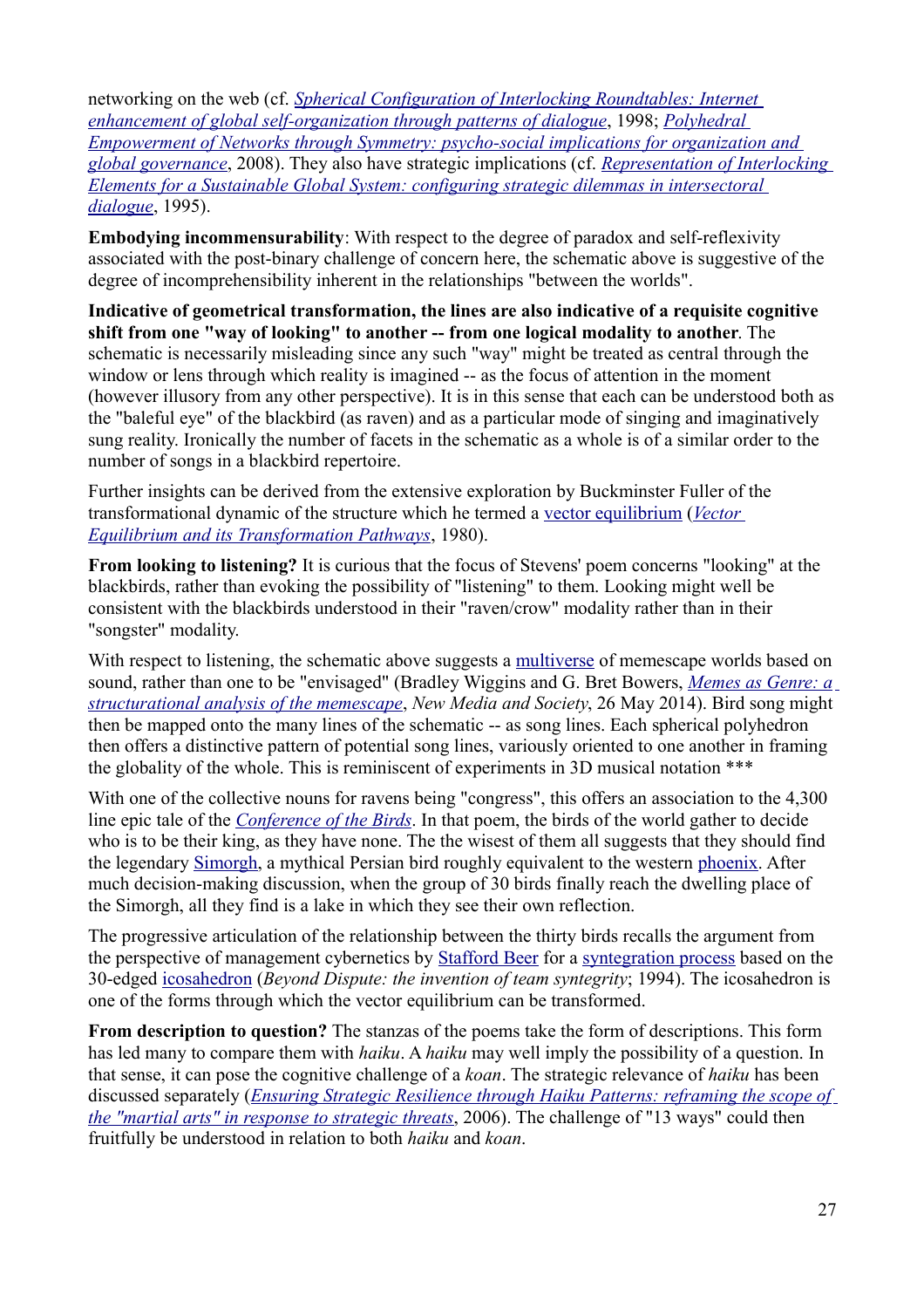The schematic multiverse would then constitute a pattern of questions to be fruitfully understood as existentially challenging. Considered in this way, this argues for the function of the blackbird as a kind of marker at the point when any inadequate conclusion is assumed regarding binary oppositions or their reconciliation (as noted above by Akin, and discussed below). The blackbird then brings reflection "up short" -- offering a mysterious darkened mirror, into, or through, which one might step (*Stepping into, or through, the Mirror: embodying alternative scenario patterns*, 2008).

Some such schematic could then be understood as a mapping of cognitive traps implied by premature closure on answers of lower dimensionality. This offers the association to blackbirding as a term used in the past for kidnapping for slavery -- suggestive of how one might be cognitively kidnapped and enslaved in restrictive dimensionality.

**Self-reflection and engaging with an other:** Arguments include:

- Thirteen Ways of Looking at Oneself (*Fourteen Ways of Looking in a Mirror*, *Hello Poetry*, 2010)
- Donald Moss (*Thirteen Ways of Looking at a Man: psychoanalysis and masculinity*, 2012)
- Lisa Raphals (*Thirteen Ways of Looking at the Self in Early China*, *History of Philosophy Quarterly*, 26, 2009)
- Keath Fraser (*Thirteen Ways of Listening to a Stranger*, 2005).

**Polysensorial intercourse**: Taken further, this offers the sense in which *Thirteen Ways of Looking at a Blackbird* can be used as a template for comprehension through other senses, notably listening. As suggested by Terra Brockman :

I am convinced that if the poet Wallace Stevens had worked outdoors on an organic farm rather than indoors at the Hartford, he would have written *13 Ways of Listening to Cicadas* instead of *13 Ways of Looking at a Blackbird*. Take my adaptation as an example of imitation being the sincerest form of flattery -- or a sign of insanity triggered by the cicadas' ear-splitting buzz (*13 Ways of Listening to Cicadas*, Center for Humans and Nature, 20 August 2012).

Related possibilities include:

- Thirteen Ways of Listening to Oneself
- Mithril-Moony (*Thirteen Ways of Listening to Water*)
- Gibbons Ruark (*Thirteen Ways Of Listening To The Songbirds The Cortland Review*, 2004).

Global strategic discourse is primarily based on vision -- despite the unrelated importance attached to music (*Metaphor and the Language of Futures*, 1992). As a potential cognitive trap in its own right, this suggests that looking at a polysensorial approach merits consideration, if the proverbial "elephant in the living room" is to be recognized (*Strategic Challenge of Polysensorial Knowledge bringing the "elephant" into "focus"*, 2008).

The mirroring/marker function of the blackbird -- and possibly its song -- could be considered even more generally in terms of *Thirteen Modes of Intercourse with the Other*, as variously noted (*"Human Intercourse": "Intercourse with Nature" and "Intercourse with the Other"*, 2007; *Intercourse with Globality through Enacting a Klein bottle Cognitive implication in a polysensorial "lens"*, 2009 )

# **Embodying a multiverse of uncertainly ordered incongruity**

The engagement evoked by the poem on *Thirteen Ways of Looking at a Blackbird* suggests that its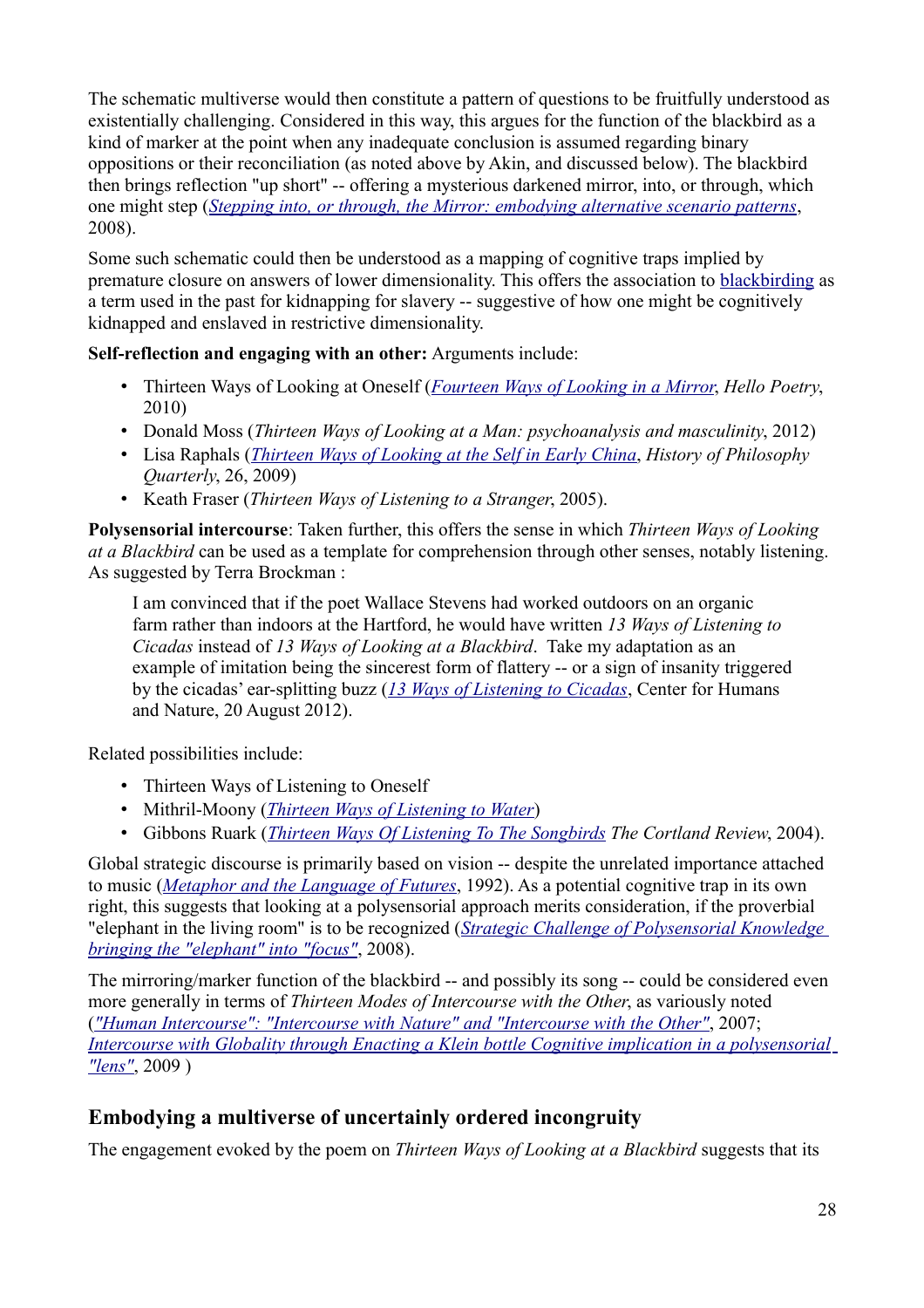intuited appropriateness's is indeed consistent with the cognitive challenge of uncertainly ordered incongruity -- a multiverse of requisite complexity in cybernetic terms.

The 13 stanzas of its poetic form certainly encourage a play on "multiverse" and the complex associations offered by imaginative astrophysical speculation on the coexistence of multiple universes. The cognitive focus here has highlighted an appropriate form of uncertainty cautioning against premature closure. The poem expresses a degree of incongruity consistent with the strange degree of order evident in a global civilization -- acclaimed as knowledge-based.

**Threefold uncertainty**: Rather than the **twofold** uncertainty of physics, that uncertainty might be more fruitfully described as **threefold** -- as usefully indicated by the dilemma as to which blackbird the poem refers:

- **as raven**, the sense of the technical sleekness of the SR-71 offers one frame, with which the expression "raven-haired beauty" is aesthetically consistent. Its etymological associations with the predatory sense of "seize by force", "rapine", "plunder" or "abduct", are also significant -- as has recently been made evident. The dark and terrible beauty is admirably echoed in the macabre work of Edgar Allan Poe, in addition to *The Raven*.
- as crow, the sense of exposure to accumulating waste and degradation is also appropriate, namely the challenge of systemic neglect and remaindering (*Reintegration of a Remaindered World: cognitive recycling of objects of systemic neglect*, 2011). This is consistent with the humiliation of "eating crow". It is also consistent with the special insight traditionally associated with an archetypal "old crow", despite the disparagement of such a reference. The articulation of the associated wisdom is valuably presented by Ted Hughes' *Crow*
- **as songster**, the improbable sense of joy in life and the potential of the future -- with which the emphasis on the "positive" is so frequently associated. This is consistent with the experience of many and use of the phrase "a little bird told me".

In the terms of the previous section "looking" might well be consistent with the blackbirds in their "raven/crow" modality -- rather than in their "songster" modality.

**Reality and imagination**: The twofold is however strikingly apparent in the relation between reality and imagination, as variously indicated above. Especially relevant is the argument of Nüzhet Akın (*From '0', the Logic of Imagination, to 'Ground Zero', the Imagination of Logic: the enigmas of Wallace Stevens' 'Blackbird' and current US action*. *Journal of Arts and Sciences,* Sayı: 12 / Aralık 2009) regarding *Mathematical Verification of 'Imagination' as Central Logic*:

To begin with, the nature of the blackbird is axiomatic, that is, the blackbird is "aphorism whose truth is held to be self-evident. In logic an axiom is a premise accepted as true without the need of demonstration and is used in building an argument" ([C. Hugh] Holman, 1992). Therefore, the blackbird is there in the poem as a predominant solid fact that is meant to initiate an argument. Without the blackbird, there is no possible argument to be initiated. Since the existence of the blackbird cannot be ignored, it becomes a focal point of attraction that forces the readers' line of thought or vision. It establishes the readers' relation with the universe and his idea of it where the blackbird is.

Akin offers an "equation" relating man and women, as referenced in the poem, by 1 and 0, concluding:

"0" has no numerical value, but it cannot be ignored, because it is there. It also signifies what is not there. Therefore, "0" is different from other numbers because it signifies both a presence and absence. It signifies the idea of man, or his essential logic, which is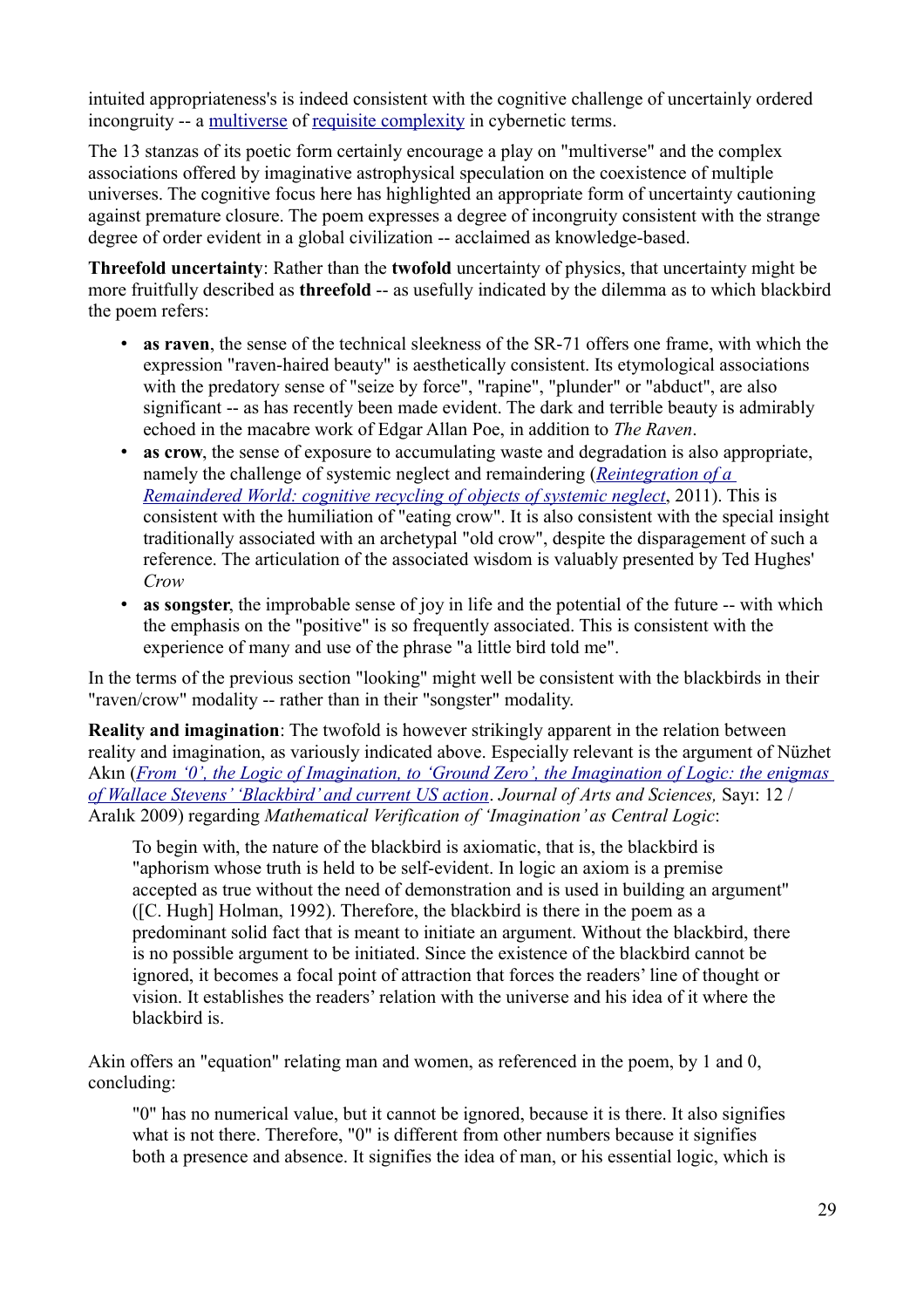his imagination.... Since "0" signifies the initial natural number, the blackbird stands for the initial step for the functioning of logic, which is imagination. In each stanza, the blackbird appears as the constant reminder of this initial step, or "the elementary logic" that the reader must take and consider when establishing logical correlations and setting "*language, and the careful statement of basic incidence relationships through the use of appropriate symbolism*" (Frank Allen, 1973). For Wallace Stevens, the language is poetry and the appropriate symbol is the blackbird, which is seemingly irrelevant to the context of the poem; yet it serves his purpose in urging the reader to initiate logical questioning about what seems illogical. Therefore, the correlation is in the mind of the beholder, as long as he lets "*a new intelligence prevail*" and hinders the "*stale intelligence of the past*" (George McMichael, 1985). The blackbird, the null element "0", or the elementary logic establishes the poem, "*the poem of the act of the mind*" (George McMichael, 1985)

**Aesthetic paradox**: Any such "equation" could be fruitfully explored in terms of the focus of the Euler identity. This offers a fundamental relation between reality and the imaginary -- understood as a paradox in mathematical terms. Its implications are discussed in a section on *Enabling a reconciliation between one and nothing:* π *and the mysterious Euler identity* in a related context (*¿ Embodying a Way Round Pointlessness ?* 2012). As noted there, the so-called Euler identity (or Euler equation) has been named as the "most beautiful theorem in mathematics" and has tied in a nomination by mathematicians for the "greatest equation ever" (Robert P. Crease, *The greatest equations ever*, *PhysicsWeb*, October 2004). It is presented as follows:

| $e^{i\pi} + 1 = 0$ | • e is Euler's number, the base of natural logarithms,<br>• p is the ratio of the circumference of a circle to its<br>diameter, as discussed above.<br>• <i>i</i> is an <u>imaginary number</u> defined by its property $i^2$<br>$= -1$<br>This is consistent with 3 variants: $i^0 = 1$ , $i^1 = i$ , $i^3$<br>$= -i$ |
|--------------------|------------------------------------------------------------------------------------------------------------------------------------------------------------------------------------------------------------------------------------------------------------------------------------------------------------------------|
|--------------------|------------------------------------------------------------------------------------------------------------------------------------------------------------------------------------------------------------------------------------------------------------------------------------------------------------------------|

As noted by *Wikipedia*, its mathematical beauty. is associated with its use of the three basic arithmetic operations only once: addition, multiplication, and exponentiation. It also links five fundamental mathematical constants (*Five constants tie together multiple branches of mathematics*, 2008). **Paradox**: With regard to the comprehensibility of the Euler identity, the mathematician Benjamin Peirce, is widely quoted as declaring at the end of a lecture in which he proved that identity:

Gentlemen, that is surely true, it is absolutely paradoxical; we cannot understand it, and we don't know what it means. But we have proved it, and therefore we know it must be the truth. (Quotation from Edward Kasner and J. Newman, *Mathematicas and the Imagination*, New York 1940)

This suggests that the theme of paradox merits recognition in the quest for sustainable globalization and in relation to the nature of "nothingness" in that context.

As a complement to the "beauty", there is then an interesting aesthetic challenge to embody "uncertainly ordered incongruity" in a form which contrasts with the elegance of the polyhedral sphere packing schematic above -- and is a challenge to it. A valuable candidate is the Szilassi polyhedron, notably because of the incongruity of its shape -- despite its mathematical uniqueness (7 hexagonal faces all in contact with each other -- 21 edges and 14 vertices). The "incongruity" of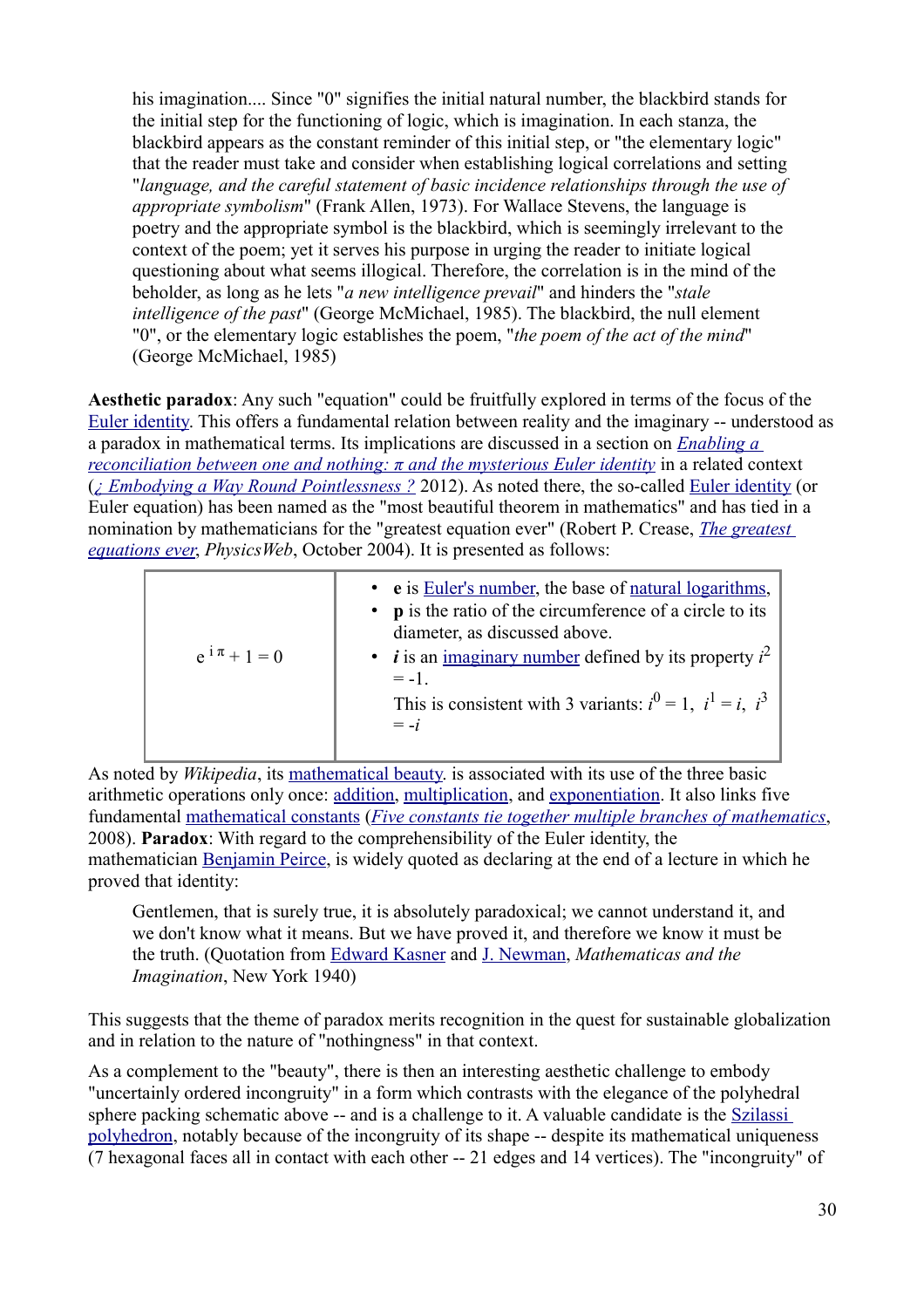

the form, as a schematic, offers a degree of resemblance to the form of a bird -- as an abstraction.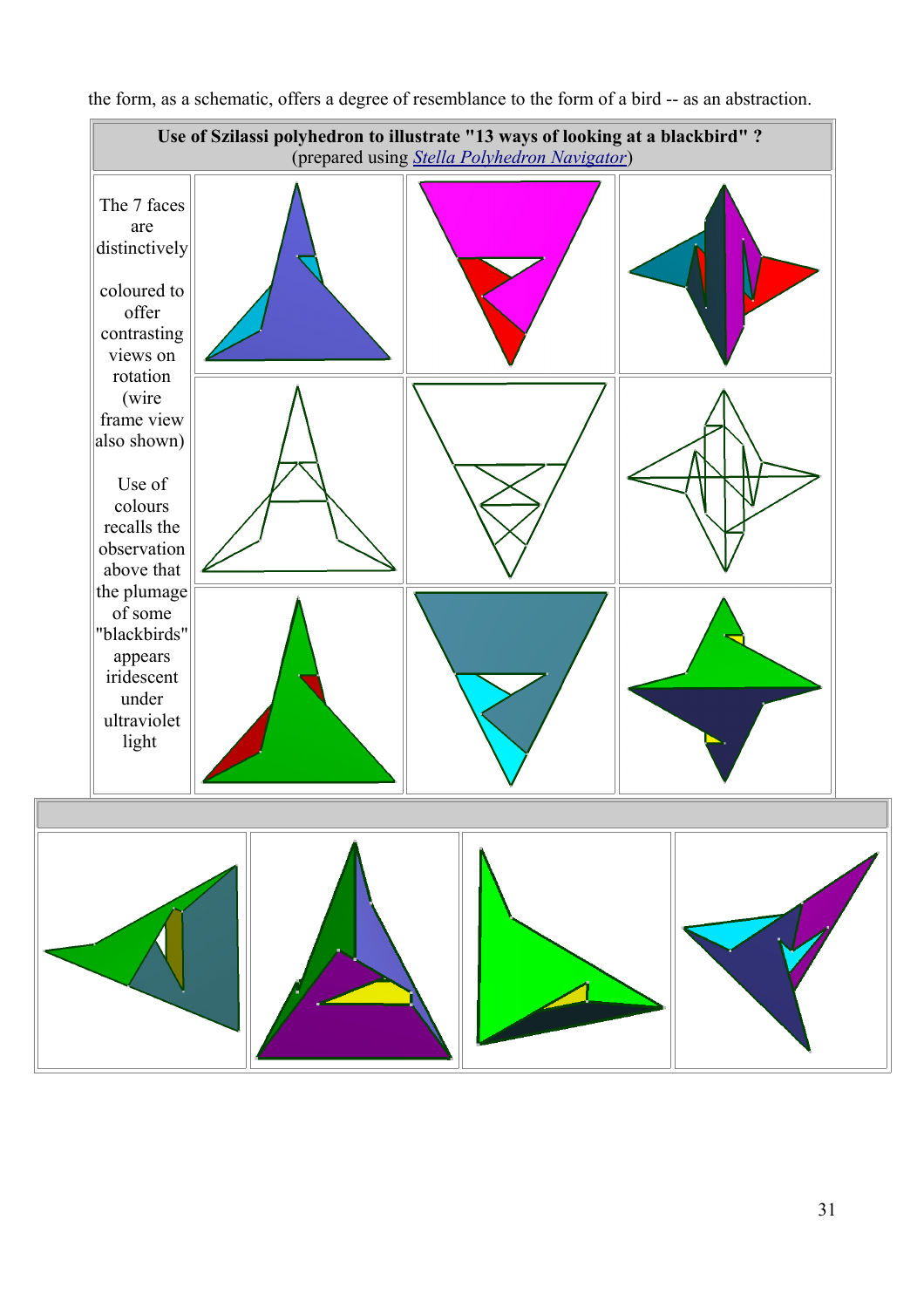

| Faces distinctively coloured          | "Blackbird variant"                             |
|---------------------------------------|-------------------------------------------------|
| (using colours of screen shots above) | (transformation from/to memetic "stealth mode") |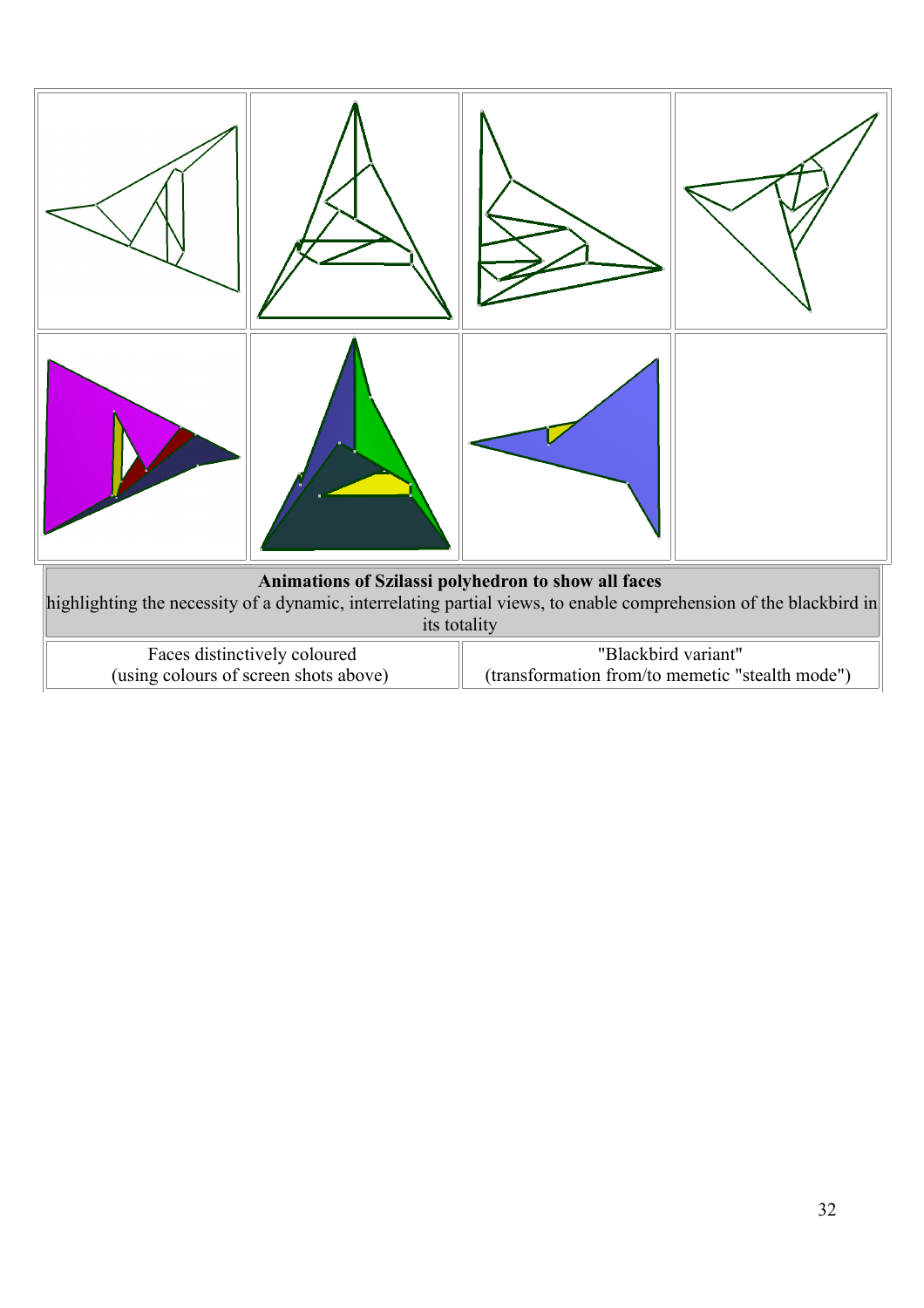

The animation on the right usefully highlights the manner in which "memetic stealth" may take the form of appearing to be linear -- camouflaging greater complexity apparent from the perspective of higher dimensionality emerging in time (*The Isdom of the Wisdom Society: embodying time as the heartland of humanity*, 2003). Any "memetic warfare" of interest in the noopolitical sphere could then be fruitfully understood as between the dynamics of emergent subtlety and the linear mindset of "business-as-usual".

Curiously black is a preferred colour of those challenging conventional modalities, whether SWAT Teams, Blackwater security agents for the US, blackshirts, anarchists, or poets identifying themselves as blackbirds -- as voices of strange dissent. Given the preoccupation of the above argument, there is a delightful irony to the improbable transformation of Blackwater into Xe in a period which has seen the emergence of Xi Jinping as the President of the People's Republic of China -- recalling the above-mentioned significance of the crow as a primary emblem of imperial China, last represented by the Empress Dowager Cixi a century ago. As a type of lyric poetry, *Ci* uses a set of poetic meters derived from a set of patterns based upon certain musical song tunes.

Further discussion of insights through the above polyhedron is provided separately (*Mapping of WH-questions with question-pairs onto the Szilassi polyhedron*, 2014).

# **Thirteen ways of apprehending blackbird song**

The above argument frames the possibility of exploring a future convergence between the following. "Blackbird" is then best understood generically as an alternative voice, transcending any conventional framework and therefore implying a degree of dissent through its challenge to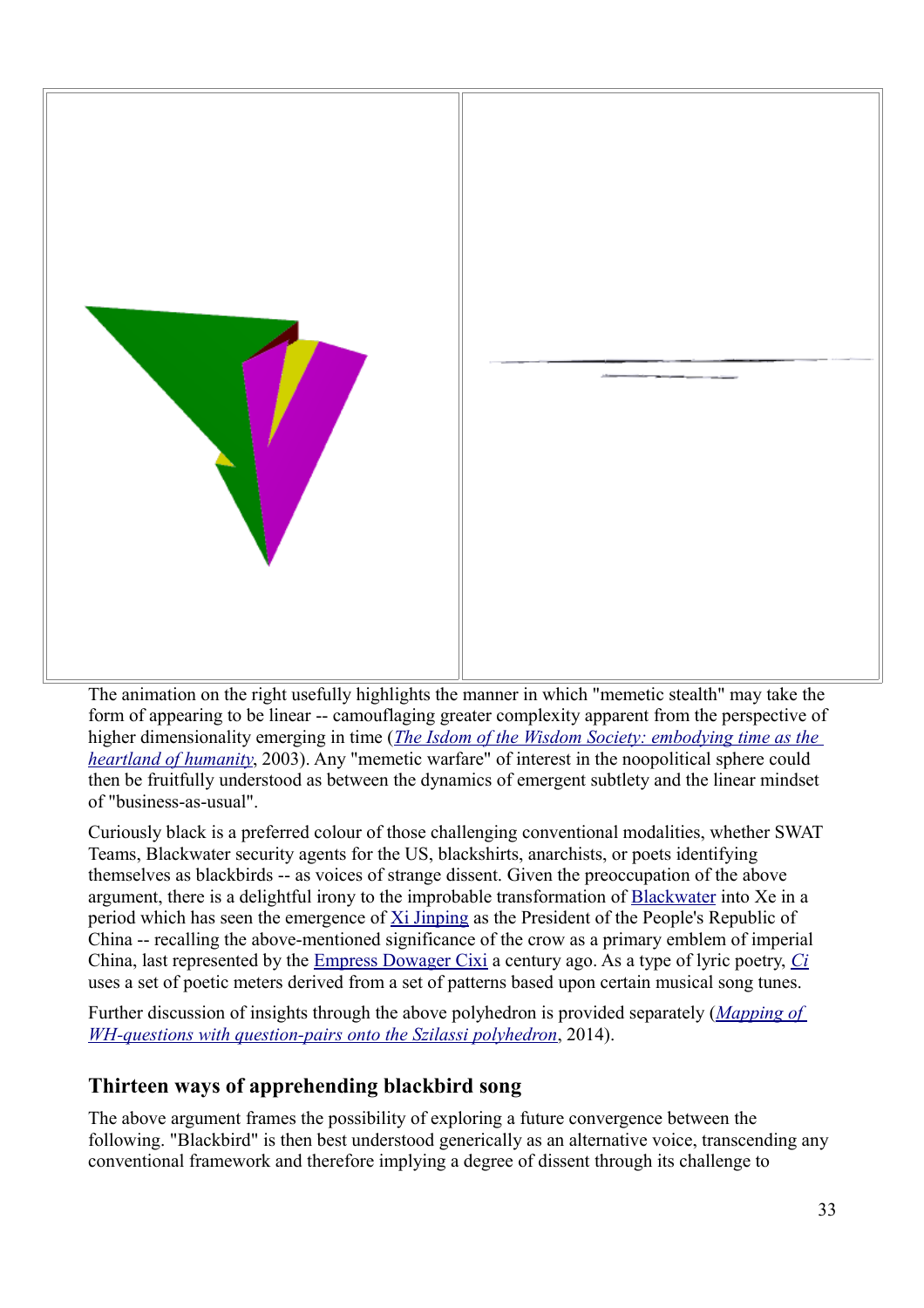conventional modes of comprehension. It is reminiscent of references to a "still small voice". The section might then have been titled *Thirteen Ways of Engaging with Dissent*.

It is indeed possible that aspects of this convergence have already been explored and documented under other headings, notably in Chinese, Japanese or Korean literature.

**1. Sonograms**: The use of sonograms or sound spectrograms (as discussed above with respect to bird song) suggests the possibility of exploring alternative visual renderings. Ideally these would be more compact, aesthetic and memorable. Of some interest are the skills with which these can be used for identification purposes by those familiar with those techniques.

It is possible that such analysis and rendering could be applied to pronunciation of Chinese-style logograms (sinographs), given the tonal variation possible (as discussed below). This could highlight innovative possibilities for convergence. More generally, could bird song be mapped onto Chinese characters? Conversely (as discussed below), could Chinese characters be interpreted as notation for particular bird song -- possibly through simulation?

**2. Musical languages:** According to *Wikipedia*, musical languages are languages based on musical sounds, either instead of or in addition to articulation. They can be categorized as constructed languages, and as whistled languages. Whistled languages are dependent on an underlying articulatory language, in actual use in various cultures as a means for communication over distance, or as secret codes. Musical languages can be distinguished from the numerous tonal languages, such as Chinese (as discussed below).

The mystical concept of a language of the birds connects the two categories. There is a case for developing reflection on (long-term) future use of Twitter from this perspective (*Re-Emergence of the Language of the Birds through Twitter?* 2010).

Of value to any such investigation is the legacy of Olivier Messiaen, a French composer and ornithologist influenced by Japanese music. He was known particularly for the inspiration that bird song provided for his music -- to the extent of incorporating birdsong transcriptions. He notably composed the piece *Le merle noir* (1952) for flute and piano based entirely on the song of the blackbird.

**3. Music notation:** There are many approaches to 2D representation with systems of notation by symbols, including numbers and letters (see also coloured music notation). Some have been developed and used in response to particular musical traditions. Others are used more generally. There is continuing exploration of alternative notation systems, some of which are subject to patent (Gardner Read, *Pictographic Score Notation: a compendium*, 1998).

The experimental approach to notation by Vinko Globokar is especially noteworthy (Marko Šetinc, *Improvisation as Dialectic in Vinko Globokar's Correspondences*, 30 May 2012; James Bunch, *Writings : Improvisation as Dialectic in Vinko Globokar's Correspondences*, 23 April 2014; Cory Scott Hills, *Graphic Notation as Means of Musical Gesture: examining percusssion works by John Cage, Morton Feldman and Vinko Globokar*, University of Kansas, 31 December 2011)

Of interest to the argument here is the further possibility of 3D and 4D visual renderings -- using newer information technologies. Can the form of Chinese characters be interpreted as a musical notation -- by analogy to western solmization, namely the system of attributing a distinct syllable to each note in a musical scale?

Of some relevance is the well-known fascination for drumming of the quantum physicist Richard Feynman (Jagdish Mehra, *The Beat of a Different Drum: the life and science of Richard Feynman*, 1994). A variety of relevant approaches have been taken to drumming patterns (Florence W. Deems, *Drumming the I-Ching Patterns*, 2013; Michael Drake, *I-Ching: The Tao of Drumming*, Talking Drum Publications, 2003).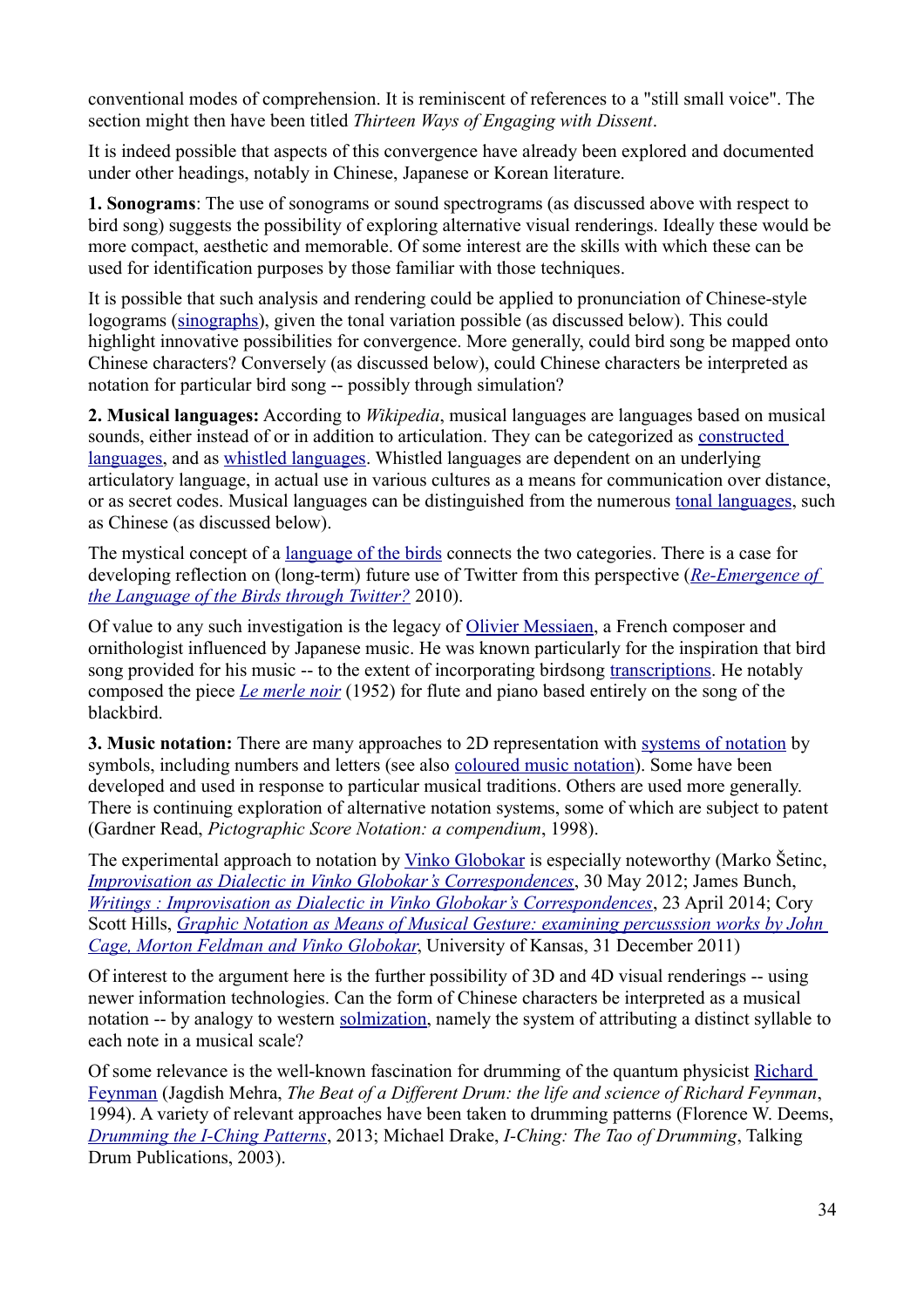**4. Cognitive "movement"**: Of related interest is eye movement in music reading, namely the complex manner in which a musical score is scanned by a musician's eyes. The phenomenon has been studied by researchers from a range of backgrounds, including cognitive psychology and music education. Three oculomotor imperatives have been highlighted by research, has noted by *Wikipedia*:

- the eyes must maintain a pace across the page that is appropriate to the tempo of the music achieved by manipulating the number and durations of fixations, and thereby the scanpath across the score.
- an appropriate rate of refreshment of the information being stored and processed in working memory -- achieved by manipulating the number and duration of fixations.
- maintaining a span size that is appropriate to the reading conditions.

These recall the remarks made separately regarding numeric cognitive constrains (*Conceptual clustering and cognitive constraints*, 2014):

- "Miller number" (7 ± 2): the much cited constraint reported by George Miller (*The Magical Number Seven, Plus or Minus Two: some limits on our capacity for processing information*, *Psychological Review*. 1956).
- "Spreadthink number": as identified by John N. Warfield (*Spreadthink: Explaining ineffective groups*, 1995). This reflects the fact the inability of groups to reach agreement on complex issue. In the SCI, this is assumed to be 5.
- "Dunbar's number": as formulated by Robin Dunbar, This is a suggested cognitive limit to the number of people with whom one can maintain stable social relationships The commonly used value is 150.
- Span of control

The concerns are reminiscent of those required in scanning the strategic situation in board games like chess and go, as discussed separately (*Strategy games as pointers to comprehension of multidimensionality*, 2006). These are frequently associated with comments concerning the distinct "energy" or tensions characteristic of certain strategic conditions. A valuable description of this subtle perception is provided (in translation) by Michel Bruneau (*Dynamic Chess Classification* -- *Chess Theory*) which explicitly acknowledges how difficult it is to explain the meaning of "energy" in chess. The document distinguishes, and comments on, 7 game conditions:

| "Quick divergency"  | "Unstable" | "Exhausted" |
|---------------------|------------|-------------|
| "Slow divergency"   | "Balanced" | "Aborted"   |
| "Damped divergency" |            |             |

The document states that "chess energy" or "tension" is the result of various imbalances appearing on the chessboard during the unfolding of the game. Their brief description, in energy terms, of each condition -- as a discontinuity -- suggests an intriguing resemblance to geometrical descriptions of the 7 elementary catastrophes. Their descriptions might be usefully refined by a chess-playing mathematician familiar with catastrophe theory. Such descriptions might also be usefully confronted with analogous descriptions by *go*-playing mathematicians (cf David H. Stern et al. *Modelling Uncertainty in the Game of Go*; Bruno Bouzy and Tristan Cazenave, *Computer Go: an AI oriented survey*, 2001).

Whilst necessarily respectful of these constraints, of interest is how music can enable them to be reframed or circumvented in some way. Of particular relevance is work on the cognitive implications of movement (Mark Johnson, *The Body in the Mind: the bodily basis of meaning, imagination, and reason*, 1987; Maxine Sheets-Johnson, *Kinesthetic experience: understanding movement inside and out* , *Body, Movement and Dance in Psychotherapy*, 2010).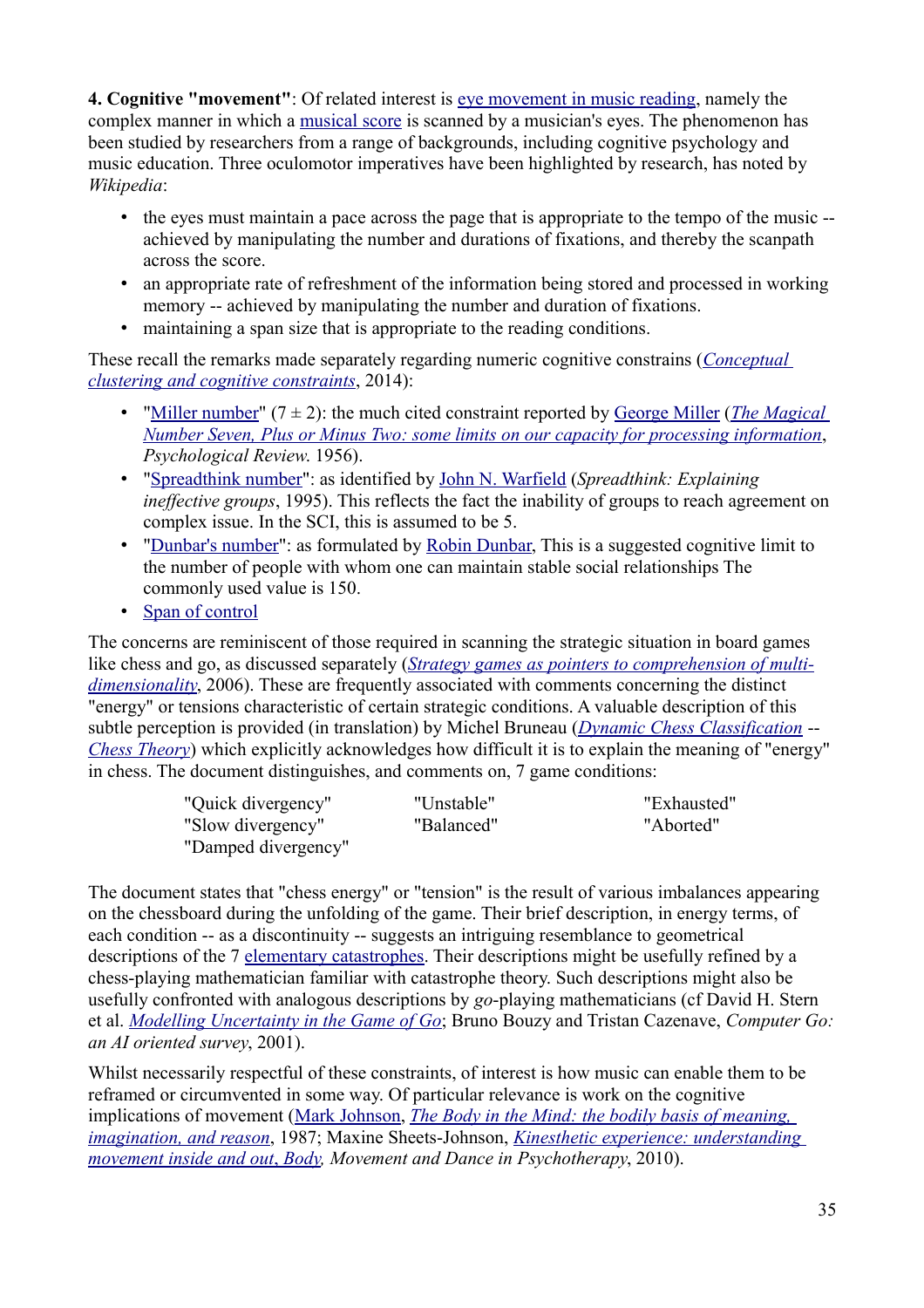How do blackbirds scan the memescape they are "decorating" -- with the strategic implications these may have for other birds?

**5. Conducting music:** As the art of directing a musical performance by way of visible gestures, the primary function of the conductor is to unify performers, set the tempo, execute clear preparations and beats, and to listen critically and shape the sound of the ensemble. The nature of the movements and preoccupations in conducting music, notably as they are typically depicted, are reminiscent of Chinese logograms and the manner in which a logogram is constructed (as noted below). A variety of resources exist, as indicated by the following:

- Brock McElheran (*Conducting Technique For Beginners & Professionals*, Oxford University Press, 1989).
- Ennio Nicotra (*Introduction to the orchestral conducting technique in accordance with the orchestral conducting school of Ilya Musin*. Edizioni Curci, 2007).
- John Watkins (*The Art of the Conductor: the definitive guide to music conducting skills, terms, and techniques*, iUniverse-Indigo, 2007)
- Michael Miller (*The Complete Idiot's Guide to Conducting Music*, ALPHA, 2012)
- Max Rudolf (*The Grammar of Conducting*, Macmillan, 1981)



What movements might a conductor consider using with respect to a bird song -- as with Messiaen's *Le merle noir* (1952)? Clearly a blackbird can be usefully understood as "auto-conducting" - although possibly in response to another bird.

There is a case for exploring how a songbird embodying movement in song might be compared with the embodiment of the waggle dance by bees. This is a term for a particular figure-eight dance of the honey bee through which successful foragers share information with other members of the colony about the direction and distance to flowers. to water sources, or to new housing locations. Another lead might be provided by engagement with ritual (Luc Sala, *Ritual: the magical perspective*, 2013).

**6. "Compression" as a mnemonic aid:** The length of a blackbird song could be usefully compared with widespread use of telephone ring tones.for which a variety of encoding formats have been developed. Birdsong can of course be recorded for use as a ring tone.

Of related interest is the compression of a *haiku* poem or *koan* into some such compressed format, as discussed above with respect to use of the QR code to represent *haiku*.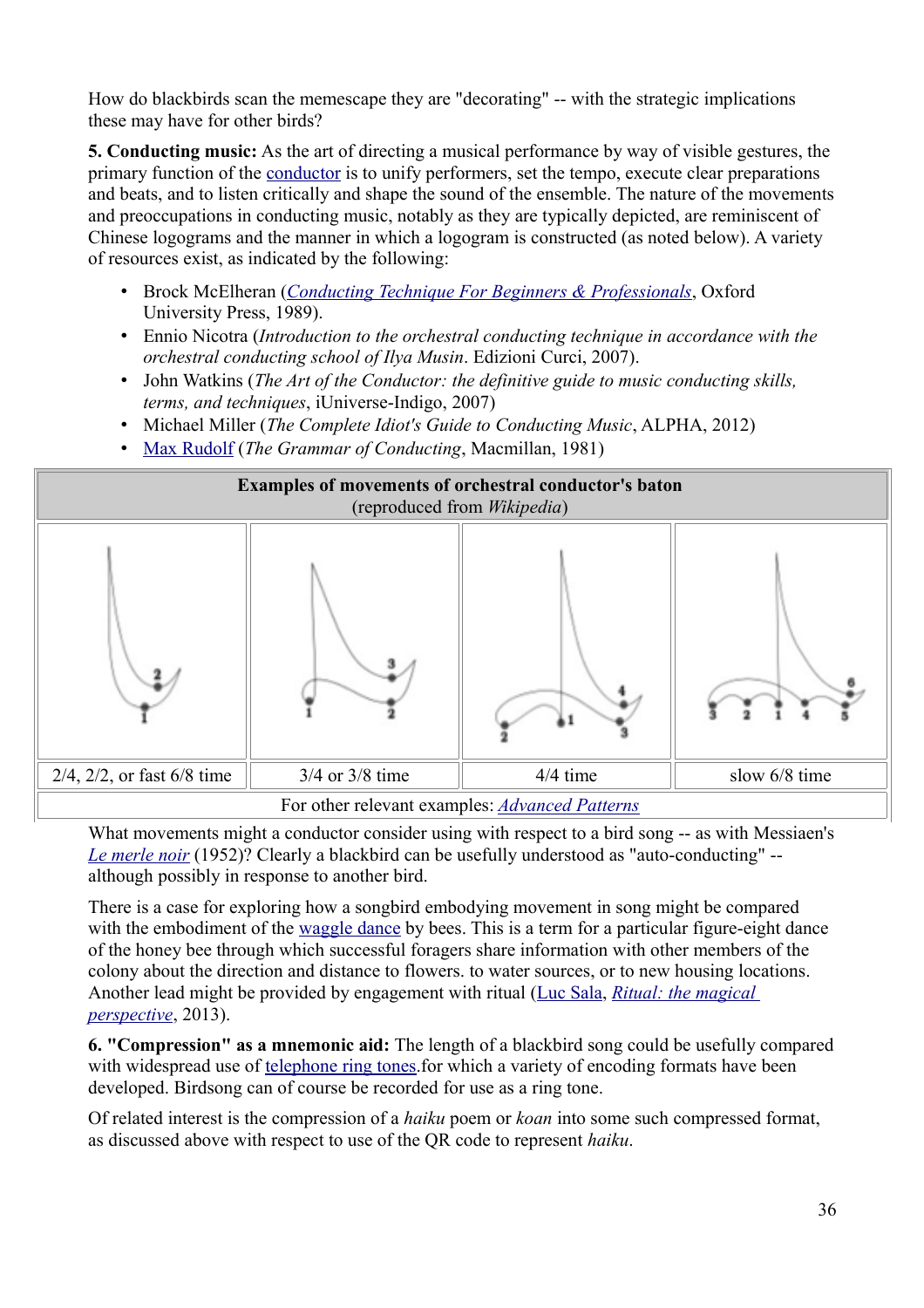### **Haiku in Chinese**

Example of one haiku (reproduced from a collection) translated into *Simplified Chinese* by Yiwei Huang in 2012, also appearing as part of the essays *Becoming a Haiku Poet* and *Haiku and the Japanese Garden*.



meteor shower a gentle wave wets our sandals

As an indication of response to such modalities, a daily BBC broadcast of bird tweeting has been initiated (*David Attenborough to launch Tweet of the Day on Radio 4*, *BBC Radio 4*, 24 April 2013; Brett Westwood and Stephen Moss, *Tweet of the Day: a tear of Britain's birds from the acclaimed Radio 4 Series*, Saltyard Books, 2014). Also of interest are smartphone apps enabling identification of birds from bird song (*Bird Calls : 4500+ Bird Sounds, Bird Songs, Bird Identification and Bird Guide*; *WeBIRD, the Wisconsin Electronic Bird Identification Resource Database*).

**7. Insights from Chinese characters in the light of the Eight Principles of Yong**: Of potentially remarkable relevance is the thinking with regard to the elaboration of the most aesthetic form of a Chinese character (as in widely practiced Chinese calligraphy), using eight common strokes in regular script, according to the *8 Principles of Yong*, This is illustrated with the character *yong*, signifying "forever" or "permanence". In Japan the principles (and the associated 72 types of "brush energy") were the focus of the Daishi school of calligraphy associated with **Kukai**. There is clearly **a strong case for exploring what is understood by** *yong* **in relationship to "sustainability" -- as it is now so widely used with respect to strategic issues of governance.** Of particular relevance with respect to calligraphy are the cognitive and philosophical associations in the process of elaborating a character, as cultivated within the Zen tradtion.

| <b>Eight Principles of Yong regarding formation of Chinese characters</b><br>(images from <i>Wikipedia</i> ) |                                                                |                                                                                                     |  |  |  |  |
|--------------------------------------------------------------------------------------------------------------|----------------------------------------------------------------|-----------------------------------------------------------------------------------------------------|--|--|--|--|
| <b>Stroke order</b><br>(animation)                                                                           | <b>Stroke order</b><br>(colour gradation<br>from black to red) | <b>Strokes numbered</b><br>(strokes overlap briefly where there<br>are multiple numbers in an area) |  |  |  |  |
|                                                                                                              |                                                                | 3<br>8                                                                                              |  |  |  |  |

The directionality associated with the strokes of the *Eight Principles of Young* can be speculatively contrasted with that of the alternative *Bagua* arrangements -- as presented below. This could be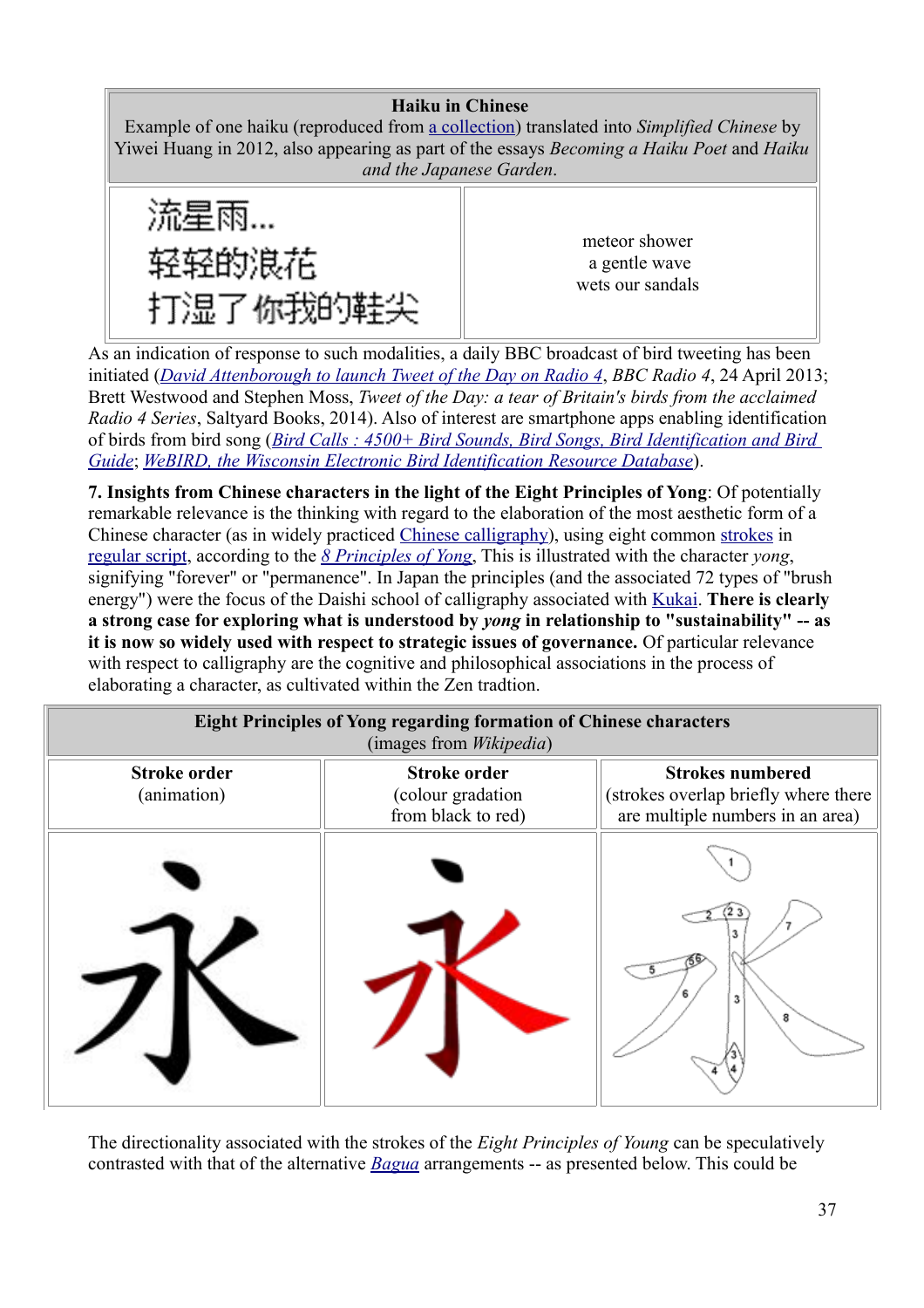done through the metaphors through which the directions are traditionally distinguished.



These considerations might prove to be fruitfully associated to those of *Neidan*, namely the cognitive processes of internal alchemy, traditionally relating to the quest for "immortality" - perhaps to be understood in terms of those required for "sustainability".

**8. Tonal pronunciation:** Chinese logograms may be variously pronounced using four distinct tones (five in Mandarin) in various combinations (*Introduction of Four Tones in Chinese Pronunciation*, *yeschinese*, 27 July 2011; *Six Basic Steps for Learning Four Tones in Chinese Pronunciation*). From "easiest" (for learners) to "hardest", these are:

- $1-1$
- $-4-4, 2-4$
- $2-2, 4-2, 1-4$
- 2-3, 3-3, 1-3, 2-1, 3-4, 3-1, 1-2
- $4-1, 4-3$
- $3-2$

An extensive discussion of the representation and use of tone in languages is provided by *Wikipedia*.

|                    |          |              |          |              |                | (reproduced from <i>Wikipedia</i> ) |                         |                        |                       |                        |                         |                                         |                                                      |
|--------------------|----------|--------------|----------|--------------|----------------|-------------------------------------|-------------------------|------------------------|-----------------------|------------------------|-------------------------|-----------------------------------------|------------------------------------------------------|
| Name               | Top tone | High<br>tone | Mid tone | Low.<br>tone | Bottom<br>tone | Falling<br>tone                     | High<br>falling<br>tone | Low<br>falling<br>tone | <b>Rising</b><br>tone | High<br>rising<br>tone | Low.<br>rising<br>tone: | Dipping<br>tone<br>(falling-<br>rising) | Peaking<br>tone <sup>®</sup><br>(rising-<br>falling) |
| Tone<br>diacritics |          |              | 65       | ra 1         | ैं             | $\mathbb{R}^n$                      |                         | ÒG.                    | $\mathbb{R}$          |                        |                         |                                         |                                                      |
| Tone<br>letters    |          |              |          |              |                |                                     |                         | √                      |                       |                        |                         |                                         |                                                      |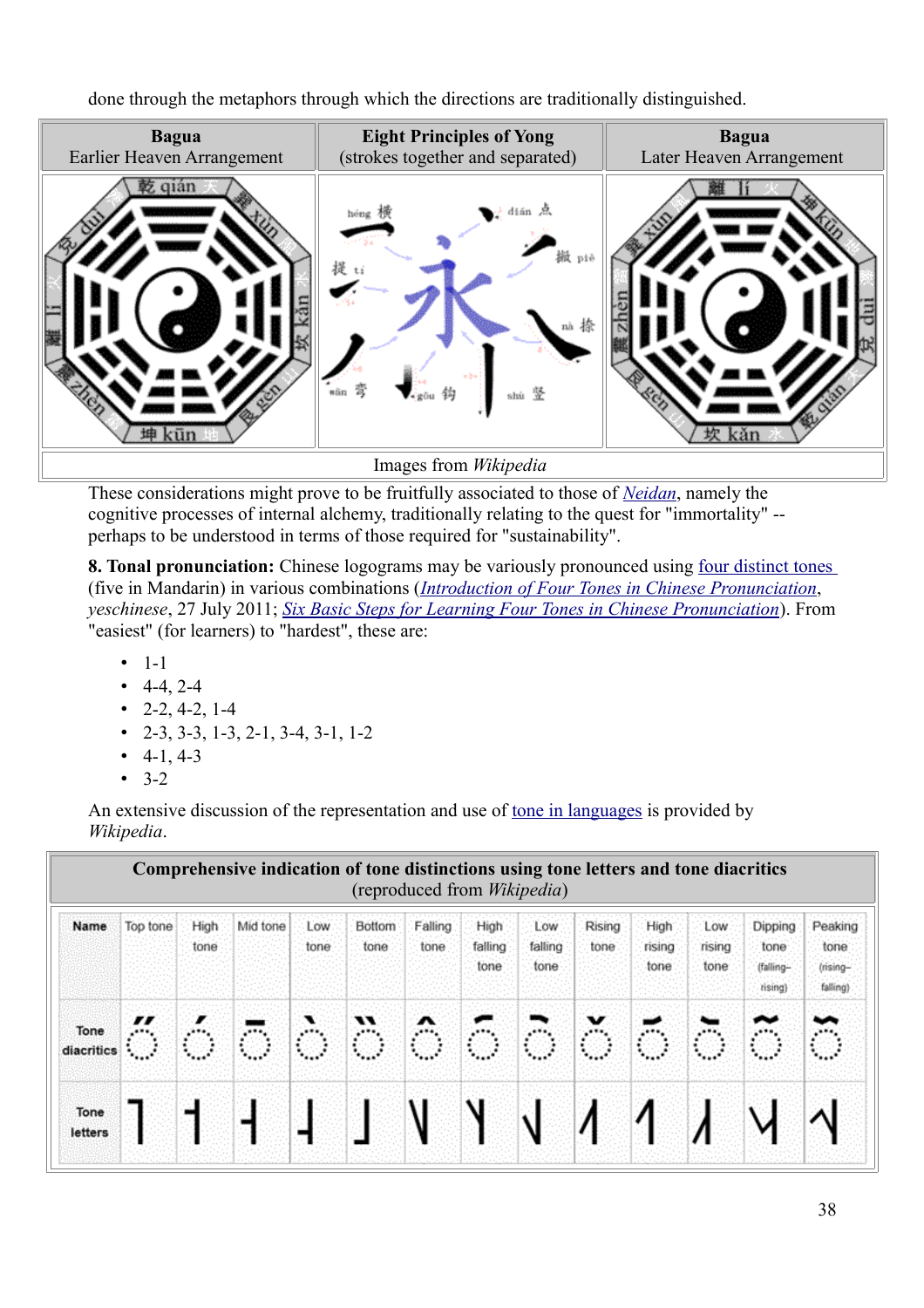**9. Computer input of Chinese characters**: The resources and thinking that have been allocated to this challenging task are indicated in an extensive *Wikipedia* entry (*Chinese input methods for computers*). A distinction is notably made between a phonetic approach and a root-shape approach, and the corresponding keyboard requirements. (See also *How to Read and Type Chinese Characters on the Internet with Input Methods*)

Some attention has been given to a 3D approach (Akira Wada and Jungpil Shin, *Three Dimensional Virtual Calligraphy Simulation with Pen Tablet*). Clearly of relevance to this argument are the approaches to speech recognition and its conversion into traditional Chinese characters (Venessa Wong. *Can Speech-Recognition Software Work in Mandarin? BloombergBusinessWeek*, 19 March 2012; Jun Luo, Lori Lamel and Jean-Luc Gauvain, *Modeling Characters versus Words for Mandarin Speech Recognition*, ICASSP. 2009) .

**10. Dynamic superimposition:** Discovery of the genetic code offers a further lesson through the manner in which its deterministic nature was anticipatively over-hyped and through the subsequent obligation to focus on epigenetics as a complementary source of insight. The same might be expected of any memetic code and the complementary role of epimemetics. This is strikingly evident in advocated patterns of psychological types which focus, in their visual presentation, on the types in isolation rather than on the dynamics within which they are embedded.



There are indications from the literature that songbird speciation is intimately linked to song patterns -- implying an association to DNA of relevance to any further exploration of the memetic significance of song.

**11. Drilled truncated cube as a mapping surface**: In the quest for any comprehensible and memorable form (whether visual or auditory), capable of holding a complex of potential elements in a communication, the drilled truncated cube has notable advantages with its 64 edges (of 9 types), 32 faces (of 5 types), and 32 vertices (of 4 types). Potentially appropriate to this argument, the most complex Chinese characters have 64 strokes, as illustrated below:

| <i>Zhe</i> (verbose)                                  | <i>Zheng</i> (flourish) | <i>Nang</i> (poor enunication) | <i>Biang</i> (a kind of noodle) |
|-------------------------------------------------------|-------------------------|--------------------------------|---------------------------------|
| $(64$ strokes in 4 groups) $(64$ strokes in 4 groups) |                         | $(33$ strokes)                 | $(57$ strokes)                  |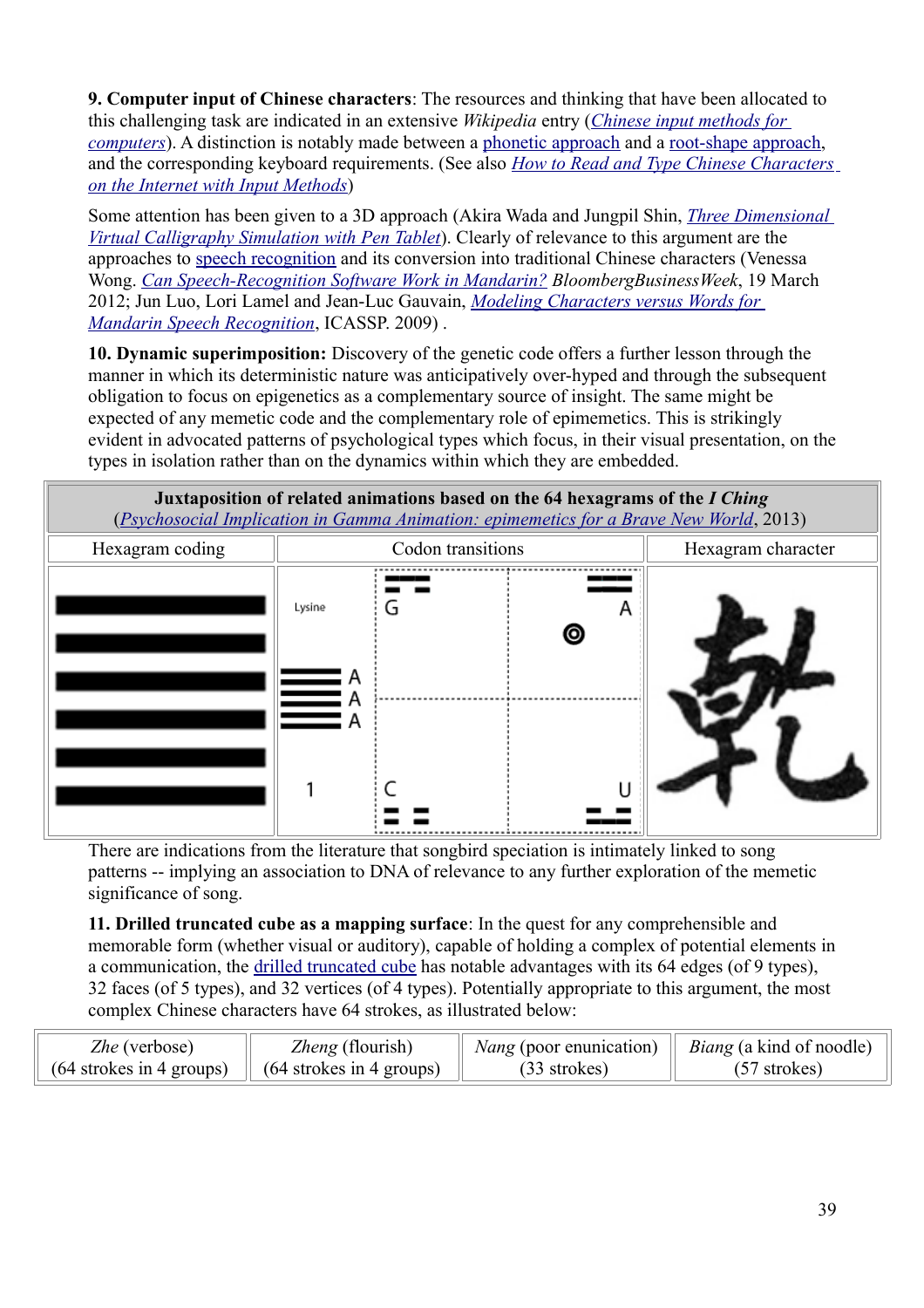

As noted above, there is a 64-fold pattern of hexagrams to the *I Ching* with which a 64-fold stroke pattern might be expected to be associated in some way -- as with the codons of the genetic code. The 4-fold clustering of the images on the left (above) is indicative of one type of potential symmetry. The polyhedron is used as a mapping surface for those codons (left below). It is also used for labels of the hexagrams (right below). Of interest is whether it could be otherwise suitable for "memetic codes", as discussed separately (*Relating configurative mappings of 64 I Ching conditions and 48 koans*, 2012).



Although seemingly obscure, compact polyhedral forms of this type are potentially significant to the design of high performance computer memory. The polyhedral model (also called the polytope method) is a mathematical framework for loop nest optimization in program optimization (see also: Frameworks supporting the polyhedral model). The power of supercomputers is partly due to their use of a design based on a hypercube configuration of distributed memory parallel computers (see *N-dimensional modified hypercube*).

With respect to this argument, the question is whether communication capable of passing "under the memetic radar" is necessarily to be understood as some form of "hypercomprehension" with which blackbird song might be associated (*Hyperaction through Hypercomprehension and Hyperdrive:*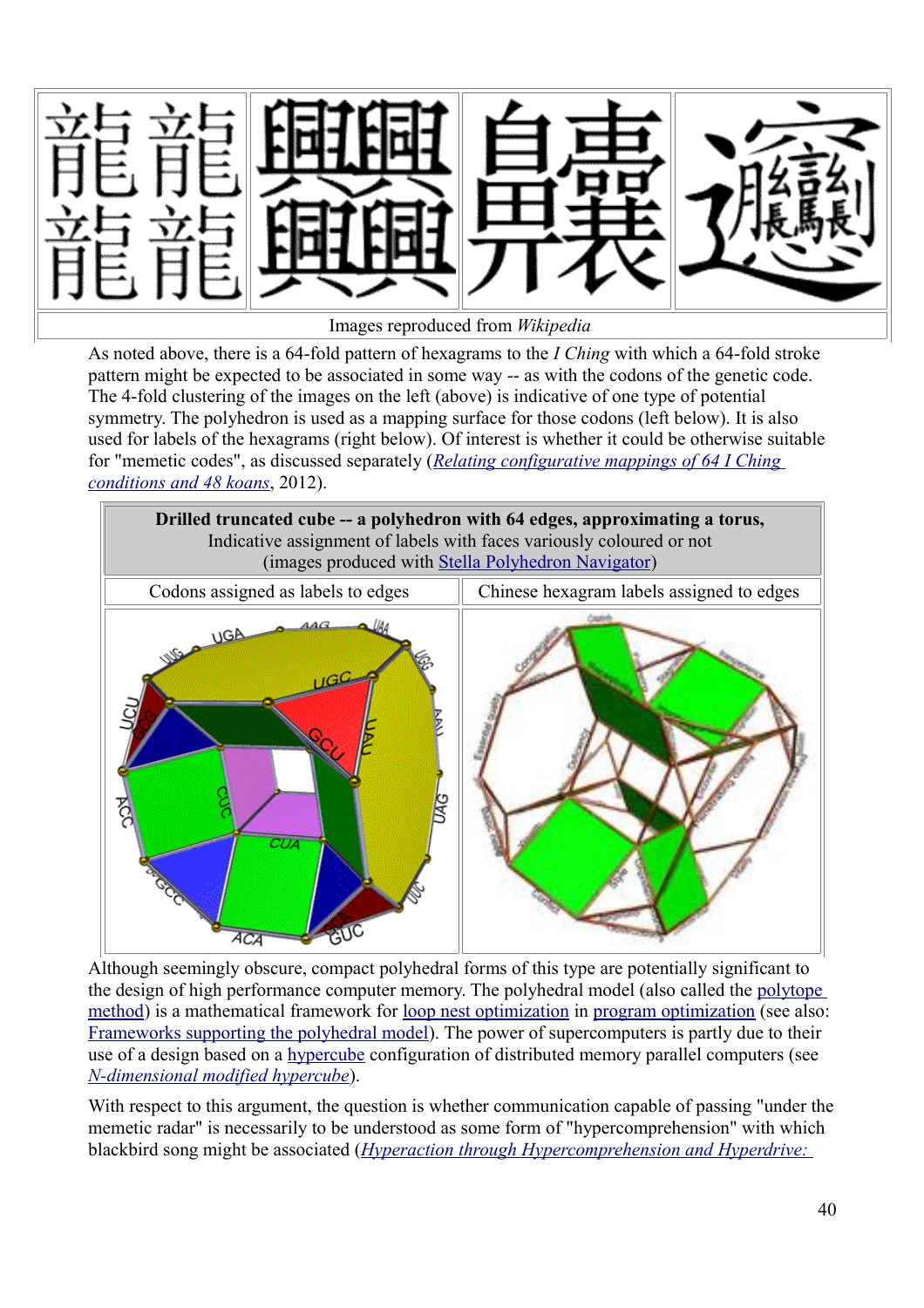*necessary complement to proliferation of hypermedia in hypersociety*, 2006). The issues are consistent with the recent arguments framed by Timothy Morton (*Hyperobjects: philosophy and ecology after the End of the World*, 2013).

**12. Cognitive fusion and synaesthesia**: With respect to synaesthesia, of relevance to this argument is the role it played in the creativity of Olivier Messiaen (Joseph Edward Harris, *Musique colorée: Synesthetic Correspondence in the Works of Olivier Messiaen*, 2004). Following the transformation of alchemical operations, via chemistry, into chemical engineering, a case can be made for imagining the sequence of creative processes in terms of the systemic process thinking essential to the productivity of chemical plants. Such systemic thinking remains to be engendered with respect to the creative process itself -- as with the cognitive implication of the dependence of a global civilization on "oil". To be emphasized, however, is the sense in which creativity is an imaginative process beyond the bounds of science -- and essentially disruptive of the tangible states and processes which it defines. The following schematic is derived from Arthur M. Young (*Geometry of Meaning*, 1976).



The animation is a reminder of the manner in which a helicopter pilot is obliged to embody instinctively and intuitively the various skills and insights required to control the vehicle (as was the inspiration of Arthur Young). The implication is that a similar pattern of skills, but of a subtler cognitive order, is required for other form of (self)governance, whether of the individual or of a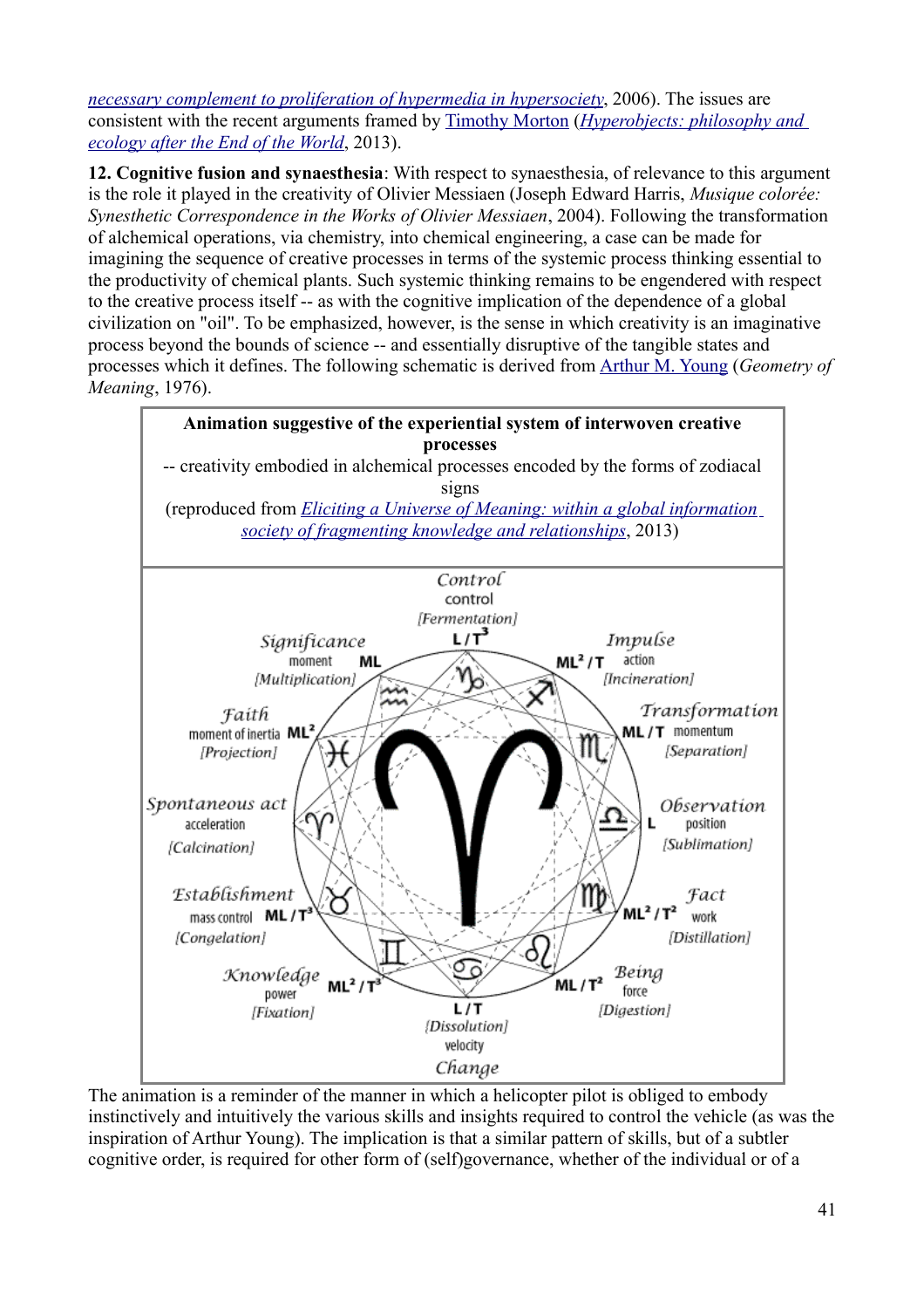collectivity. Is governance too readily assumed to be less challenging than flying a helicopter - perhaps too readily compared with riding a bicycle, driving an automobile, or piloting "the ship of state"?

More generally, the animation above exemplifies the challenge of the quest for comprehensible succinctness of which blackbird song is an indicator (*In Quest of Mnemonic Catalysts -- for comprehension of complex psychosocial dynamics*, 2007). A more complex animation is presented separately (*Dynamic Exploration of Value Configurations: interrelating traditional cultural symbols through animation*, 2008).

The challenge is highlighted otherwise in research on synaesthesia and development of cognitive fusion capacity in response to circumvent information overload, as discussed above and separately (*Enactivating a Cognitive Fusion Reactor: Imaginal Transformation of Energy Resourcing (ITER-8)*, 2008). Is the above animation suggestive of the nature of such a "reactor"?

**13. Interestingness**: The interest aroused by the Stevens' poem on *Thirteen Ways of Looking at a Blackbird* (as discussed above) raises the more general question as to how best to understand "interest", whether with respect to the poem or more specifically with respect to blackbird song. Why indeed are "blackbirds" of special interest and a relatively unique focus of attention -- possibly to be understood as an enigma?

Aspects of this question have been explored separately (*Investing Attention Essential to Viable Growth: radical self-reflexive reappropriation of financial skills and insights*, 2014). As noted there, with respect to the term "interestingness", this phenomenon is attracting increasing attention. It might however be asked what enables the blackbird to be creative and original, namely to sustain interestingness in the effort to attract a mate and define its territory. **From what memespace does sustainable creativity emerge -- as so effortlessly demonstrated by the blackbird?** 

As an illustration of interestingness, there is particular charm to the examples below from the Torigun collection of imaginative art by Japanese artist Sato.



These images recall those of the German "unmanned camera pigeon" used in World War I (see *Wikipedia* entry on war pigeon), as discussed separately (*Demonstrated military capacity of carrier pigeons*, 2013).

### **Imagining future communication integrity enabled by aesthetics**

Talking black birds -- in this case mynahs -- trained to express uplifting slogans, are a significant feature of the utopian tale of Aldous Huxley (*Island*, 1962):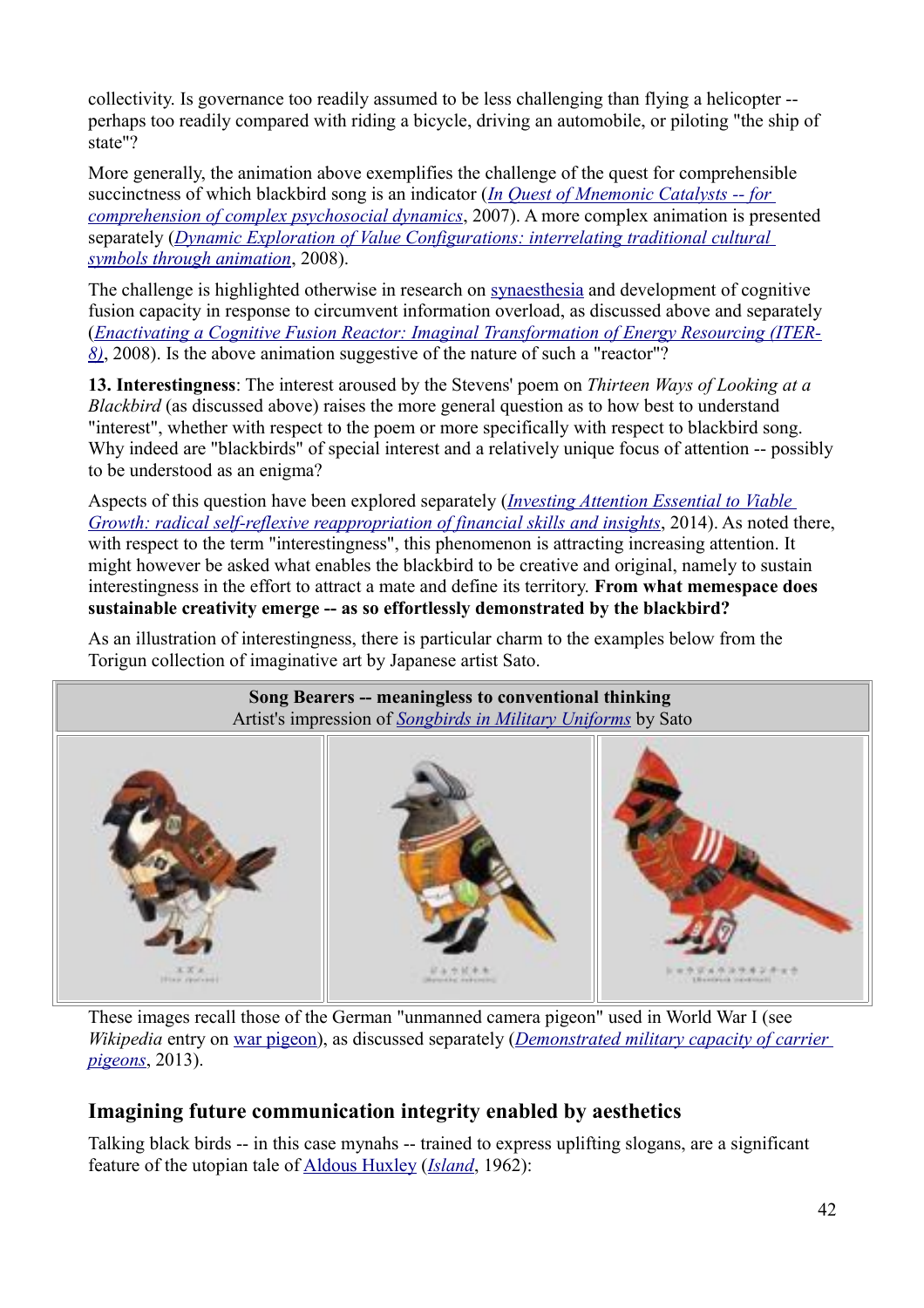There was a rustling in the bushes on his left and suddenly, like a cuckoo from a nursery clock, out popped a large black bird, the size of a jackdaw... The bird cocked its head and looked at him first with the right eye, then with the left. After which it opened its orange bill, whistled ten or twelve 7 notes of a little air in the pentatonic scale, made a noise like somebody having hiccups, and then, in a chanting phrase, do do sol do, said, "Here and now, boys; here and now, boys."

The above argument speculatively suggests the future emergence of an unusual mode of discourse. This could be termed "hypercommunication" and might be related speculatively to the mythical tradition of the *Language of the Birds*, as separately explored (*Re-Emergence of the Language of the Birds through Twitter?* 2010). The strategic relevance of aesthetics has been explored with respect to use of poetry (*Poetry-making and Policy-making: arranging a marriage between Beauty and the Beast*, 1993; *Poetic Engagement with Afghanistan, Caucasus and Iran: an unexplored strategic opportunity?* 2009).

Framed otherwise, can it be affirmed that the future will be dependent on the modes of communication of the present? The imaginative challenge might also be recognized in terms of some form of "noopolitical singularity" (*Emerging Memetic Singularity in the Global Knowledge Society*, 2009).

The argument has used the various forms of ambiguity in relation to "blackbirds" to point to the potential emergence of unforeseen modes of communication. These could well depend on the aesthetics of communication to hold higher orders of subtlety than are the focus of the conventional modalities of invasive surveillance, irrespective of current IARPA investment in the Metaphor Program. The "code talkers" of the future may well communicate "otherwise".

**Preliminary experimentation**: Concrete steps towards such modalities might include:

- training blackbirds to transport information, perhaps better understood as memes. This would represent a further development of the role of carrier pigeons as separately discussed (*Circumventing Invasive Internet Surveillance with Carrier Pigeons: rewilding the endangered world wide web of avian migration pathways*, 2013). Any training would necessarily build on the considerable experience over centuries in China with regard to teaching songbirds.
- exploratory formulation of an extension of the original IP over Avian Carriers developed for carrier pigeons
- genetic modification of blackbirds in order to enhance their meme transfer capacity
- simulation of blackbird communication to explore modes independent of the birds themselves (much as drones may substitute for carrier pigeons)
- experimental use of sound snippets of blackbird song to enable communication

**Conversion from tweets to songbites:** In a global culture with separate (and unrelated) fascinations with music and with Twitter-style communication, there is a case for imagining a blend of these two modalities -- a sound-based extension to the practice of tweeting. This possibility is partially implied by musical and tonal languages (as noted above) and enthusiasm for ring tones. The viability of such a mode can be readily framed as credible. It may well take the form of multiple developments of aesthetic languages variously shared by secretive constituencies. Of particular interest are techniques for embedding memetic subtlety in aesthetic modalities as framed by the argument above. Some possibilities have been discussed separately:

- • *Convertor from Text to Poetry, Song or Music: computer-assisted aesthetic enhancement of treaties, declarations and agreements* (2007)
- *Configuring a Set of Zen Koan as a Wisdom Container: formatting the Gateless Gate for*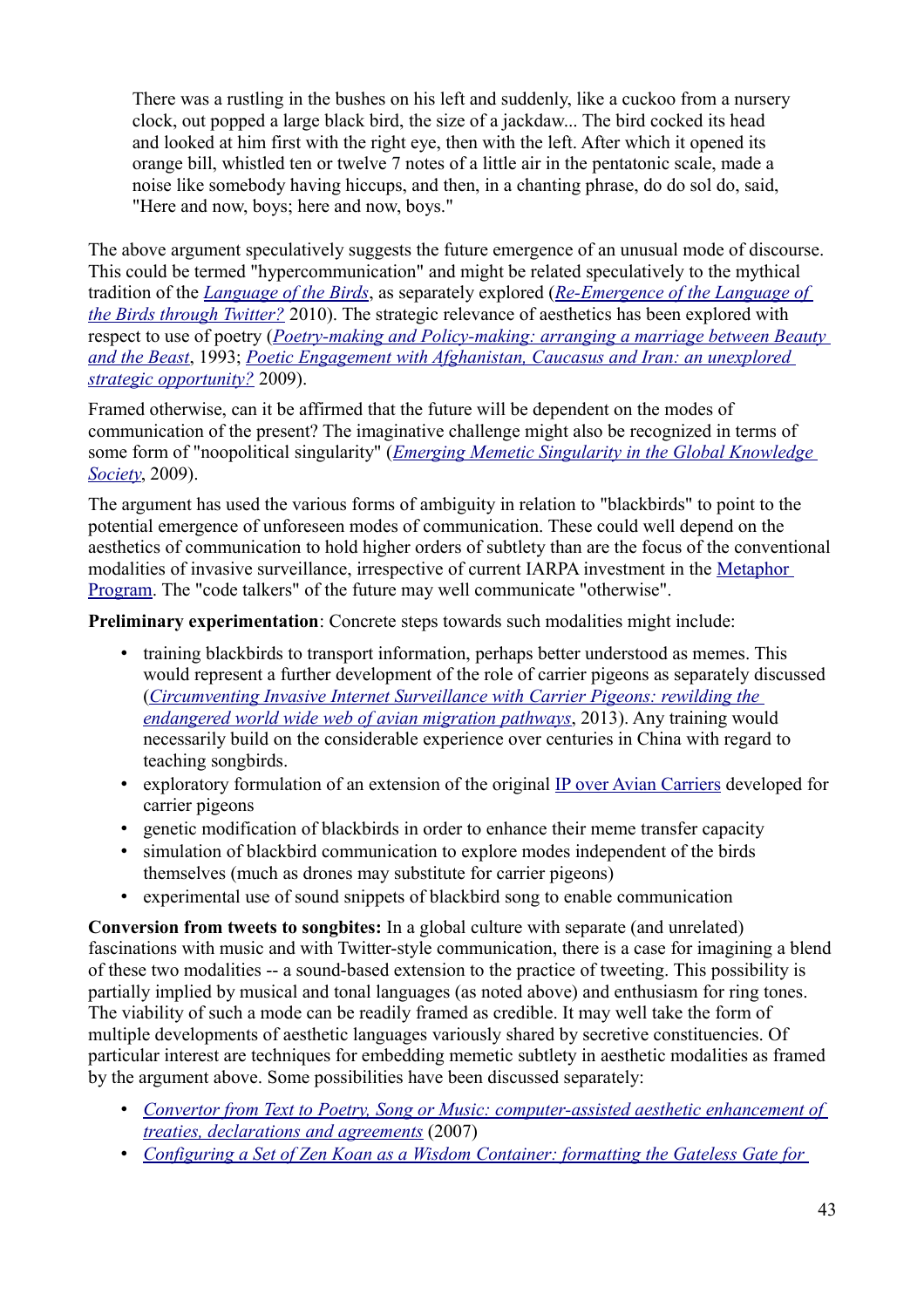*Twitter* (2012).

• *Conversion of Global Hot Air Emissions to Music: aesthetic transformation and instrumentalization of vaporware* (2009)

If songbirds can be taught to sing the Chinese National Anthem (as noted above), there is a distinct charm to the possibility that they might be taught to articulate strategic initiatives in song as explored more generally:

- • *A Singable Earth Charter, EU Constitution or Global Ethic?* (2006)
- *Reframing the EU Reform Process -- through Song: responding to the Irish challenge to the Lisbon Treaty* (2008)
- *Participative Development Process for Singable Declarations: applying the Wikipedia-Wikimedia-WikiMusic concept to constitutions* (2006)
- *Structuring Mnemonic Encoding of Development Plans and Ethical Charters using Musical Leitmotivs* (2001)

The increasing credibility of some such possibility is indicated by titles of publications in a new MIT Press series on Technologies of Lived Abstraction:

- Anna Munster (*An Aesthesia of Networks: conjunctive experience in art and technology*, 2013)
- Stamatia Portanova (*Moving without a Body: digital philosophy and choreographic thoughts*, 2013)
- Luciana Parisi (*Contagious Architecture: computation, aesthetics, and space*, 2013)
- Eleni Ikoniadou (*The Rhythmic Event: art, media, and the sonic*, 2014)
- Steve Goodman (*Sonic Warfare: sound, affect, and the ecology of fear*, 2012)
- Erin Manning (*Relationscapes: movement, art, philosophy*, 2012)

Possibilities of communications "under the memetic radar" remain to be explored. Ironically there is some probability that songbirds were used in the past in some Asian cultures for romantic communications -- where these were prohibited by convention.

# **References**

Nüzhet Akın:

- From '0', the Logic of Imagination, to 'Ground Zero', the Imagination of Logic: The Enigmas of Wallace Stevens' 'Blackbird' and Current US Action. *Journal of Arts and Sciences,* Sayı, 12, Aralık, 2009 [text]
- The Organic Project of American Literature. Barış/Platin Books, 2007

Paulina Ambrozy. The Black Bird of Edgar Allan Poe and Wallace Stevens' Thirteen Blackbirds. *Studia Anglica Posnaniensia: international review of English Studies*, 39, 2003 [text]

John Armitage. Paul Virilio: From Modernism to Hypermodernism and Beyond. Sage, 2000

John Arquilla and David Ronfeldt. The Emergence of Noopolitik: toward an American information strategy. Rand, 1999 [text]

A. V. Baichik and S. B. Nikonov. Noopolitik as Global Information Strategy. Vestnik St.Petersburg University, 9, 2012, I. pp. 207-213

Stafford Beer. Beyond Dispute: the invention of team syntegrity. John Wiley, 1994

Jane Bennett. Vibrant Matter: a political ecology of things. Duke University Press Books, 2010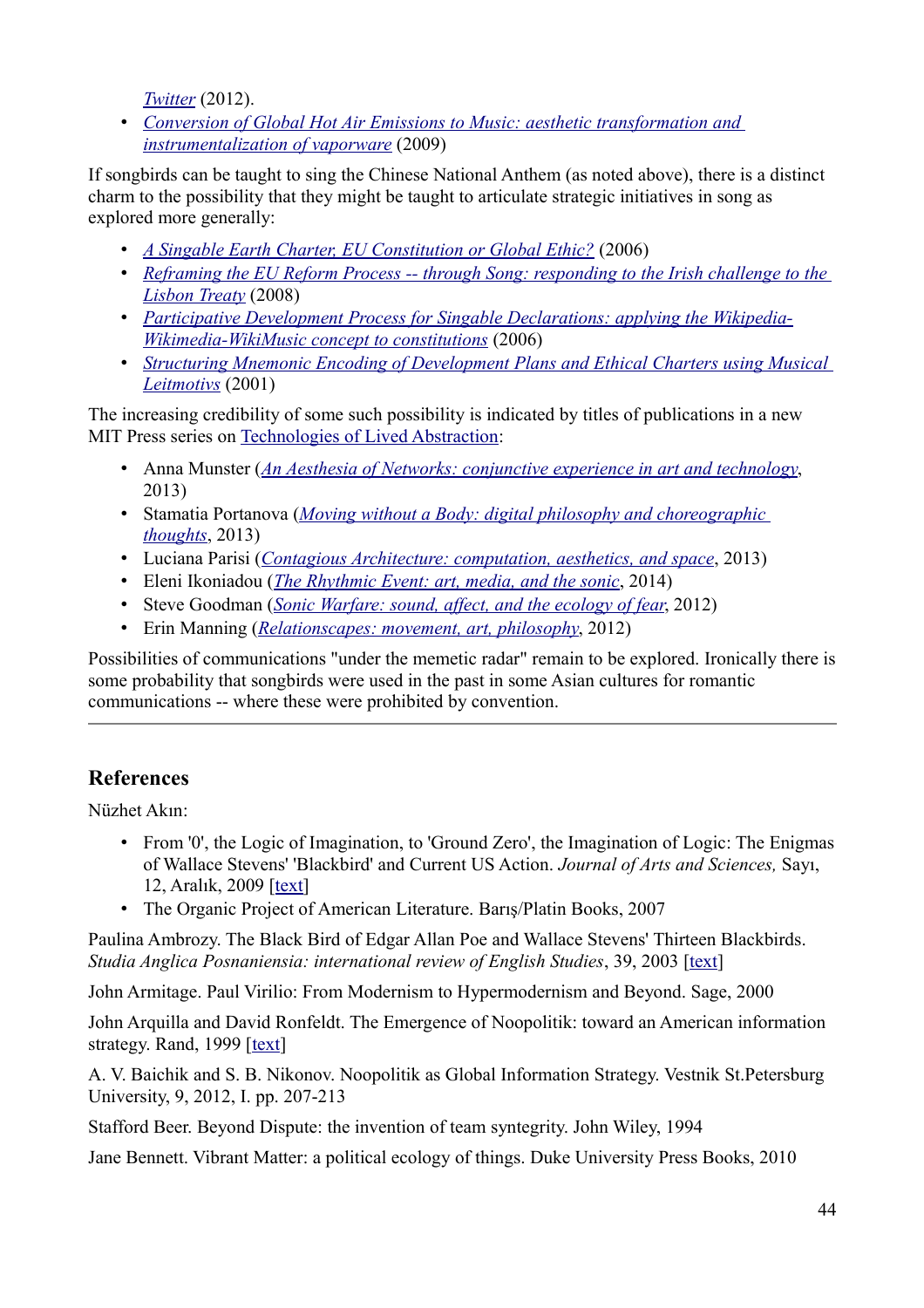Richard Allen Blessing. Wallace Stevens' "Whole Harmonium.". Syracuse University Press, 1954 .

Edward Brunner, John Timberman Newcomb and Cary Nelson. Wallace Stevens (Comp.). On "Thirteen Ways of Looking at a Blackbird". *Modern American Poetry* [commentaries]

Clive K. Catchpole and Peter J. B. Slater. Bird Song: Biological Themes and Variations. Cambridge University Press, 2003

Paul F Crickmore. Lockheed A-12: The CIA's Blackbird and other variants. Osprey Publishing, 2014

Torben Dabelsteen. An Analysis of the Full Song of the Blackbird Turdus merula with Respect to Message Coding and Adaptations for Acoustic Communication. *Ornis Scandinavica*, 15, 1984, 4, pp. 227-239  $[text]$ 

John DeFrancis. The Chinese Language: Fact and Fantasy. University of Hawaii Press, 1984

Andrea Diem-Lane. The Rise of New Religions: Nietzsche, Wilber, and Meme Theory. Mount San Antonio College/Philosophy Group, 2014

D. S. Dobkin. Functional and evolutionary relationships of vocal copying phenomena in birds. *Zeitschrift fur Tierpsychologie,* 50, 1979, pp. 348-363.

Craig Eley. Thirteen Ways of Listening to a Blackbird: a natural history of sound studies and the digital humanities. *Provoke!*, 2014

Keath Fraser. Thirteen Ways of Listening to a Stranger. T. Allen Publishers, 2005.

Susantha Goonatilake. Toward a Global Science: mining civilizational knowledge. Indiana University Press, 1999

Richard H. Graham:

- SR-71 Blackbird: Stories, Tales, and Legends. Zenith Imprint, 2002
- SR-71: The Complete Illustrated History of the Blackbird, The World's Highest, Fastest Plane. MBI Publishing, 2013

Joan Hall-Craggs:

- Inter-specific Copying by Blackbirds. *Journal of the Wildlife Sound Recording Society*, 4, 1984, 7 [text]
- The development of song in the Blackbird (Turdus merula). *Ibis*, 104, 1962, pp. 277-300
- Sound Spectrographic Analysis: suggestions for facilitating auditory imagery. *The Condor*, 81, 1979, 2), pp. 185-192 [abstract]

Brian J. Hancock. Memetic Warfare: the future of war. *Military Intelligence Professional Bulletin*, April-June 2010, pp. 41-46 [text]

Charles Hartshorne. Born to Sing: an interpretation and world survey of bird song. Indiana University Press, 1992

Marc D. Hauser and Mark Konishi. The Design of Animal Communication. MIT Press, 2003

Jesper Hoffmeyer. Signs of Meaning in the Universe. Indiana University Press, 1997

Douglas Hofstadter:

- Fluid Concepts and Creative Analogies. Harvester Wheatsheaf, 1995 [summary]
- I Am a Strange Loop. Basic Books, 2007

Douglas Hofstadter and Emmanuel Sander. Surfaces and Essences: analogy as the fuel and fire of thinking. Basic Books, 2013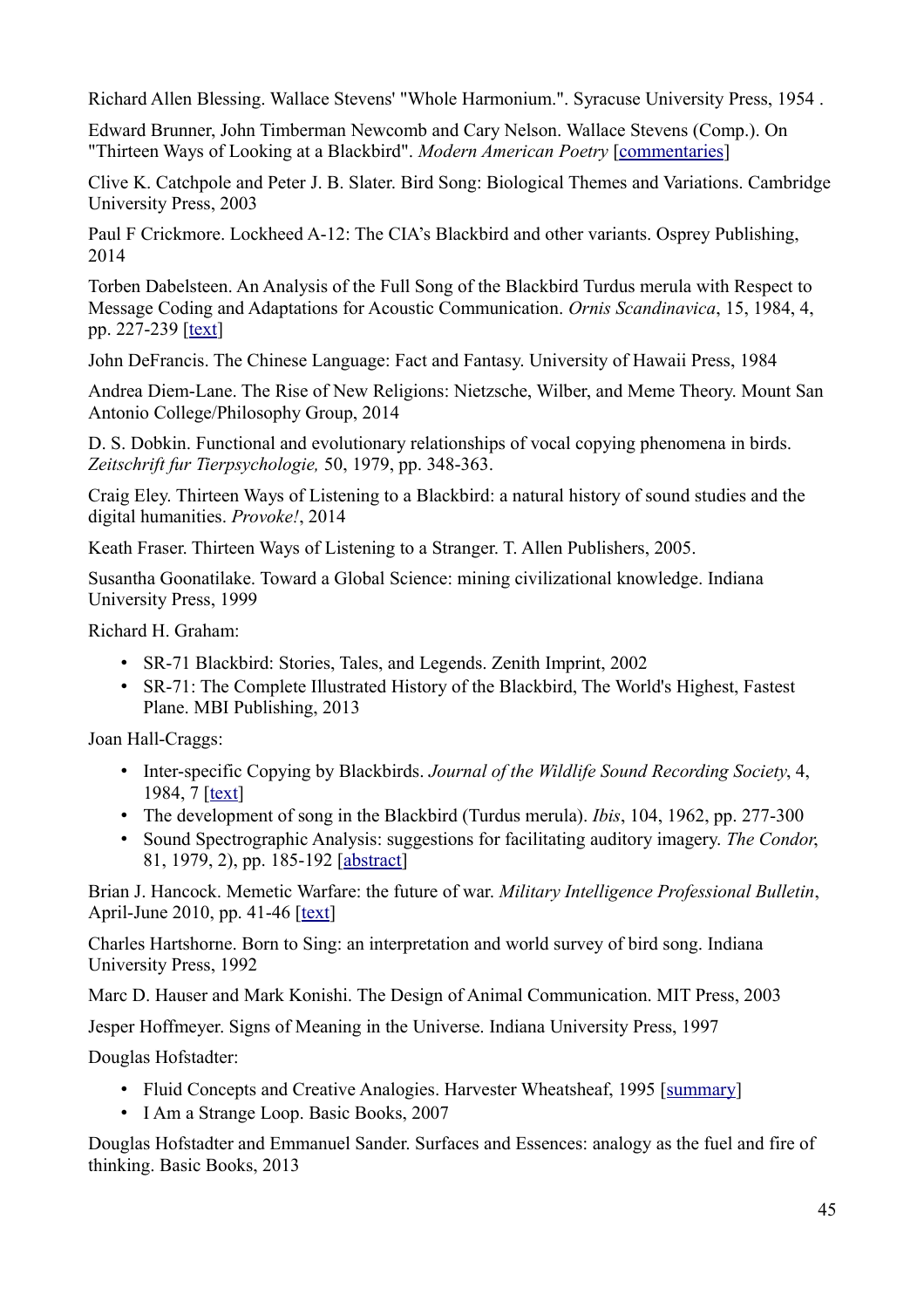Ted Hughes. Crow: From the Life and Songs of the Crow. Faber and Faber, 1970.

Rosemary Jellis. Bird Sounds and their Meaning. Cornell University Press, 1984

Mark Johnson. The Body in the Mind: the bodily basis of meaning, imagination, and reason. University of Chicago Press, 1987 [abstract]

Barry Kentish, Jack Harvey, Lyn Roberts and Jason Ross. Multivariate statistical analysis of songs of the male Common Blackbird (Turdus merula): an example from western Victoria, Australia. *EMU*, 101, 2001, 4, pp. 335-340 [abstract]

Donald Kroodsma. The Singing Life of Birds: the art and science of listening to birdsong. Houghton Mifflin Harcourt, 2007

Sherry Quan Lee. Chinese Blackbird. Loving Healing Press, 2008

B. J. Leggett. Why It Must Be Abstract: Stevens, Coleridge, and I.A. Richards. *Studies in Romanticism*, 22, 1983, 4, pp. 489-501

Kenneth Lincoln. Sing with the Heart of a Bear: fusions of Native and American Poetry, 1890-1999. University of California Press, 2000.

John Marzluff and Tony Angell. In the Company of Crows and Ravens. Yale University Press, 2007

Peter L. McNamara. The Multi-faceted Blackbird and Wallace Stevens' Poetic Vision. *College English*, 25, 1964, 6, pp. 446-448 [abstract]

A. Moles. Animal language and information theory. In: R.G. Busnel (Ed.), Acoustic Behaviour of Animals, Elsevier, 1963, pp. 112-131

Timothy Morton. Hyperobjects: philosophy and ecology after the End of the World. University of Minnesota Press, 2013

Donald Moss. Thirteen Ways of Looking at a Man: psychoanalysis and masculinity. Routledge, 2012

Anna Munster. An Aesthesia of Networks: conjunctive experience in art and technology. MIT Press, 2013

S. B. Nikonov. Noopolitics as a Global Information Strategy. LAP LAMBERT Academic Publishing

Luciana Parisi. Contagious Architecture: Computation, Aesthetics, and Space. MIT Press, 2013

Stamatia Portanova. Moving without a Body: digital philosophy and choreographic thoughts. MIT Press, 2013

Edward Ragg. Wallace Stevens and the Aesthetics of Abstraction. Cambridge University Press, 2010

Lisa Raphals. Thirteen Ways of Looking at the Self in Early China. *History of Philosophy Quarterly*, 26, 2009, 4, pp. 315-336 [text]

Robert Rasmussen and Torben Dabelsteen. Song Repertoires and Repetoire Sharing in a Local Group of Blackbirds. *Bioacoustics: The International Journal of Animal Sound and its Recording*, 13, 2002, 1, pp. 63-76 [abstract]

Gardner Read. Pictographic Score Notation: a compendium. Greenwood, 1998

John Reed. Son of a Blackbird: The Pentagon Eyes New Stealth Spy Plane. *Foreign Policy*, 24 July 2013 [text]

Nicholas Rescher. Paradoxes: their roots, range, and resolution. Open Court: Chicago, 2001